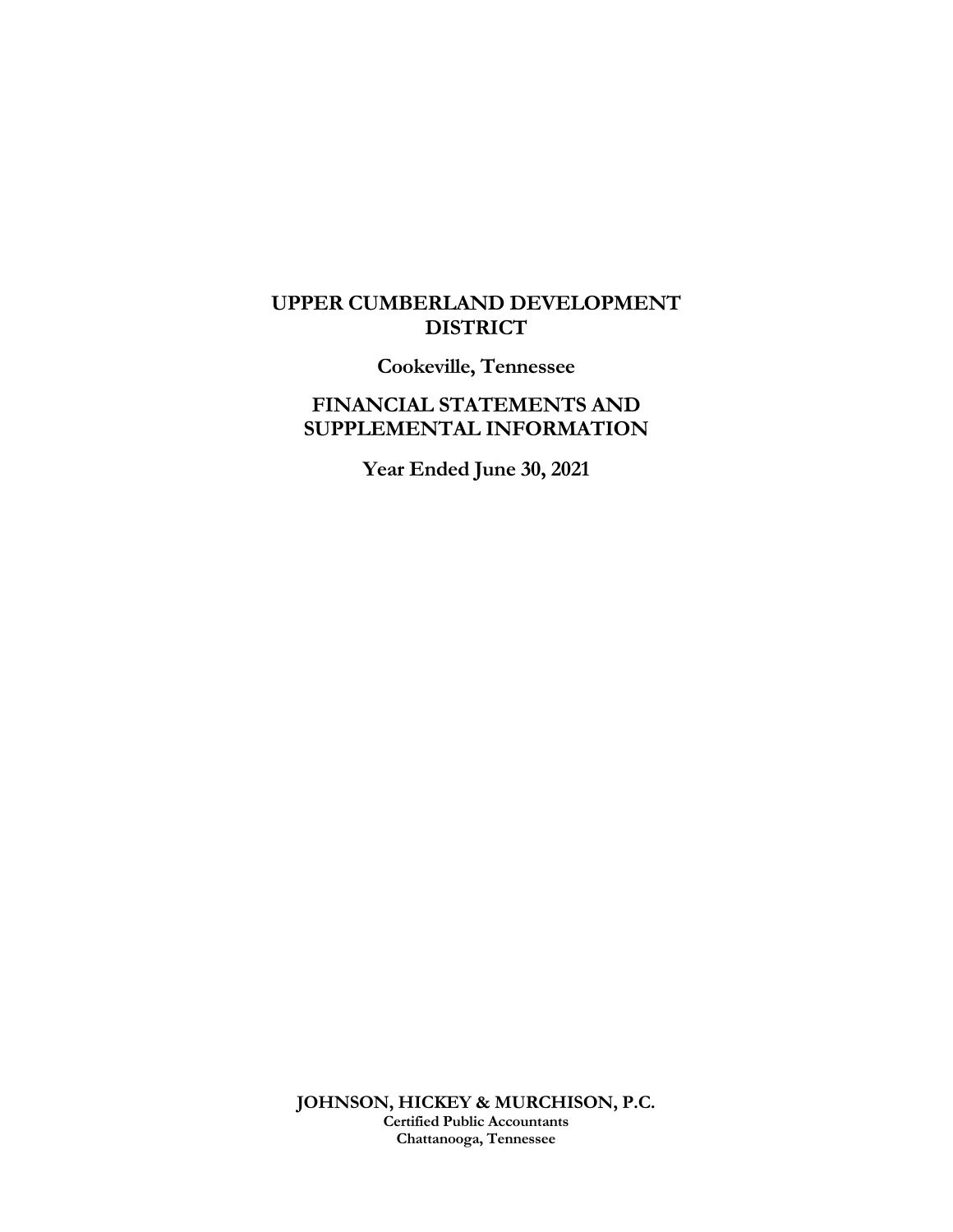## **TABLE OF CONTENTS**

|                                                                                                                                                | Page         |
|------------------------------------------------------------------------------------------------------------------------------------------------|--------------|
| <b>FINANCIAL SECTION</b>                                                                                                                       |              |
| <b>INDEPENDENT AUDITORS' REPORT</b>                                                                                                            | $111-V$      |
| MANAGEMENT'S DISCUSSION AND ANALYSIS                                                                                                           | $\dot{vi-x}$ |
| ROSTER OF MANAGEMENT AND BOARD MEMBERS                                                                                                         | X1           |
| <b>BASIC FINANCIAL STATEMENTS</b>                                                                                                              |              |
| <b>GOVERNMENT WIDE FINANCIAL STATEMENTS</b>                                                                                                    |              |
| <b>Statement of Net Position</b>                                                                                                               | $1 - 2$      |
| <b>Statement of Activities</b>                                                                                                                 | 3            |
| <b>FUND FINANCIAL STATEMENTS</b>                                                                                                               |              |
| <b>Governmental Funds</b>                                                                                                                      |              |
| <b>Balance Sheet</b>                                                                                                                           | 4            |
| Reconciliation of the Balance Sheet of Governmental Funds to the Statement of Net<br>Position                                                  | 5            |
| Statement of Revenues, Expenditures and Changes in Fund Balances                                                                               | 6            |
| Reconciliation of the Statement of Revenues, Expenditures and Changes in Fund<br>Balances of Governmental Funds to the Statement of Activities | 7            |
| <b>Fiduciary Fund</b>                                                                                                                          |              |
| Statement of Fiduciary Net Position                                                                                                            | 8            |
| Statement of Changes in Fiduciary Net Position                                                                                                 | 9            |
| <b>Component Units</b>                                                                                                                         |              |
| <b>Statement of Net Position</b>                                                                                                               | 10           |
| <b>Statement of Activities</b>                                                                                                                 | 11           |
| NOTES TO BASIC FINANCIAL STATEMENTS                                                                                                            | $12 - 24$    |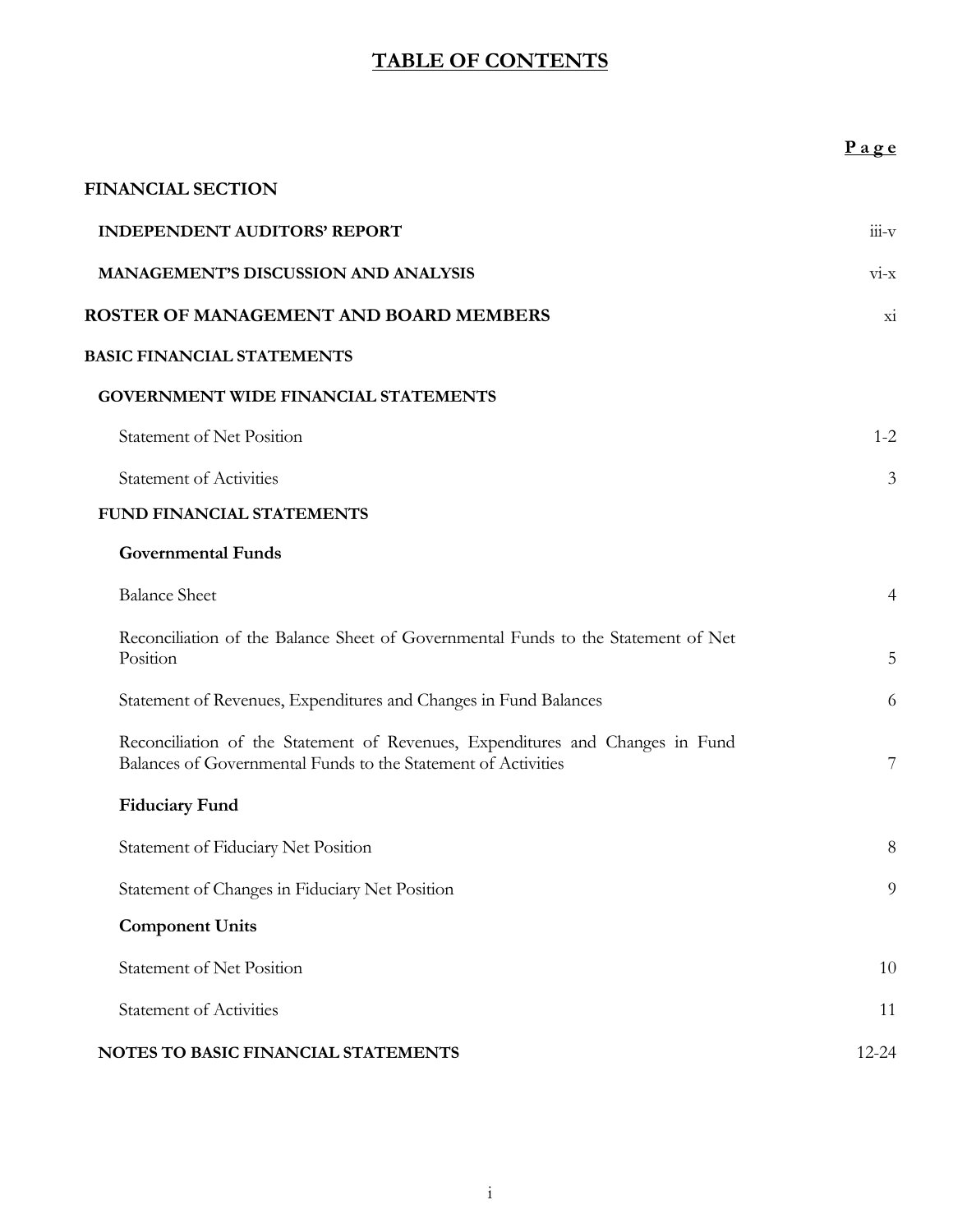## **TABLE OF CONTENTS**

|                                                                                                                                                                                                                          | $P_1$ $q_2$ $e_1$ |
|--------------------------------------------------------------------------------------------------------------------------------------------------------------------------------------------------------------------------|-------------------|
| OTHER SUPPLEMENTARY INFORMATION                                                                                                                                                                                          |                   |
| Schedule of Administrative Costs                                                                                                                                                                                         | 26                |
| Schedule of General Long-term Debt Requirements                                                                                                                                                                          | $27 - 28$         |
| Schedule of Changes in Long-Term Debt by Individual Issue                                                                                                                                                                | 29                |
| <b>INTERNAL CONTROL AND COMPLIANCE SECTION</b>                                                                                                                                                                           |                   |
| Schedules of Expenditures of Federal and State Awards                                                                                                                                                                    | $30 - 35$         |
| Notes to Schedule of Expenditures of Federal and State Awards                                                                                                                                                            | 36                |
| Independent Auditors' Report on Internal Control Over Financial Reporting and on<br>Compliance and Other Matters Based on an Audit of Financial Statements Performed in<br>Accordance with Government Auditing Standards | $37 - 38$         |
| Independent Auditors' Report on Compliance for Each Major Program and on Internal<br>Control Over Compliance in Accordance With the Uniform Guidance                                                                     | $39-40$           |
| Schedule of Findings and Questioned Costs                                                                                                                                                                                | 41                |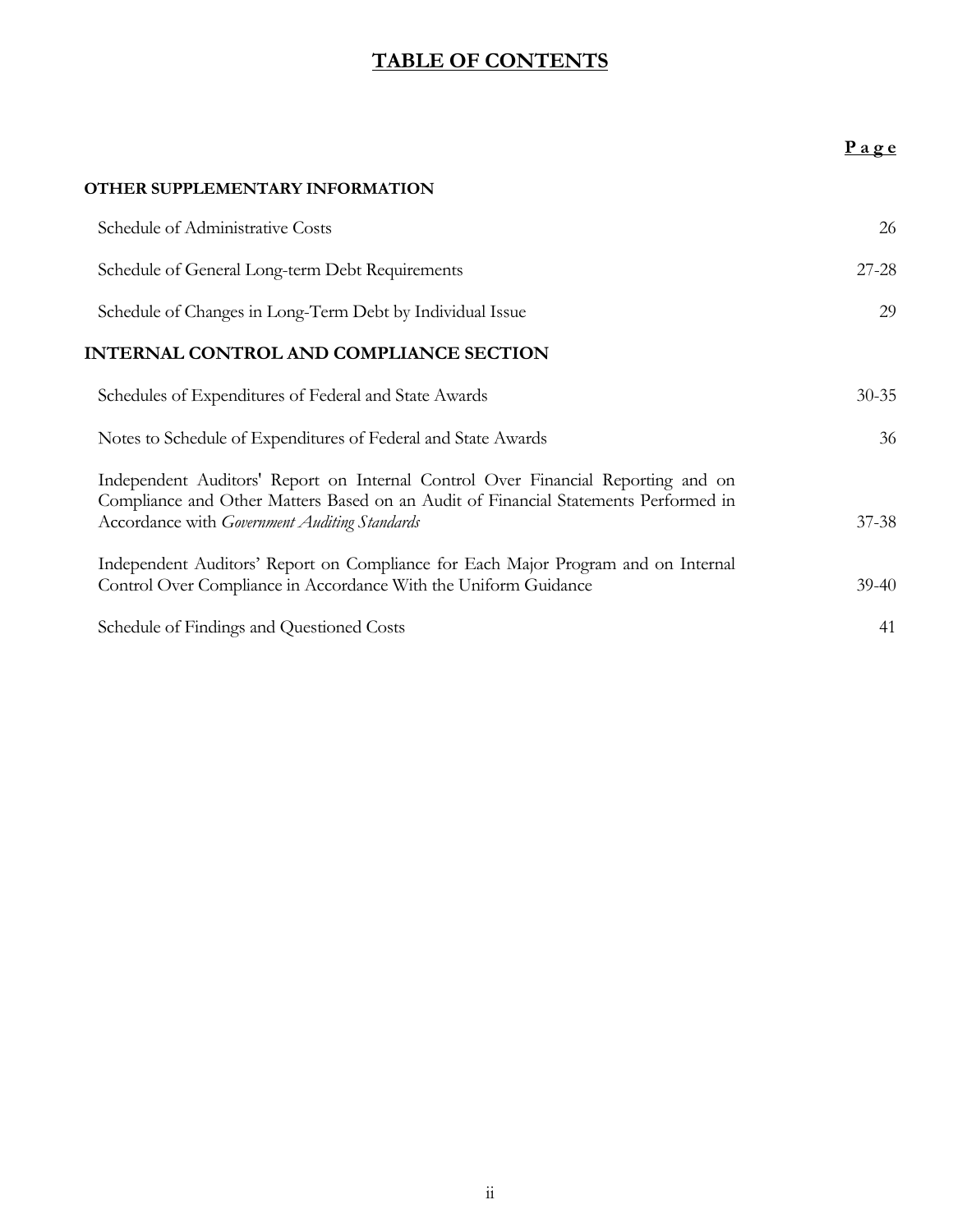

## **INDEPENDENT AUDITORS' REPORT**

## **To the Board of Directors Upper Cumberland Development District**

#### **Report on the Financial Statements**

We have audited the accompanying financial statements of the governmental activities, the aggregate discretely presented component units, each major fund, and aggregate remaining fund information of Upper Cumberland Development District, as of and for the year ended June 30, 2021, and the related notes to the financial statements, which collectively comprise the District's basic financial statements as listed in the table of contents.

#### **Management's Responsibility for the Financial Statements**

Management is responsible for the preparation and fair presentation of these financial statements in accordance with accounting principles generally accepted in the United States of America; this includes the design, implementation, and maintenance of internal control relevant to the preparation and fair presentation of financial statements that are free from material misstatement, whether due to fraud or error.

#### **Auditors' Responsibility**

Our responsibility is to express opinions on these financial statements based on our audit. We conducted our audit in accordance with auditing standards generally accepted in the United States of America and the standards applicable to financial audits contained in *Government Auditing Standards*, issued by the Comptroller General of the United States. Those standards require that we plan and perform the audit to obtain reasonable assurance about whether the financial statements are free of material misstatement.

An audit involves performing procedures to obtain audit evidence about the amounts and disclosures in the financial statements. The procedures selected depend on the auditors' judgment, including the assessment of the risks of material misstatement of the financial statements, whether due to fraud or error. In making those risk assessments, the auditor considers internal control relevant to the District's preparation and fair presentation of the financial statements in order to design audit procedures that are appropriate in the circumstances, but not for the purpose of expressing an opinion on the effectiveness of the District's internal control. Accordingly we express no such opinion. An audit also includes evaluating the appropriateness of accounting policies used and the reasonableness of significant accounting estimates made by management, as well as evaluating the overall presentation of the financial statements.

We believe that the audit evidence we have obtained is sufficient and appropriate to provide a basis for our audit opinions.

| 2215 Olan Mills Drive  | jhmcpa.com      | $\sqrt{2}$ 423 756 0052 t |  |
|------------------------|-----------------|---------------------------|--|
| Chattanooga, Tennessee | $\cdots$<br>111 | 4232675945f               |  |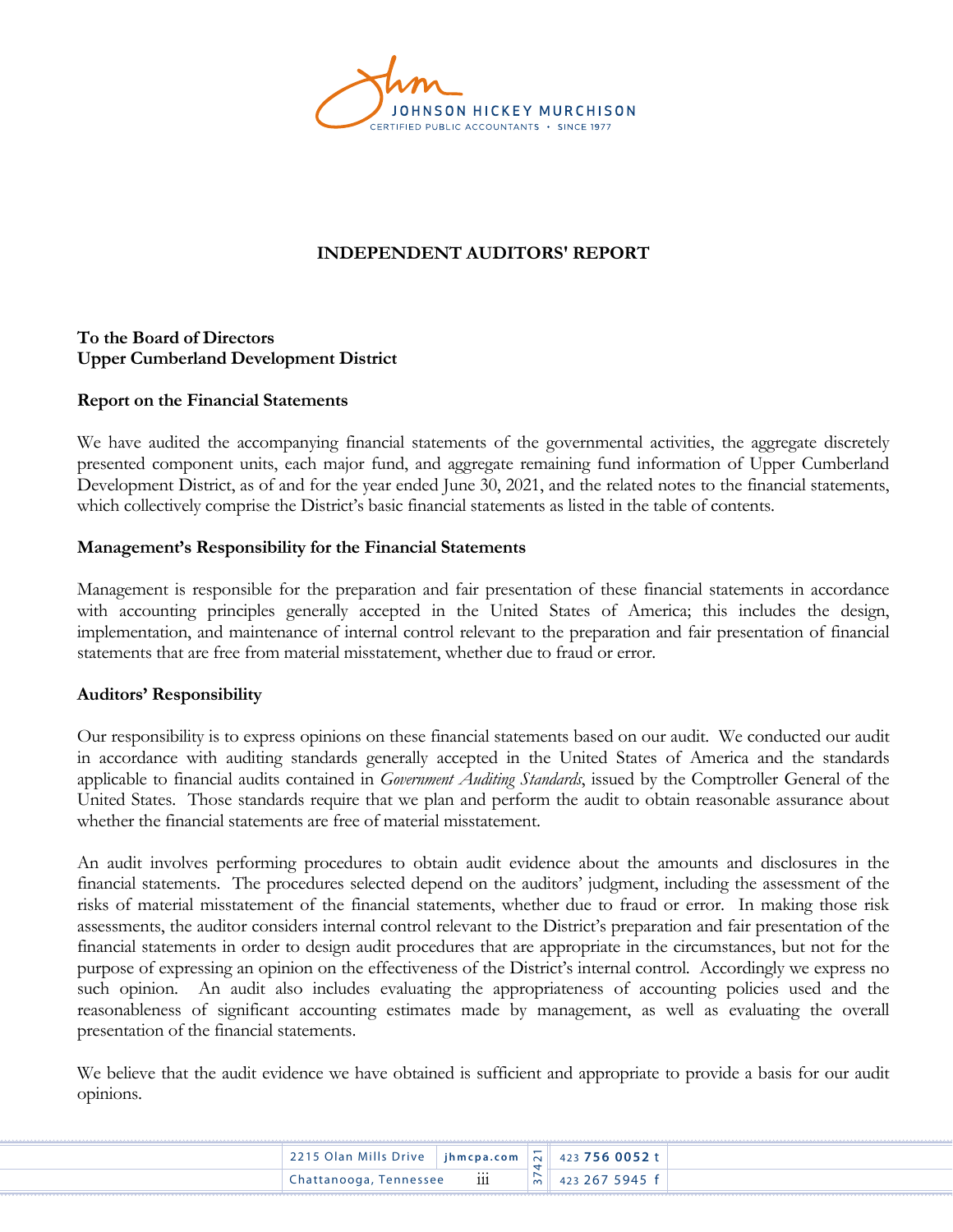## **Opinions**

In our opinion, the financial statements referred to above present fairly, in all material respects, the respective financial position of the governmental activities, the aggregate discretely presented component units, each major fund, and the aggregate remaining fund information of Upper Cumberland Development District, as of June 30, 2021, and the respective changes in financial position thereof for the year then ended in accordance with accounting principles generally accepted in the United States of America.

## **Other Matters**

#### *Required Supplementary Information*

Accounting principles generally accepted in the United States of America require that the Management's Discussion and Analysis on pages vi through x be presented to supplement the basic financial statements. Such information, although not a part of the basic financial statements, is required by the Governmental Accounting Standards Board, who considers it to be an essential part of financial reporting for placing the basic financial statements in an appropriate operational, economic, or historical context. We have applied certain limited procedures to the required supplementary information in accordance with auditing standards generally accepted in the United States of America, which consisted of inquiries of management about the methods of preparing the information and comparing the information for consistency with management's responses to our inquiries, the basic financial statements, and other knowledge we obtained during our audit of the basic financial statements. We do not express an opinion or provide any assurance on the information because the limited procedures do not provide us with sufficient evidence to express an opinion or provide any assurance.

#### *Other Information*

Our audit was conducted for the purpose of forming opinions on the financial statements that collectively comprise the District's basic financial statements. The other supplementary information on pages 26 through 29 is presented for purposes of additional analysis and is not a required part of the basic financial statements. The schedule of expenditures of federal awards and related notes is presented for purposes of additional analysis as required by Title 2 U.S. *Code of Federal Regulations* Part 200, *Uniform Administrative Requirements, Cost Principles, and Audit Requirements for Federal Awards*, and the accompanying schedule of state of Tennessee contracts and related notes thereto are presented for purposes of additional analysis and is also not a required part of the District's basic financial statements.

The other supplementary information on pages 26 through 29 and schedule of expenditures of federal awards are the responsibility of management and were derived from and relate directly to the underlying accounting and other records used to prepare the basic financial statements. Such information has been subjected to the auditing procedures applied in the audit of the basic financial statements and certain additional procedures, including comparing and reconciling such information directly to the underlying accounting and other records used to prepare the basic financial statements or to the basic financial statements themselves, and other additional procedures in accordance with auditing standards generally accepted in the United States of America. In our opinion, the information is fairly stated, in all material respects, in relation to the basic financial statements taken as a whole.

The roster of management and board members has not been subjected to auditing procedures applied in the audit of the basic financial statements and, accordingly, we do not express an opinion or provide any assurance on the roster of management and board members.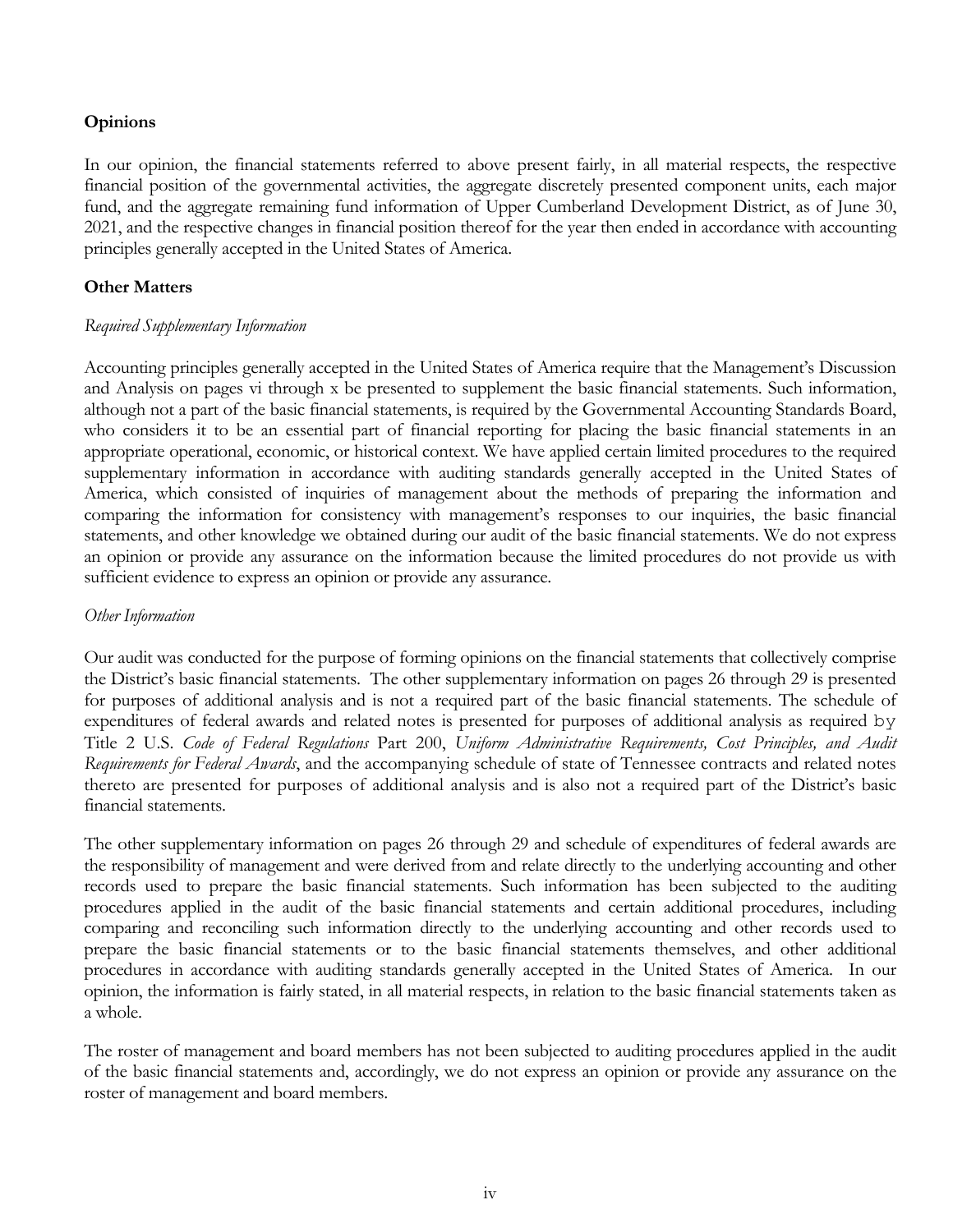#### **Other Reporting Required by Government Auditing Standards**

In accordance with *Government Auditing Standards,* we have also issued our report dated December 15, 2021, on our consideration of the District's internal control over financial reporting and on our tests of its compliance with certain provisions of laws, regulations, contracts and grant agreements and other matters. The purpose of that report is solely to describe the scope of our testing of internal control over financial reporting and compliance and the results of that testing, and not to provide an opinion on the effectiveness of the District's internal control over financial reporting or on compliance. That report is an integral part of an audit performed in accordance with *Government Auditing Standards* in considering the District's internal control over financial reporting and compliance.

Johnson, Nickey & Meucheson, P.C.

December 15, 2021 Chattanooga, Tennessee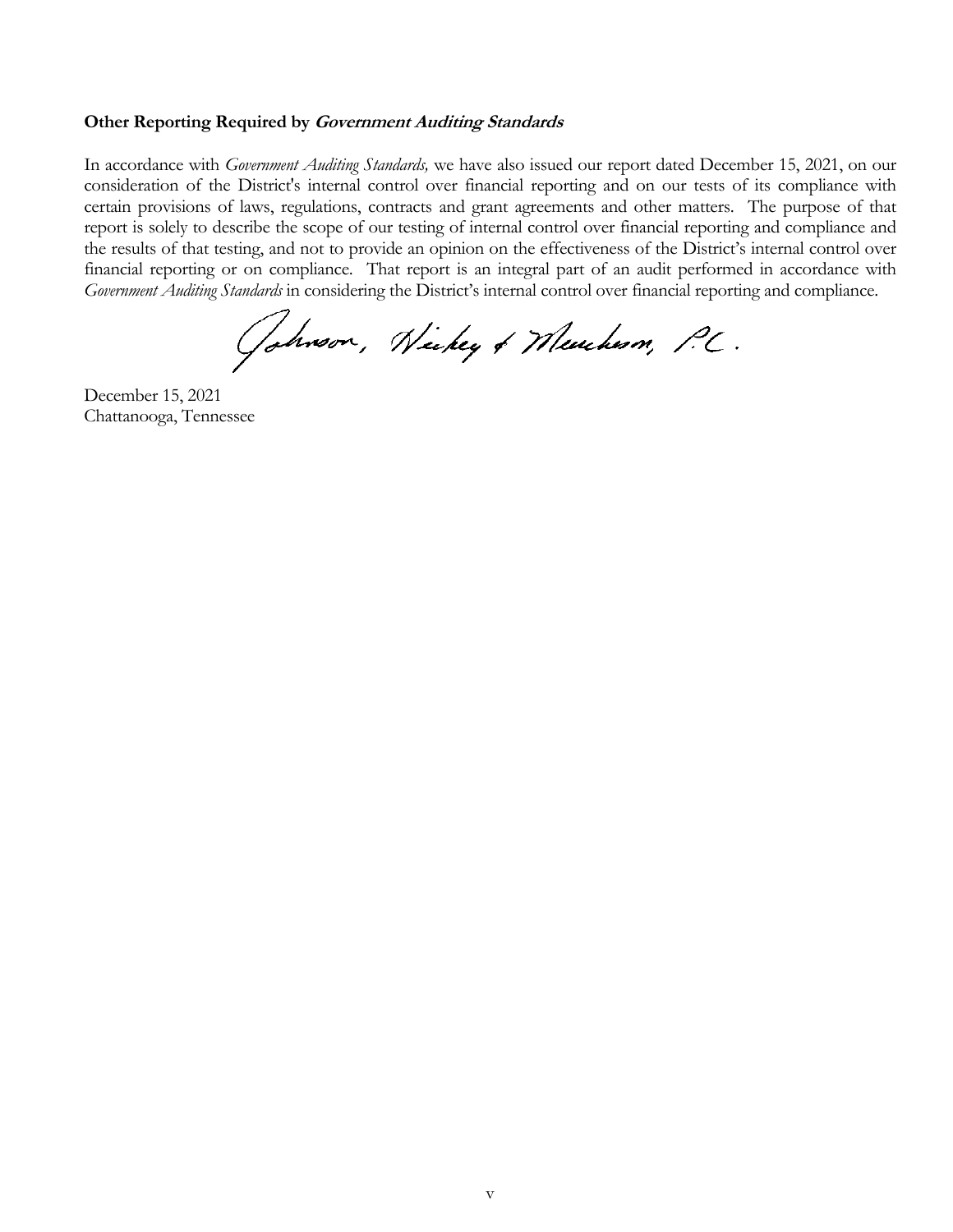## **Upper Cumberland Development District Management's Discussion and Analysis Year Ended June 30, 2021**

This section of Upper Cumberland Development District's annual financial report presents our discussion and analysis of the District's financial performance during the fiscal year that ended June 30, 2021. The District's financial performance is discussed and analyzed within the context of the accompanying financial statements and notes following this section.

## **OVERVIEW OF FINANCIAL STATEMENTS**

Management's Discussion and Analysis introduces the District's basic financial statements. The basic financial statements include: government wide financial statements; fund financial statements; and notes to the financial statements. The District also includes in this report additional information to supplement the financial statements.

## **Government-Wide Financial Statements**

The government-wide financial statements are the statement of net position and the statement of activities. These statements use accounting methods similar to those used by private-sector companies. Emphasis is placed on the net position of governmental activities and the change in net position. Governmental activities are primarily supported by federal and state grants and charges for services.

The statement of net position presents information on all assets and liabilities of the District, with the difference between assets and liabilities reported as net position. Net position is reported in three categories: (1) net investment in capital assets, (2) restricted, and (3) unrestricted. In addition, assets, liabilities and net position are reported for Cumberland Area Investment Corporation and Cumberland Regional Development Corporation, which are considered component units of the District.

The statement of activities presents information on all revenues and expenses of the District and the change in net position. Expenses are reported by major function and program revenues relating to those functions are reported, providing the net cost of all functions provided by the District. To assist in understanding the District's operations, expenses have been reported as governmental activities. Governmental activities financed by the District include general government services. Again, expenses and revenues of the component units are reported separately from the primary government's financial information.

## **Fund Financial Statements**

Fund financial statements present financial information for governmental funds and fiduciary funds. These statements provide financial information for the major funds of the District. Governmental fund financial statements provide information on the current assets and liabilities of the funds, change in current financial resources (revenues and expenditures), and current available resources. The statement of fiduciary net position provides information concerning assets held in trust by the District on behalf of Public Guardianship Program clients.

Fund financial statements include a balance sheet and a statement of revenues, expenditures, and changes in fund balances for all governmental funds. A statement of fiduciary net position is presented for the District's agency fund. Fund financial statements provide more detailed information about the District's activities. Individual funds are established to track revenues that are restricted to certain uses, comply with legal requirements, or account for the use of state and federal grants.

The government-wide financial statements and the fund financial statements provide different pictures of the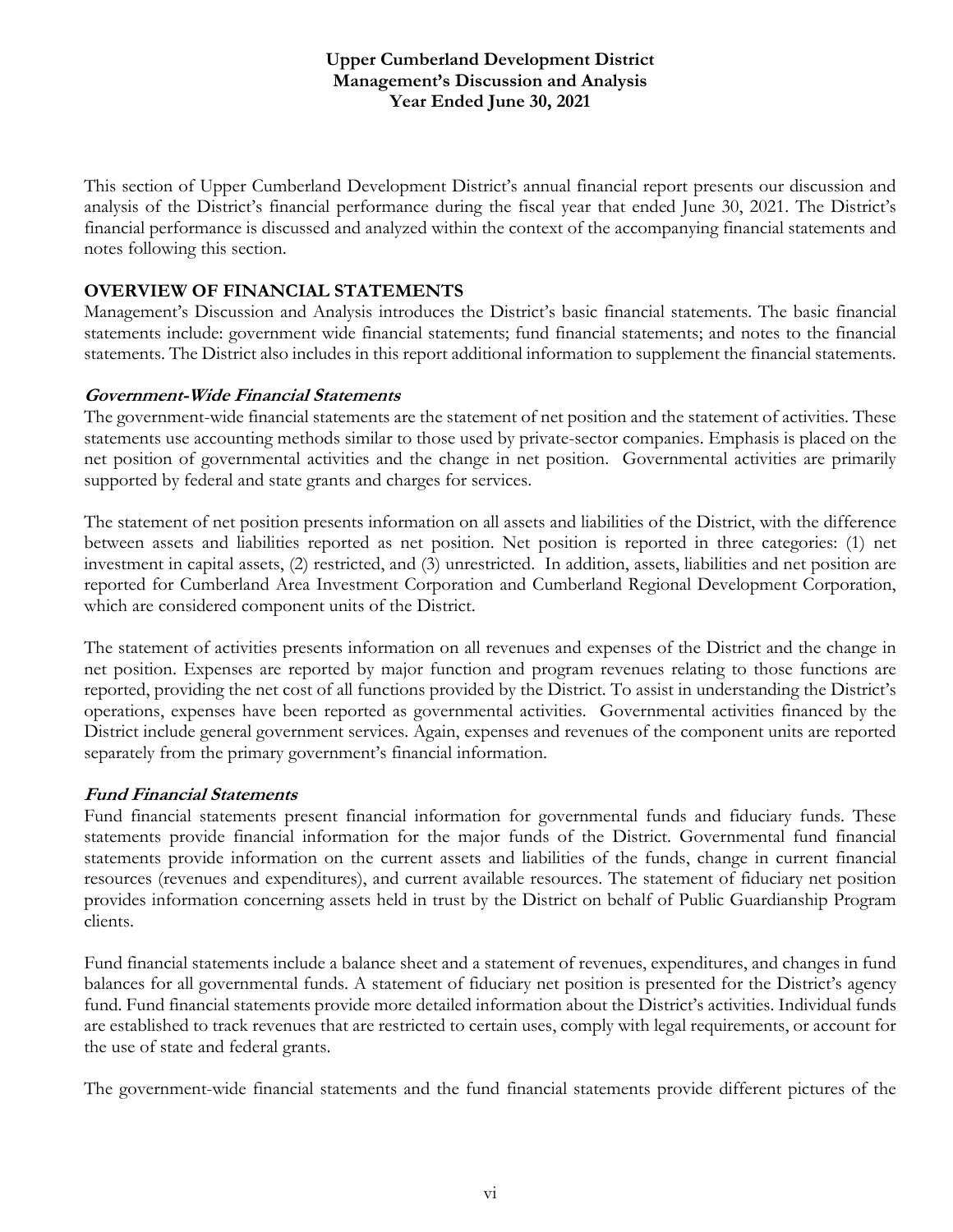District. The government-wide financial statements provide an overall picture of the District's financial standing, split between governmental activities and business-type activities. These statements are comparable to privatesector companies and give a good understanding of the District's overall financial health and how the District paid for the various activities, or functions, provided by the District. All assets including capital assets are reported in the statement of net position. All liabilities, including principal outstanding on capital leases, and future employee benefits obligated but not paid by the District are reported in the statement of net position. Transactions between the different functions of the District, however, have been eliminated in order to avoid a duplication of the revenues and expenses. The fund financial statements provide a picture of the major funds and a column for all non-major funds. In the case of governmental activities, outlays for long lived assets are reported as expenditures, and long-term liabilities, such as capital lease obligations, are not included in the fund financial statements. To provide a link from the fund financial statements to the government-wide financial statements, reconciliation is provided from the fund financial statements to the government-wide financial statements.

## **Notes to the Financial Statements**

The accompanying notes to the financial statements provide information essential to a full understanding of the government-wide and fund financial statements. They provide explanation of the financial statements and provide more detailed data.

## **Other Information**

In addition to basic financial statements and accompanying notes, this report also presents certain required supplementary information that further explains and supports the information in the financial statements.

## **FINANCIAL ANALYSIS OF THE DISTRICT AS A WHOLE**

The District implemented the new financial reporting model used in this report beginning with the fiscal year ended June 30, 2004. Over time, as year-to-year financial information is accumulated on a consistent basis, changes in net position may be observed and used to discuss the changing financial position of the District as a whole.

The District's net position increased \$5,153,167 during the fiscal year from a beginning balance of \$6,430,878 to \$11,584,045 at fiscal year-end.

|                                              | <b>Total Primary</b><br>Government |                       |
|----------------------------------------------|------------------------------------|-----------------------|
|                                              | 2021                               | 2020                  |
| Current and other assets<br>Capital assets   | \$13,033,804<br>46,903             | \$7,805,489<br>73,805 |
| Total assets                                 | 13,080,707                         | 7,879,294             |
| Deferred outflows of resources               |                                    |                       |
| Current liabilities<br>Long-term liabilities | 1,469,360                          | 1,203,459<br>14,708   |
| Total liabilities                            | 1,469,360                          | 1,218,167             |
| Deferred inflows of resources                | 27,302                             | 230,249               |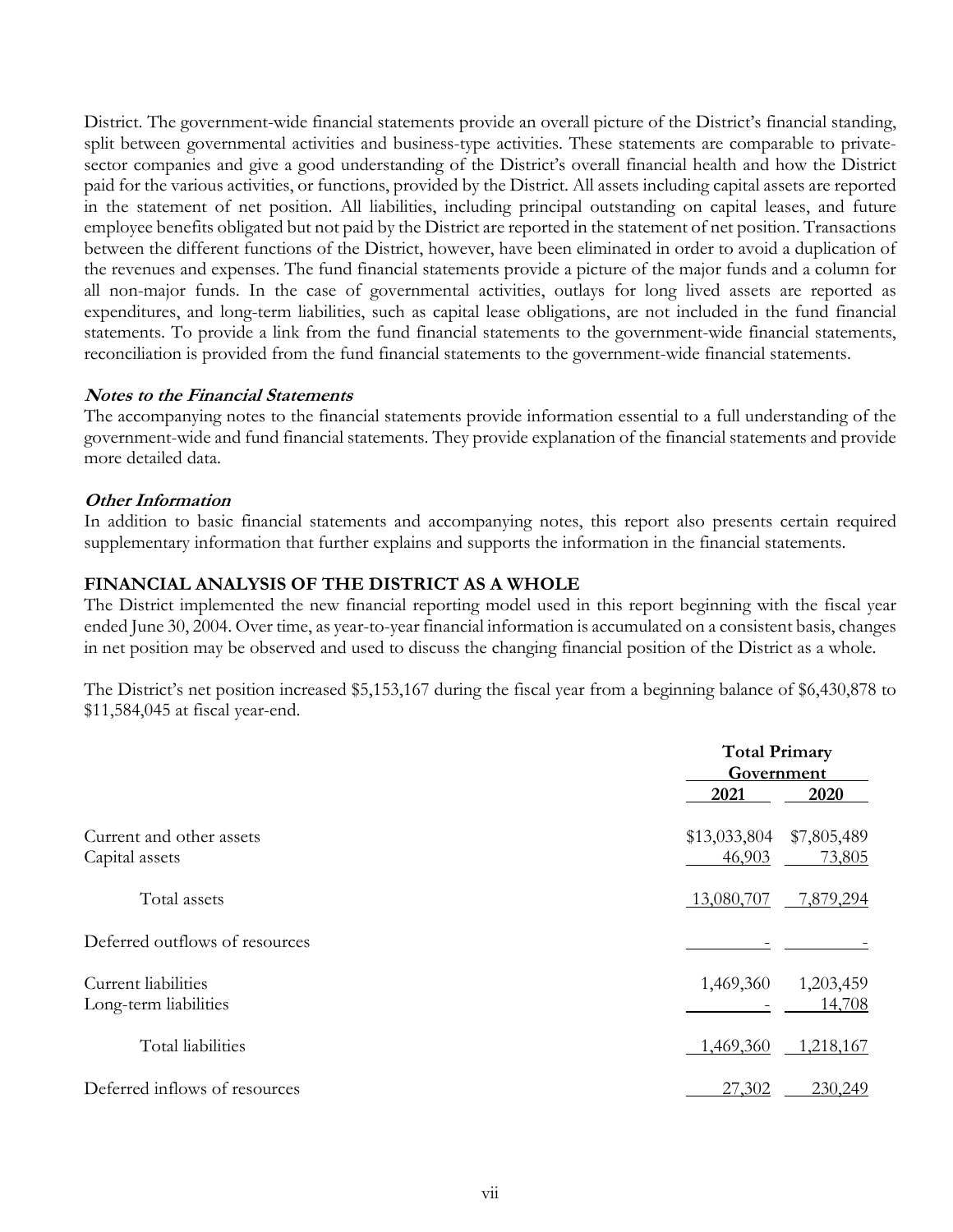| Net position                                         |                            |           |
|------------------------------------------------------|----------------------------|-----------|
| Net investment in capital assets                     | 32,195                     | 45,354    |
| Restricted for revolving and intermediate loan funds | 8,366,567                  | 5,193,895 |
| Unrestricted                                         | 3,185,283                  | 1,191,629 |
| Total net position                                   | $$11,854,045$ $$6,430,878$ |           |

Since the District continues to derive the vast majority of its funding from the State and Federal governments, and those funds appear to be stable at the present time, the overall financial outlook of the District can be categorized as "good." Despite that fact, UCDD continues to seek and implement cost control measures as funding from these sources does not always increase on an annual basis in keeping up with the rate of inflation (i.e., labor, employee benefit, and other operating costs).

|                                     | <b>Total Primary</b><br>Government |                           |
|-------------------------------------|------------------------------------|---------------------------|
|                                     | 2021                               | 2020                      |
| Program Revenues                    |                                    |                           |
| Charges for services                |                                    | $$1,499,453$ $$1,267,436$ |
| Operating grants and contributions  |                                    | 13,403,610 6,233,688      |
| General revenues                    |                                    |                           |
| Other general revenues              | 4,386                              | 24,791                    |
| Total revenues                      | 14,907,449                         | 7,525,915                 |
| Program expenses                    |                                    |                           |
| General government                  | 9,754,282                          | 7,540,226                 |
| Increase (decrease) in net position | \$5.153.167                        | 74.311)                   |

## **FINANCIAL ANALYSIS OF THE AGENCY'S FUNDS**

#### **Governmental Funds**

As discussed, governmental funds are reported in the fund statements with a short-term inflow and outflow of expendable resources focus. This information is useful in assessing resources available at year-end. Governmental funds reported ending fund balance of \$11,905,931. Revenues exceeded expenditures by \$5,405,675. This was recorded to the fund balance as of June 30, 2021.

#### **General Fund**

The general fund is the chief operating fund of Upper Cumberland Development District. At the end of the current fiscal year, unreserved, undesignated, and reserved fund balance of the general fund was \$11,905,931 an increase of \$5,405,675 from the previous year of \$6,500,256.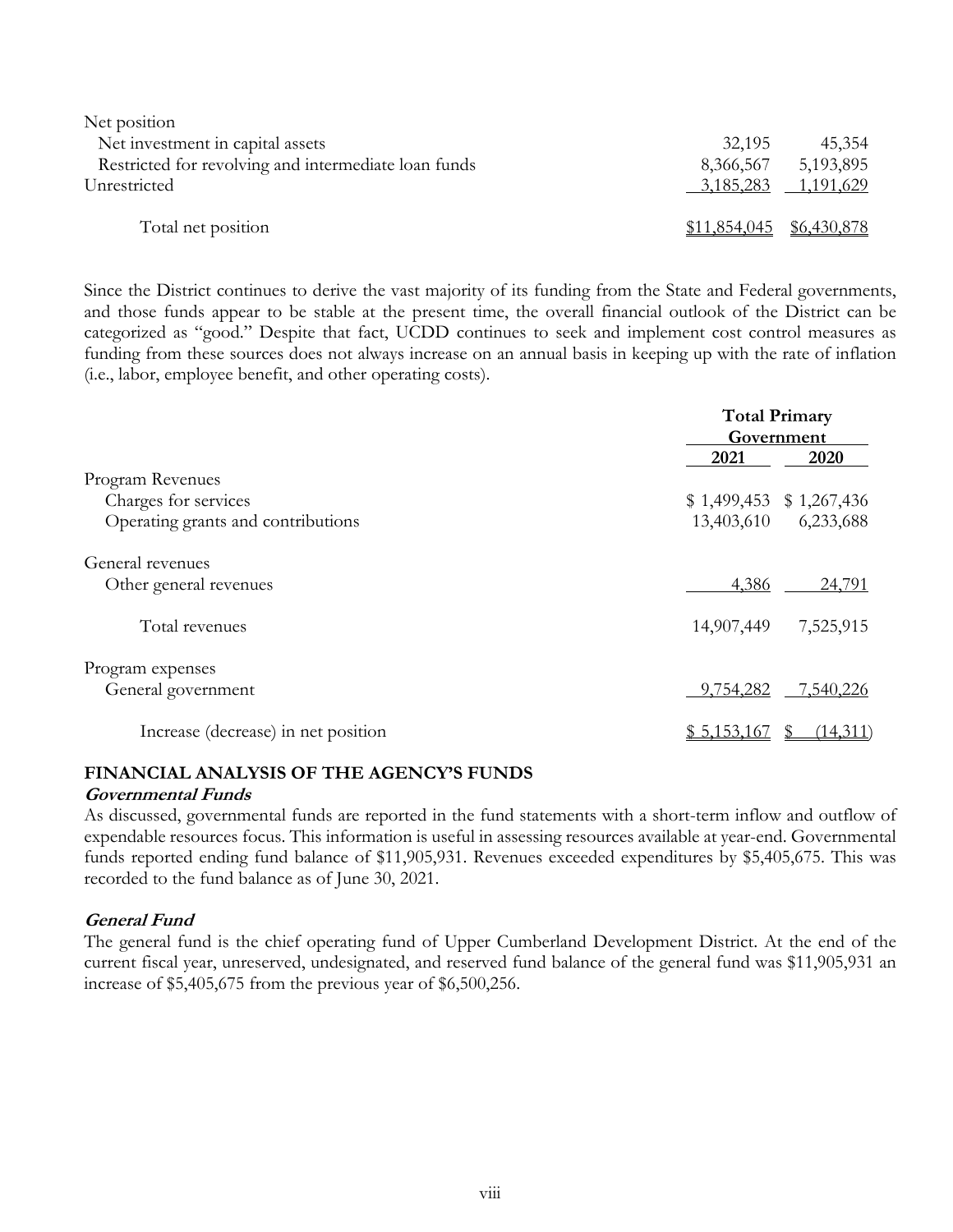## **CAPITAL ASSETS AND DEBT ADMINISTRATION**

## **Capital Assets**

Beginning balance was \$73,805, less current year depreciation of \$26,902, resulted in an ending balance of \$46,903. Additional information on the District's capital assets can be found in Note (4) on page 18 of this report.

#### **Debt Administration**

Compensated absences represent the cumulative and vesting for unpaid employee vacation. Additional information on the District's debt can be found in Note (5) on pages 20-22.

## **ECONOMIC FACTORS AND NEXT YEAR'S BUDGET**

While the Upper Cumberland Development District is a governmental entity, it is not a unit of local government (i.e., city, county, etc.). Therefore, economic factors do not have the same direct impact upon UCDD's budgets and operations as they have on governmental bodies. UCDD does not have taxing power, nor does it levy fees or set rates, such as for utilities, which generate income in response to changing economic conditions. UCDD contracts primarily with the State of Tennessee and to a lesser degree the Federal government, to administer certain programs on their behalf. To the extent that economic factors affect the State and Federal Governments UCDD's contracts may be positively or negatively impacted.

One March 11, 2020 a global pandemic was declared in response to the rapid spread of the virus COVID-19. Economic conditions have been very mixed during this year as result of this public health emergency. The virus has continued to have a significant impact on local businesses and economic conditions, and has resulted in unemployment rates increasing especially during the beginning of the pandemic through last part of this year and are considerably higher than in 2019. The unemployment rate as of June 2020 was 9.2% versus 4.4% in June of 2019. These rates are significantly higher but were in line with state and national rates. Since that time unemployment has declined significantly. The latest data (November 2021) show a rate of 3.3% for the region. This is not the same as Tennessee and less than the national rate of 4.3%. Economic activity measured by state sales tax collections has shown significant increases for the past 12 months. For the period ending in October, 2021 the area's collection was 13.4% which is higher than the preceding 12-month period ending October, 2020. This most certainly related in large part to the large government stimulus programs.

The District was awarded \$5,566,000 in additional EDA revolving loan funds through the CARES Act to support the region's recovery from the COVID-19 crisis by providing low interest loans to businesses affected the pandemic. The District has loaned a significant portion of this allocation in the fiscal year ending June 30, 2021.

Data on sales tax collections indicate that the 2021 sales tax revenue will be somewhat higher than the 2020 level. Bank deposit growth also continues to exceed state and national rates.

Census data show population growth for the region is slightly lower than state and national trends while some counties such as Cumberland and Putnam are growing considerably faster than other counties. The region is becoming known as a good area for retirement and growth in the retirement-aged population is expected to continue. Anecdotal evidence indicates that many people have been moving to the area since 2020 to escape many problems of large metropolitan areas.

Census data also show that income levels, while still relatively low, are continuing to grow somewhat faster than state and national averages.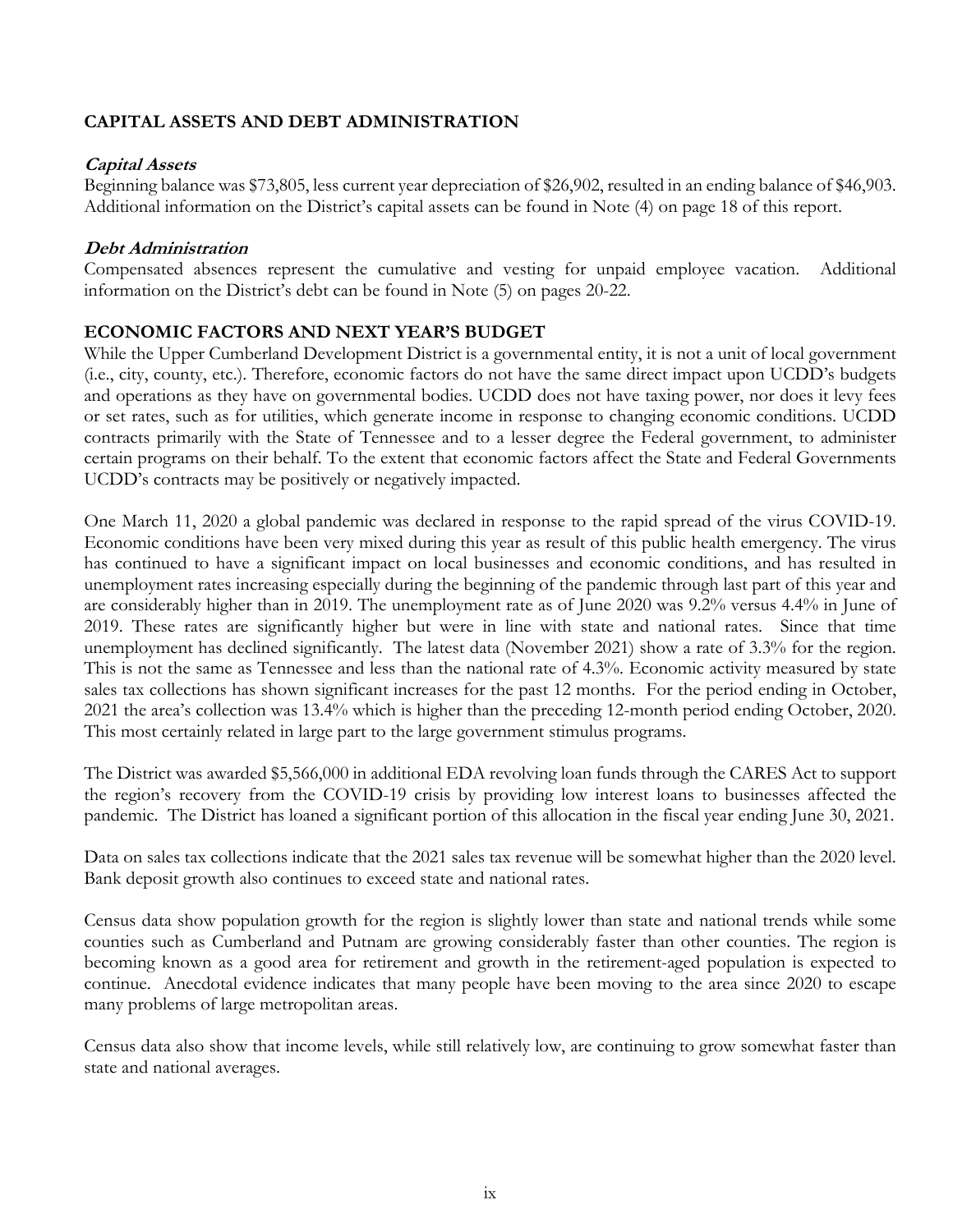## **CONTACTING THE DISTRICT'S FINANCIAL MANAGEMENT**

This financial report is designed to provide a general overview of the District's finances, comply with financerelated laws and regulation and demonstrate the District's commitment to public accountability. If you have any questions about this report or would like additional information, contact the District's Executive Director at 1104 England Drive, Cookeville, TN 38501.

The Cumberland Area Investment Corporation and the Cumberland Regional Development Corporation issue separate audited financial statements. Copies of these financial statements may be obtained from the Upper Cumberland Development District at 1104 England Drive, Cookeville, TN 38501.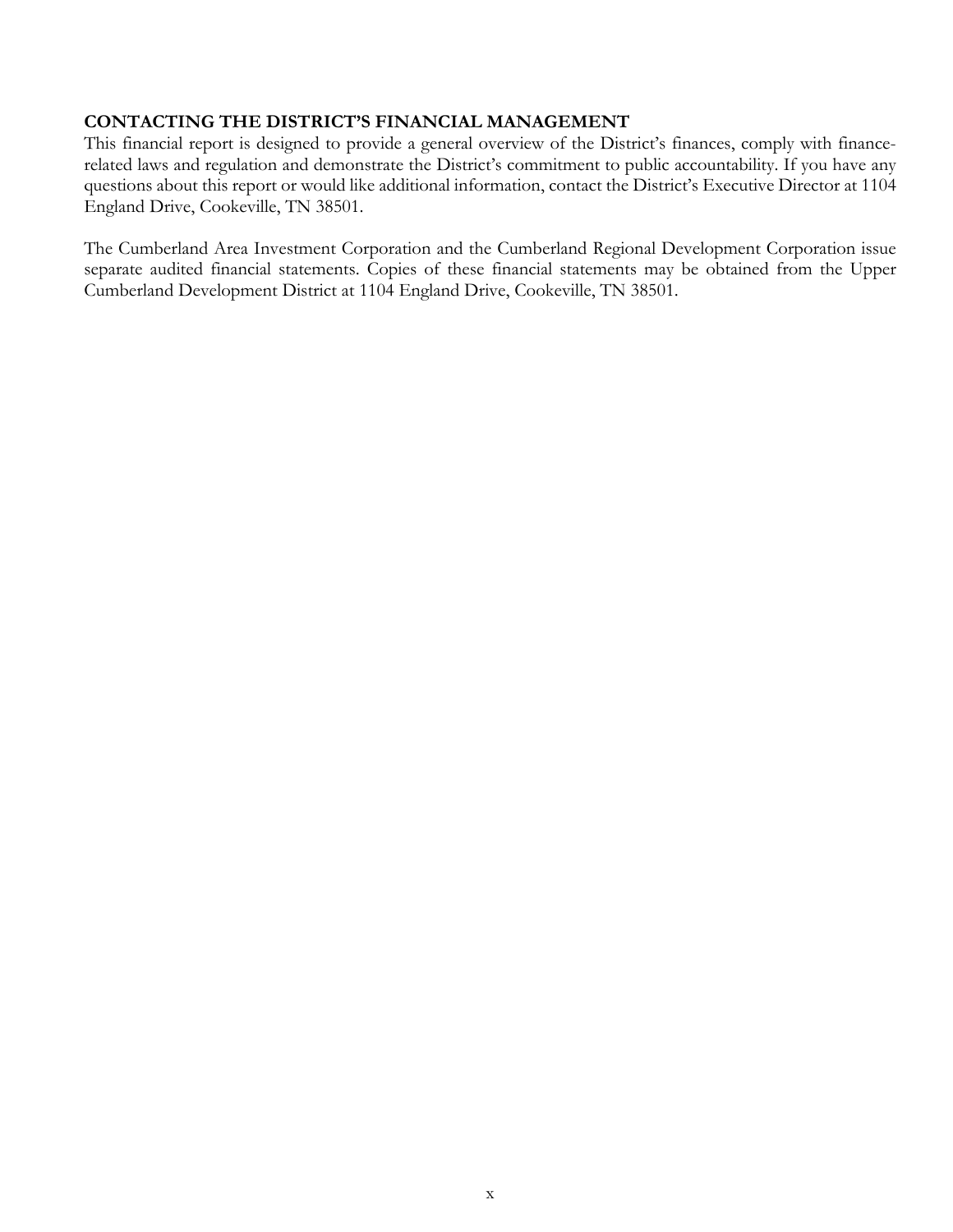## **UPPER CUMBERLAND DEVELOPMENT DISTRICT ROSTER OF MANAGEMENT AND BOARD MEMBERS YEAR ENDED JUNE 30, 2021**

#### **MANAGEMENT**

Mark Farley **Executive Director** Lewis Betterton IT Director

#### **BOARD OF DIRECTORS**

Randy Heady, Jackson County Chairman Jeff Mason, Smith County Vice Chair Denny Wayne Robinson, White County Secretary Raney Porter, Putnam County Treasurer

Brent Bush, Cannon County **Andy Duggin, Cannon County** Roger Turney, Cannon County Fred Howell, Cannon County Dale Reagan, Clay County Tonya Spears, Clay County Doug Young, Clay County Allen Foster, Cumberland County Emmett Sherrill, Cumberland County James Mayberry, Cumberland County Lisa Patrick, Cumberland County Ethan Hadley, Cumberland County Tim Stribling, Dekalb County Josh Miller, Dekalb County Bennett Armstrong, Dekalb County Pam Redmon, Dekalb County Dewayne Blair, Dekalb County Suzanne Williams, Dekalb County Jimmy Johnson, Fentress County Harvey Stowers, Fentress County Pat Clark, Fentress County Lloyd Williams, Jackson County Troy York, Jackson County Jerry Wilmore, Macon County Steve Jones, Macon County Kenneth Hollis, Macon County Richard Thomas, Macon County Ben Danner, Overton County Curtis Hayes, Overton County Shannon Cantrell, Overton County Carey Garner, Pickett County Sam Gibson, Pickett County Bruce Elder, Pickett County John Martin, Putnam County Lisa Chapman-Fowler, Putnam County J. J. Reels, Putnam County Ricky Shelton, Putnam County **Amy New, Putnam County** Sarah Marie Smith, Smith County Hollis Mullinax, Smith County John Potts, Smith County Patrick Geho, Smith County Greg Wilson, Van Buren County Mickey Robinson, Van Buren County Stacy Mills, Van Buren County Jimmy Haley, Warren County Ryle Chastain, Warren County Joel Akers, Warren County Trent Prater, Warren County Sue Anderson, Warren County Marvin Lusk, Warren County **Don Alexander**, Warren County Jeff Young, White County **Ray Spivey, White County** Roger McCann, White County Representative Cameron Sexton Senator Paul Bailey

Tommy Lee Deputy Director Ginger Stout Finance Director Myra Walker Director of Housing & Family Services Holly Williams **Area Agency on Aging & Disability Director** Megan Choate Director of Lending & Economic Development Sherry Thurman Administrative Services Director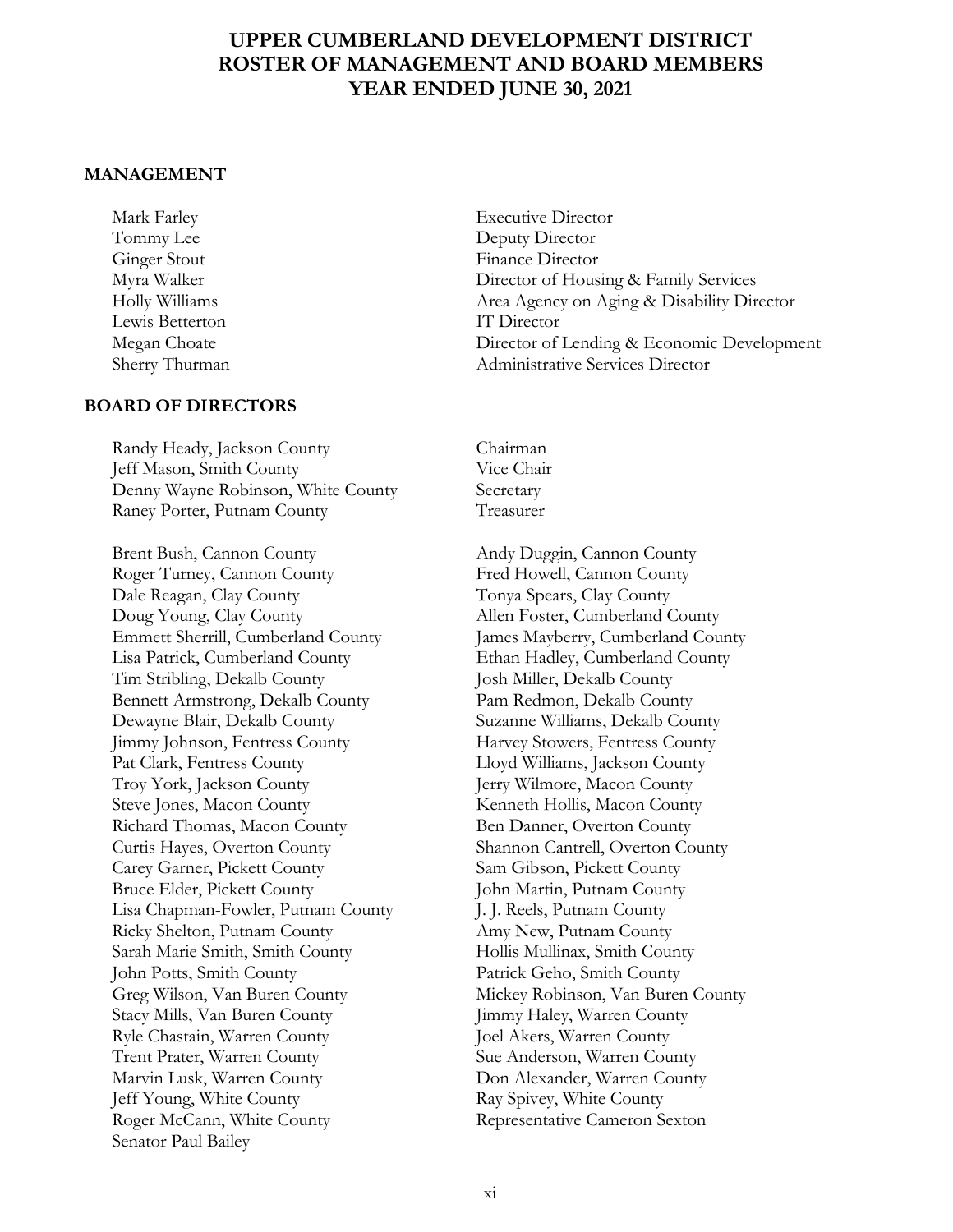## **UPPER CUMBERLAND DEVELOPMENT DISTRICT STATEMENT OF NET POSITION JUNE 30, 2021**

|                                                       | Total                             |    |                    |  |
|-------------------------------------------------------|-----------------------------------|----|--------------------|--|
|                                                       | Governmental<br><b>Activities</b> |    | Component<br>Units |  |
|                                                       |                                   |    |                    |  |
| <b>ASSETS</b>                                         |                                   |    |                    |  |
| Cash and cash equivalents                             |                                   |    |                    |  |
| Available                                             | \$<br>1,991,545                   | \$ | 96,941             |  |
| Restricted                                            | 154,953                           |    | 1,310,307          |  |
| Certificates of deposit                               |                                   |    |                    |  |
| Available                                             | 107,354                           |    |                    |  |
| Restricted                                            | 120,194                           |    |                    |  |
| Accounts receivable                                   | 54,105                            |    | 167,551            |  |
| Due from other governments                            | 641,735                           |    |                    |  |
| Grants receivable                                     | 1,844,493                         |    |                    |  |
| Prepaids and other assets                             | 28,005                            |    | 20,358             |  |
| Loans receivable, net of allowance                    | 8,091,420                         |    | 1,813,377          |  |
| Land and other nondepreciable assets                  |                                   |    | 941,939            |  |
| Other capital assets, net of accumulated depreciation | 46,903                            |    | 7,778,290          |  |
| Total assets                                          | \$<br>13,080,707                  | \$ | 12,128,763         |  |
| <b>LIABILITIES</b>                                    |                                   |    |                    |  |
| Line of credit                                        | \$                                | \$ | 120,194            |  |
| Accounts payable and accrued expenditures             | 1,019,725                         |    | 350,834            |  |
| Due to other governments                              | 80,846                            |    |                    |  |
| Compensated absences                                  | 354,081                           |    |                    |  |
| Long-term liabilities                                 |                                   |    |                    |  |
| Due within one year                                   | 14,708                            |    | 251,210            |  |
| Due in more than one year                             |                                   |    | 4,951,501          |  |
| Total liabilities                                     | \$<br>1,469,360                   | \$ | 5,673,739          |  |
| DEFERRED INFLOWS OF RESOURCES                         |                                   |    |                    |  |
| Unearned grantor revenue                              | \$<br>27,302                      |    |                    |  |
| Total deferred inflows of resources                   | 27,302                            |    |                    |  |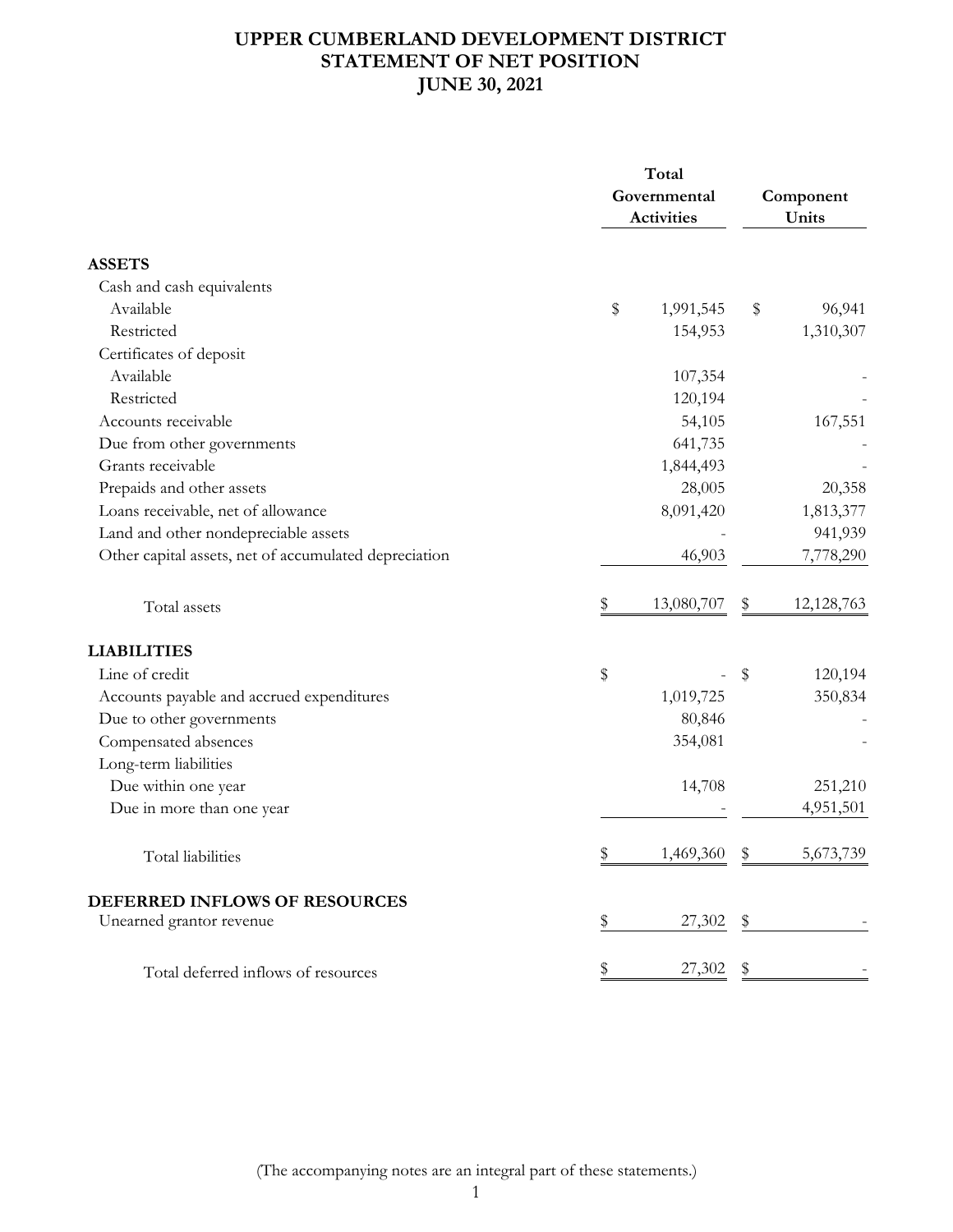|                                                      | Total             |           |
|------------------------------------------------------|-------------------|-----------|
|                                                      | Governmental      | Component |
|                                                      | <b>Activities</b> | Units     |
| <b>NET POSITION</b>                                  |                   |           |
| Net investment in capital assets                     | \$<br>$32,195$ \$ | 4,561,300 |
| Restricted                                           |                   |           |
| Restricted for revolving and intermediary loan funds | 8,366,567         | 1,905,090 |
| Contractually restricted deposits                    |                   | 64,390    |
| Unrestricted                                         | 3,185,283         | (75, 756) |
| Total net position                                   | 11,584,045        | 6,455,024 |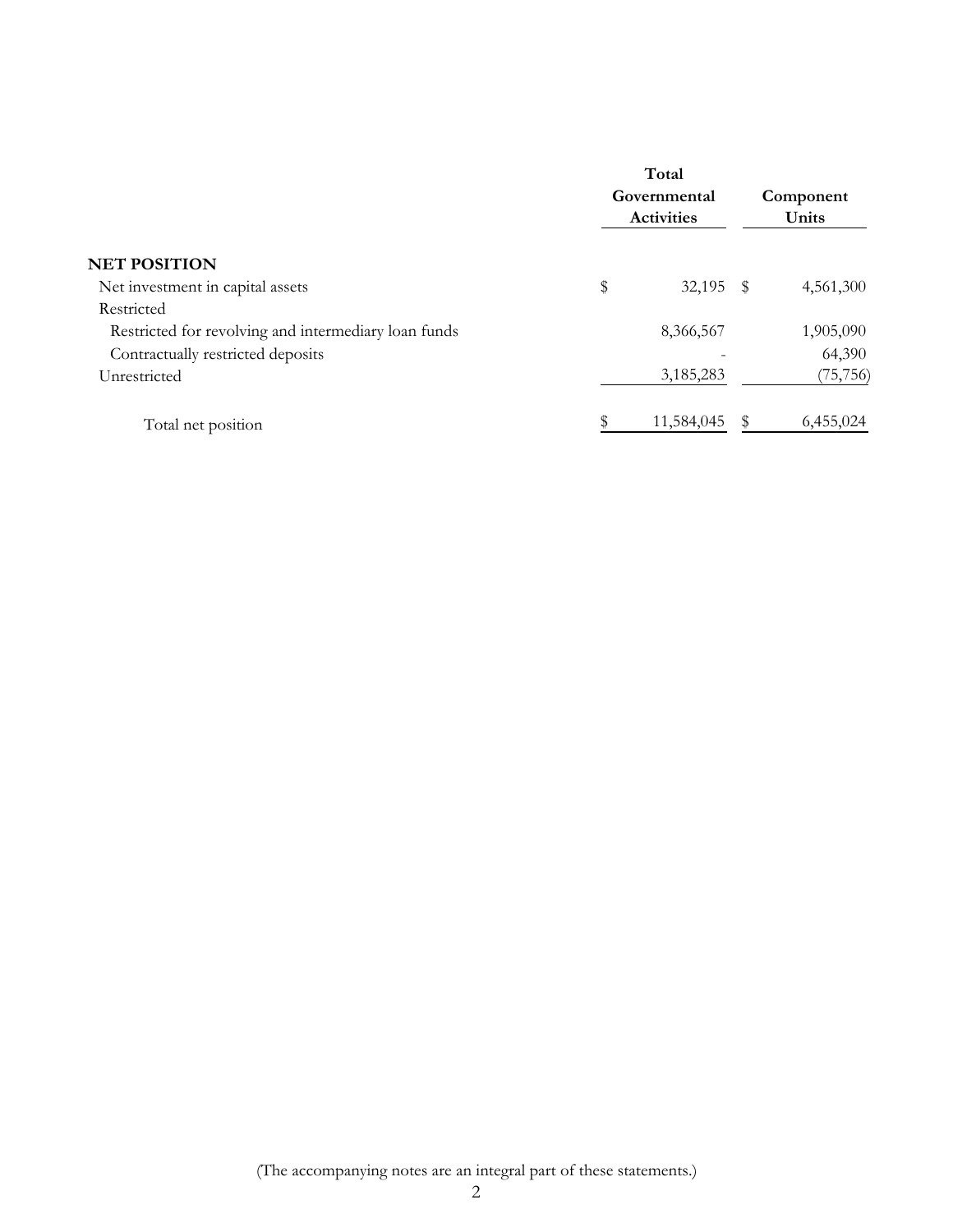#### **UPPER CUMBERLAND DEVELOPMENT DISTRICT STATEMENT OF ACTIVITIES YEAR ENDED JUNE 30, 2021**

|                           |                         | <b>Program Revenues</b> |                                          |                                                  | Net (Expense) Revenue and<br><b>Changes in Net Position</b> |  |
|---------------------------|-------------------------|-------------------------|------------------------------------------|--------------------------------------------------|-------------------------------------------------------------|--|
| Functions/Programs        | <b>Expenses</b>         | Charges<br>for Service  | Operating<br>Grants and<br>Contributions | Total<br>Governmental<br><b>Activities (Net)</b> | Component<br>Units                                          |  |
| <b>Primary Government</b> |                         |                         |                                          |                                                  |                                                             |  |
| <b>UCDD</b> operations    | 9,754,282 \$            | 1,499,453               | 13,403,610 \$<br>\$                      | 5, 148, 781 \$                                   |                                                             |  |
| <b>Component Units</b>    |                         |                         |                                          |                                                  |                                                             |  |
| CAIC operations           | 132,160                 | 97,578                  |                                          |                                                  | (34, 582)                                                   |  |
| CRDC operations           | 1,272,094               | 1,076,526               | 184,025                                  |                                                  | (11, 543)                                                   |  |
| Total component units     | 1,404,254 \$            | 1,174,104               | 184,025<br>\$                            |                                                  | (46, 125)                                                   |  |
|                           | <b>GENERAL REVENUES</b> |                         |                                          |                                                  |                                                             |  |
|                           | Rent income             |                         |                                          |                                                  | 48,000                                                      |  |
|                           | Other                   |                         |                                          | 1,178                                            | 9,130                                                       |  |
|                           | Interest                |                         |                                          | 2,949                                            | 554                                                         |  |
|                           | Total general revenues  |                         |                                          | 4,386                                            | 57,684                                                      |  |
|                           | Change in net position  |                         |                                          | 5,153,167                                        | 11,559                                                      |  |
|                           | <b>NET POSITION</b>     |                         |                                          |                                                  |                                                             |  |
|                           | Beginning               |                         |                                          | 6,430,878                                        | 6,443,465                                                   |  |
|                           | Ending                  |                         |                                          | \$<br>11,584,045                                 | 6,455,024<br>- \$                                           |  |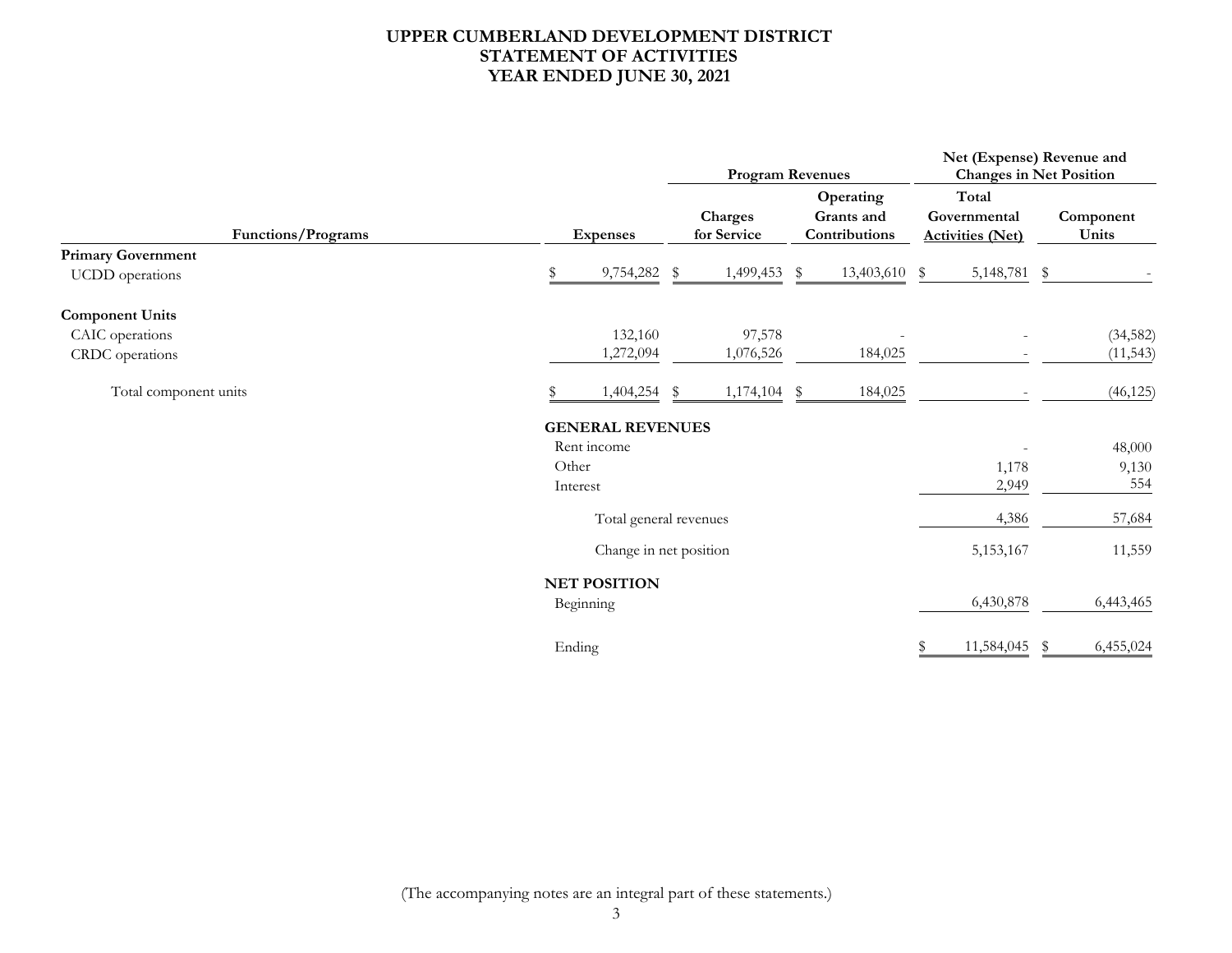## **UPPER CUMBERLAND DEVELOPMENT DISTRICT BALANCE SHEET GOVERNMENTAL FUNDS JUNE 30, 2021**

|                                                                         | Total |                       |
|-------------------------------------------------------------------------|-------|-----------------------|
|                                                                         |       | Governmental<br>Funds |
| <b>ASSETS</b>                                                           |       |                       |
|                                                                         |       |                       |
| Cash and cash equivalents<br>Available                                  | \$    | 1,991,545             |
| Restricted                                                              |       | 154,953               |
| Certificates of deposit                                                 |       |                       |
| Available                                                               |       | 107,354               |
| Restricted                                                              |       | 120,194               |
| Accounts receivable                                                     |       | 54,105                |
| Due from other governments                                              |       | 641,735               |
| Grants receivable                                                       |       | 1,844,493             |
| Prepaids and other assets                                               |       | 28,005                |
| Loans receivable, net of allowance                                      |       | 8,091,420             |
| Total assets                                                            | \$    | 13,033,804            |
| <b>LIABILITIES, DEFERRED INFLOWS OF RESOURCES,</b><br>AND FUND BALANCES |       |                       |
| <b>Liabilities</b>                                                      |       |                       |
| Accounts payable                                                        | \$    | 748,574               |
| Accrued expenditures                                                    |       | 271,151               |
| Due to other governments                                                |       | 80,846                |
| Total liabilities                                                       |       | 1,100,571             |
| Deferred inflows of resources                                           |       |                       |
| Unearned grantor revenue                                                |       | 27,302                |
| <b>Fund balances</b>                                                    |       |                       |

Unassigned 3,539,364 Restricted for revolving loan funds 8,366,567

Total fund balances 11,905,931

Total liabilities, deferred inflows of resources, and fund balances  $$ 13,033,804$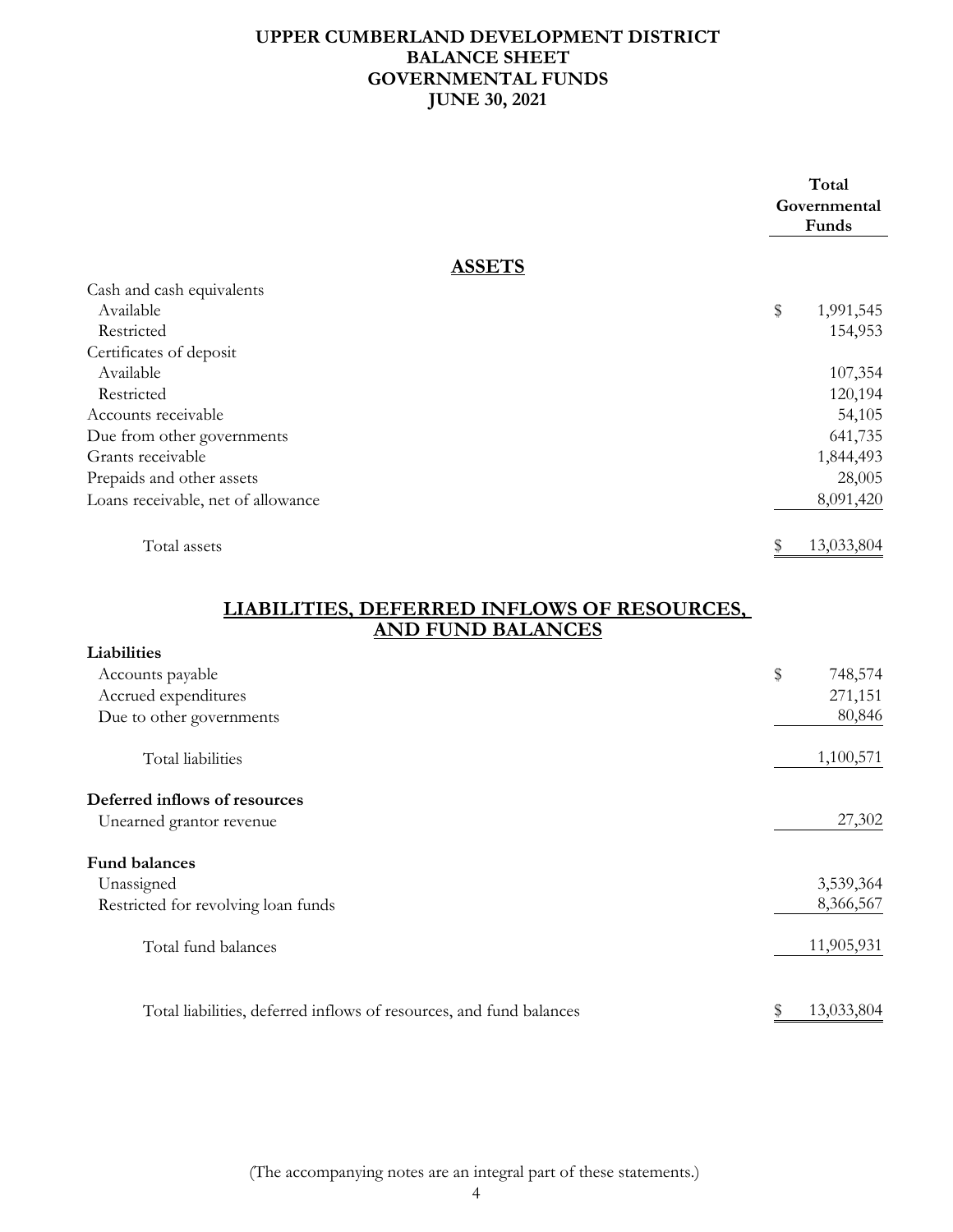## **UPPER CUMBERLAND DEVELOPMENT DISTRICT RECONCILIATION OF THE BALANCE SHEET OF GOVERNMENTAL FUNDS TO THE STATEMENT OF NET POSITION JUNE 30, 2021**

Differences in amounts reported for governmental activities in the statement of net position on page 1: Fund balances – total governmental funds  $$11,905,931$ Amounts reported for governmental activities in the statement of net position are different because: Capital assets used in governmental activities are not financial resources and therefore are not reported in the funds. 46,903 Long-term liabilities, such as compensated absences, that are not due in the current period and, therefore, are not reported in the funds. (354,081) Long-term liabilities, such as capital lease obligations, that are not due in the current period and, therefore, are not reported in the funds. (14,708)

\$11,584,045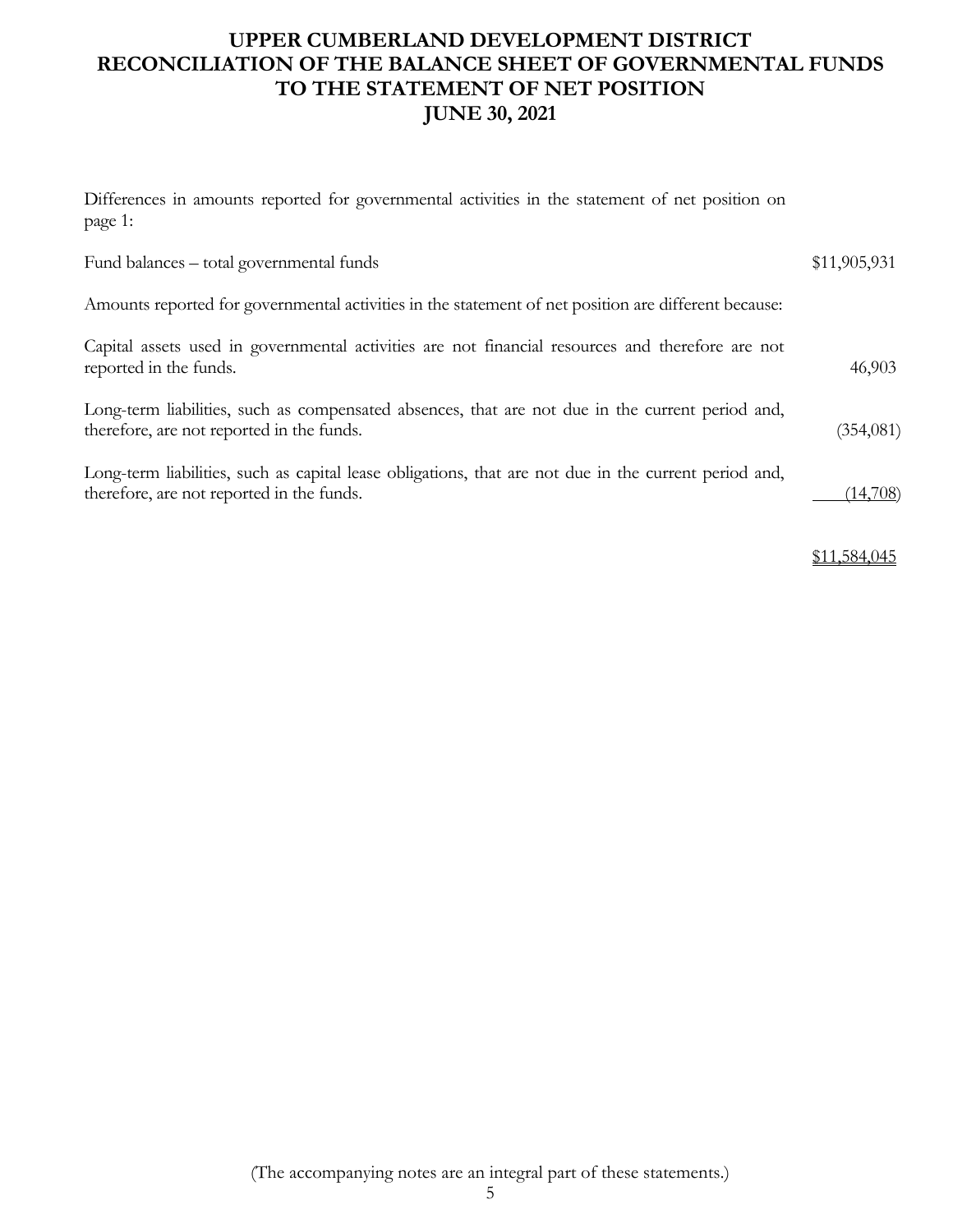## **UPPER CUMBERLAND DEVELOPMENT DISTRICT STATEMENT OF REVENUES, EXPENDITURES AND CHANGES YEAR ENDED JUNE 30, 2021 IN FUND BALANCES**

|                                             | Total                 |
|---------------------------------------------|-----------------------|
|                                             | Governmental<br>Funds |
|                                             |                       |
| <b>REVENUES</b>                             |                       |
| Grantor contributions                       | \$<br>13,403,610      |
| Revenue from projects<br>Revenue from dues  | 904,157               |
|                                             | 202,044               |
| Program income                              | 177,907               |
| Interest from revolving loans               | 215,345               |
| In-kind revenue                             | 259                   |
| Interest                                    | 2,949                 |
| Other revenue                               | 1,178                 |
|                                             | 14,907,449            |
| <b>EXPENDITURES</b>                         |                       |
| Salaries                                    | 919,209               |
| Fringe benefits                             | 818,359               |
| Professional fees                           | 235,604               |
| Travel                                      | 86,276                |
| Communications                              | 60,639                |
| Financial assistance                        | 243,117               |
| Contracted services                         | 1,154,168             |
| Supplies                                    | 132,539               |
| Payments to subcontractors                  | 3,401,923             |
| Occupancy                                   | 218,204               |
| Indirect costs - administrative             | 2,052,370             |
| Miscellaneous                               | 179,366               |
|                                             | 9,501,774             |
| <b>EXCESS OF REVENUES OVER EXPENDITURES</b> | 5,405,675             |
| <b>FUND BALANCE</b>                         |                       |
| Beginning                                   | 6,500,256             |
| Ending                                      | 11,905,931<br>\$      |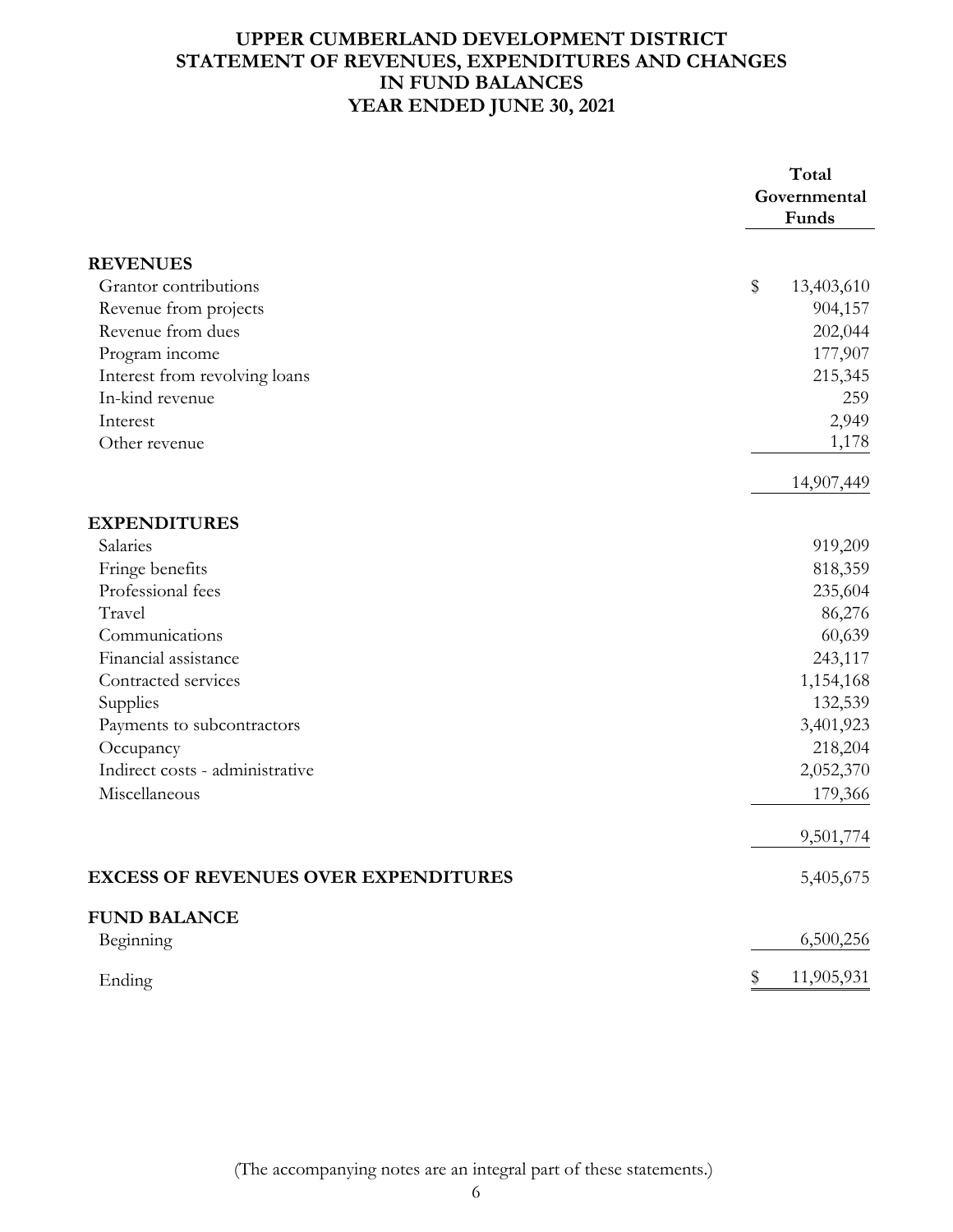## **UPPER CUMBERLAND DEVELOPMENT DISTRICT RECONCILIATION OF THE STATEMENT OF REVENUES, EXPENDITURES, AND CHANGES IN FUND BALANCES OF GOVERNMENTAL FUNDS TO THE STATEMENT OF ACTIVITIES JUNE 30, 2021**

| Differences in amounts reported for governmental activities in the statement of activities on page 3:                                                                                                                                                                              |             |
|------------------------------------------------------------------------------------------------------------------------------------------------------------------------------------------------------------------------------------------------------------------------------------|-------------|
| Net change in fund balances - total governmental funds                                                                                                                                                                                                                             | \$5,405,675 |
| Amounts reported for governmental activities in the statement of activities are different because:                                                                                                                                                                                 |             |
| Depreciation expense on governmental capital assets are included in the statement of activities.                                                                                                                                                                                   | (26,902)    |
| Long-term liabilities in the statement of net position include a liability for future lease payments.<br>These are planned to be liquidated with future resources; therefore, the increase or decrease in the<br>liability does not affect expenditures in the governmental funds. | 13,745      |
| The statement of net position include a liability for compensated absences. These are planned to be<br>liquidated with future resources; therefore, the increase or decrease in the liability does not affect<br>expenditures in the governmental funds.                           | (239,351)   |
|                                                                                                                                                                                                                                                                                    | \$5,153,167 |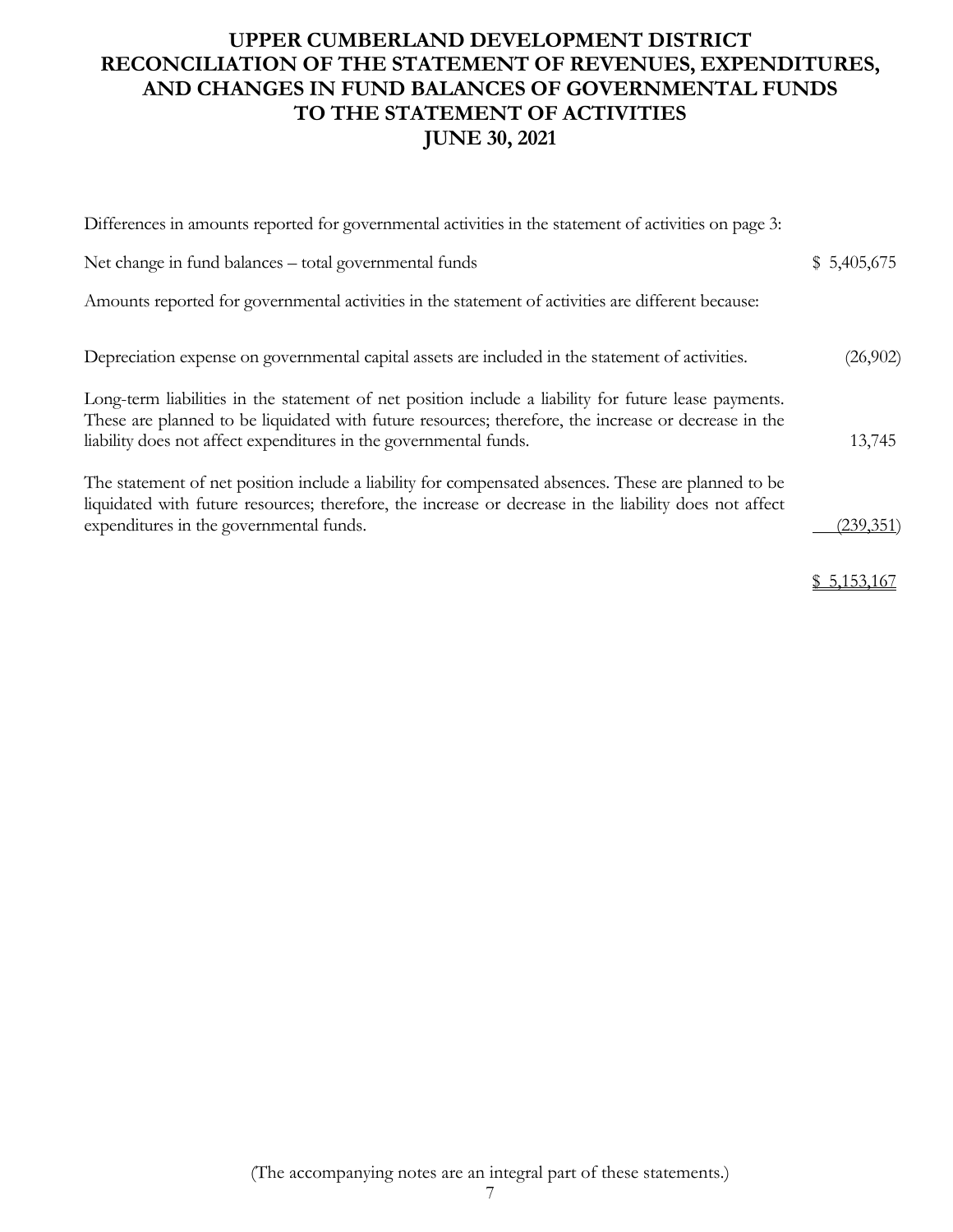# **UPPER CUMBERLAND DEVELOPMENT DISTRICT PUBLIC GUARDIAN FIDUCIARY FUND STATEMENT OF FIDUCIARY NET POSITION JUNE 30, 2021**

## **ASSETS**

| Cash and cash equivalents | \$1,379,408 |
|---------------------------|-------------|
| Property and vehicles     | 210,500     |
| Total assets              | \$1,589,908 |

## **LIABILITIES AND NET POSITION**

| Liabilities                        |                 |
|------------------------------------|-----------------|
| Net position held in trust         | 1,589,908       |
|                                    |                 |
| Total liabilities and net position | 1,589,908<br>S. |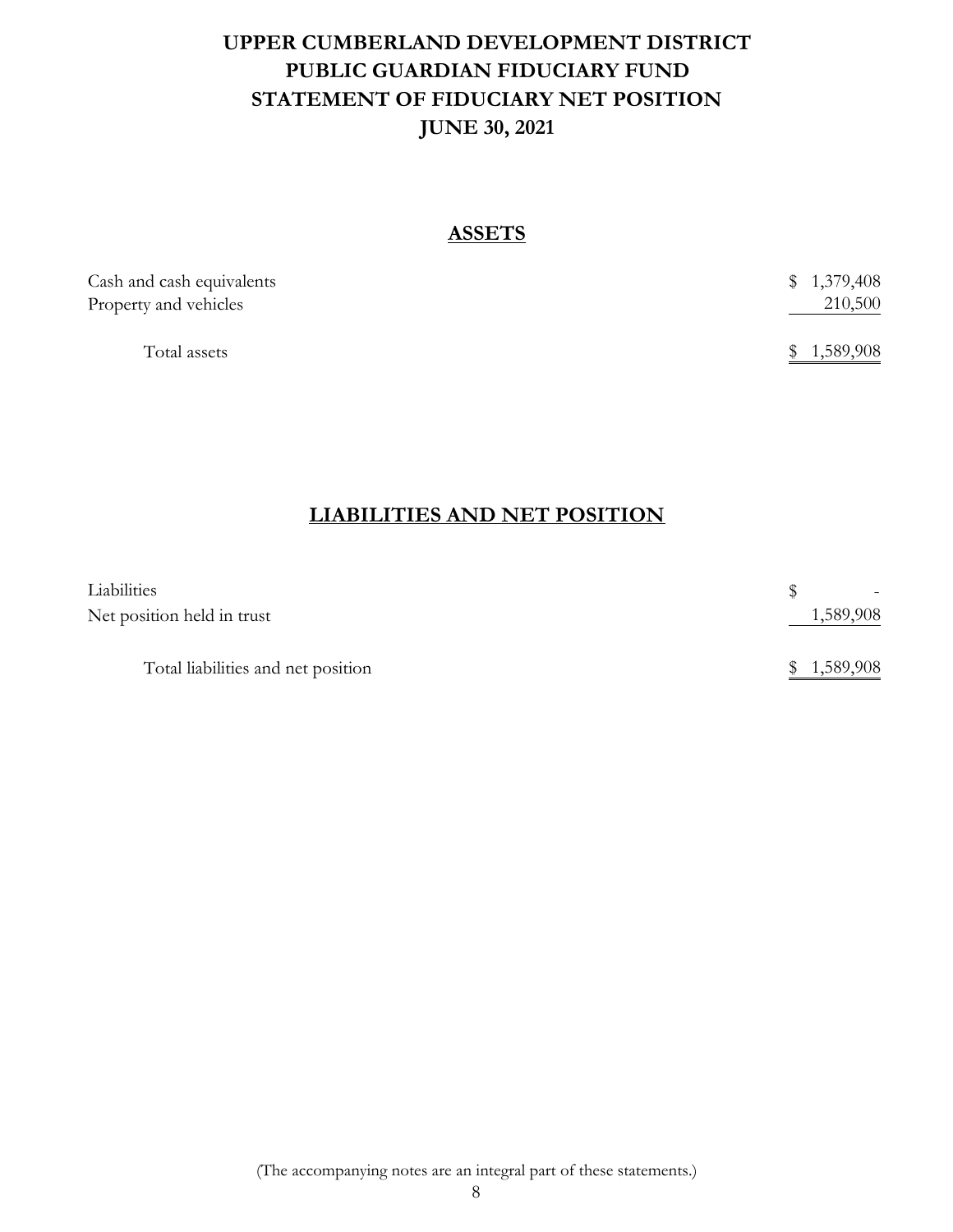# **UPPER CUMBERLAND DEVELOPMENT DISTRICT PUBLIC GUARDIAN FIDUCIARY FUND STATEMENT OF CHANGES IN FIDUCIARY NET POSITION YEAR ENDED JUNE 30, 2021**

| <b>ADDITIONS</b>         |               |
|--------------------------|---------------|
| Retirement benefits      | \$<br>891,630 |
| Dividends and interest   | 1,134         |
| Transfers                | 574,166       |
| Total additions          | 1,466,930     |
| <b>DEDUCTIONS</b>        |               |
| Client expenses          | 1,038,850     |
| Professional and legal   | 214,843       |
| Conservator fees         | 119,760       |
| Taxes                    | 3,339         |
| Transfers                | 81,414        |
| Estates                  | 48,266        |
| Total deductions         | 1,506,472     |
| DECREASE IN NET POSITION | (39, 542)     |
| <b>NET POSITION</b>      |               |
| Beginning                | 1,629,450     |
| Ending                   | \$1,589,908   |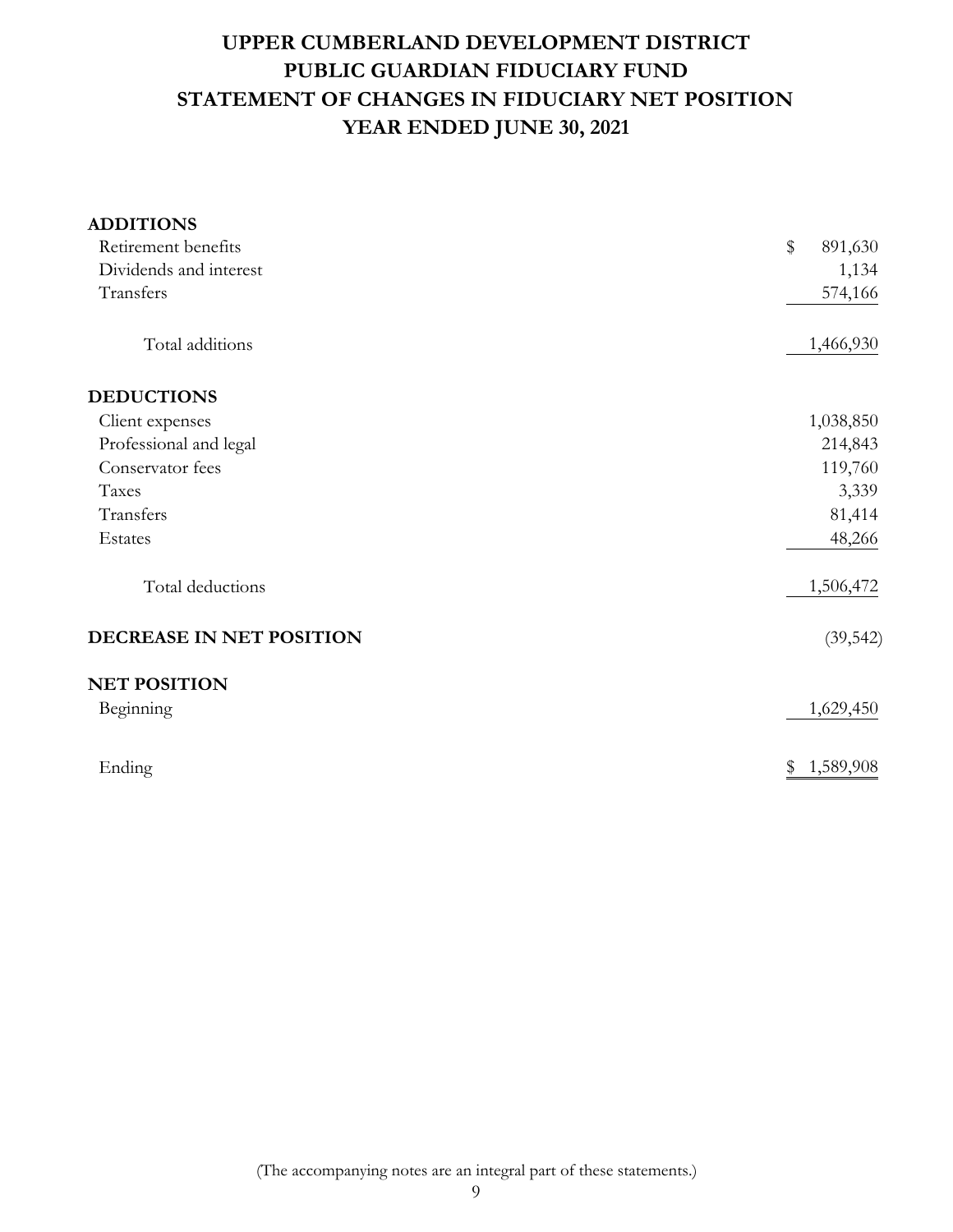## **UPPER CUMBERLAND DEVELOPMENT DISTRICT STATEMENT OF NET POSITION COMPONENT UNITS JUNE 30, 2021**

|                                                 | Cumberland<br>Area                       |    | Cumberland<br>Regional |      |              |
|-------------------------------------------------|------------------------------------------|----|------------------------|------|--------------|
|                                                 | Development<br>Investment<br>Corporation |    |                        |      | Total        |
|                                                 |                                          |    | Corporation            |      |              |
| <b>ASSETS</b>                                   |                                          |    |                        |      |              |
| Cash and cash equivalents                       |                                          |    |                        |      |              |
| Available                                       | \$<br>27,725                             | \$ | 69,216                 | - \$ | 96,941       |
| Restricted                                      | 1,222,163                                |    | 88,144                 |      | 1,310,307    |
| Accounts receivable                             |                                          |    | 167,551                |      | 167,551      |
| Prepaid expenses                                |                                          |    | 20,358                 |      | 20,358       |
| Loans receivable, net of allowance              | 1,813,377                                |    |                        |      | 1,813,377    |
| Land and other nondepreciable assets            |                                          |    | 941,939                |      | 941,939      |
| Capital assets, net of accumulated depreciation | 424,666                                  |    | 7,353,624              |      | 7,778,290    |
| Total assets                                    | \$<br>3,487,931                          | \$ | 8,640,832              |      | \$12,128,763 |
| <b>LIABILITIES AND NET POSITION</b>             |                                          |    |                        |      |              |
| Liabilities                                     |                                          |    |                        |      |              |
| Line of credit                                  | \$                                       | \$ | 120,194 \$             |      | 120,194      |
| Accounts payable and accrued expenditures       | 13,428                                   |    | 311,168                |      | 324,596      |
| Security deposit liability                      |                                          |    | 23,754                 |      | 23,754       |
| Prepaid revenue                                 |                                          |    | 2,484                  |      | 2,484        |
| Notes payable                                   |                                          |    |                        |      |              |
| Due within one year                             | 103,296                                  |    | 147,914                |      | 251,210      |
| Due in more than one year                       | 1,017,680                                |    | 3,933,821              |      | 4,951,501    |
| Total liabilities                               | 1,134,404                                | \$ | 4,539,335              | \$   | 5,673,739    |
| Net position                                    |                                          |    |                        |      |              |
| Net investment in capital assets                | \$<br>424,666 \$                         |    | 4,136,634 \$4,561,300  |      |              |
| Restricted for                                  |                                          |    |                        |      |              |
| Intermediary relending loan funds               | 1,905,090                                |    |                        |      | 1,905,090    |
| Contractually restriced deposits                |                                          |    | 64,390                 |      | 64,390       |
| Unrestricted                                    | 23,771                                   |    | (99, 527)              |      | (75, 756)    |
| Total net position                              | 2,353,527                                | \$ | 4, 101, 497            | \$   | 6,455,024    |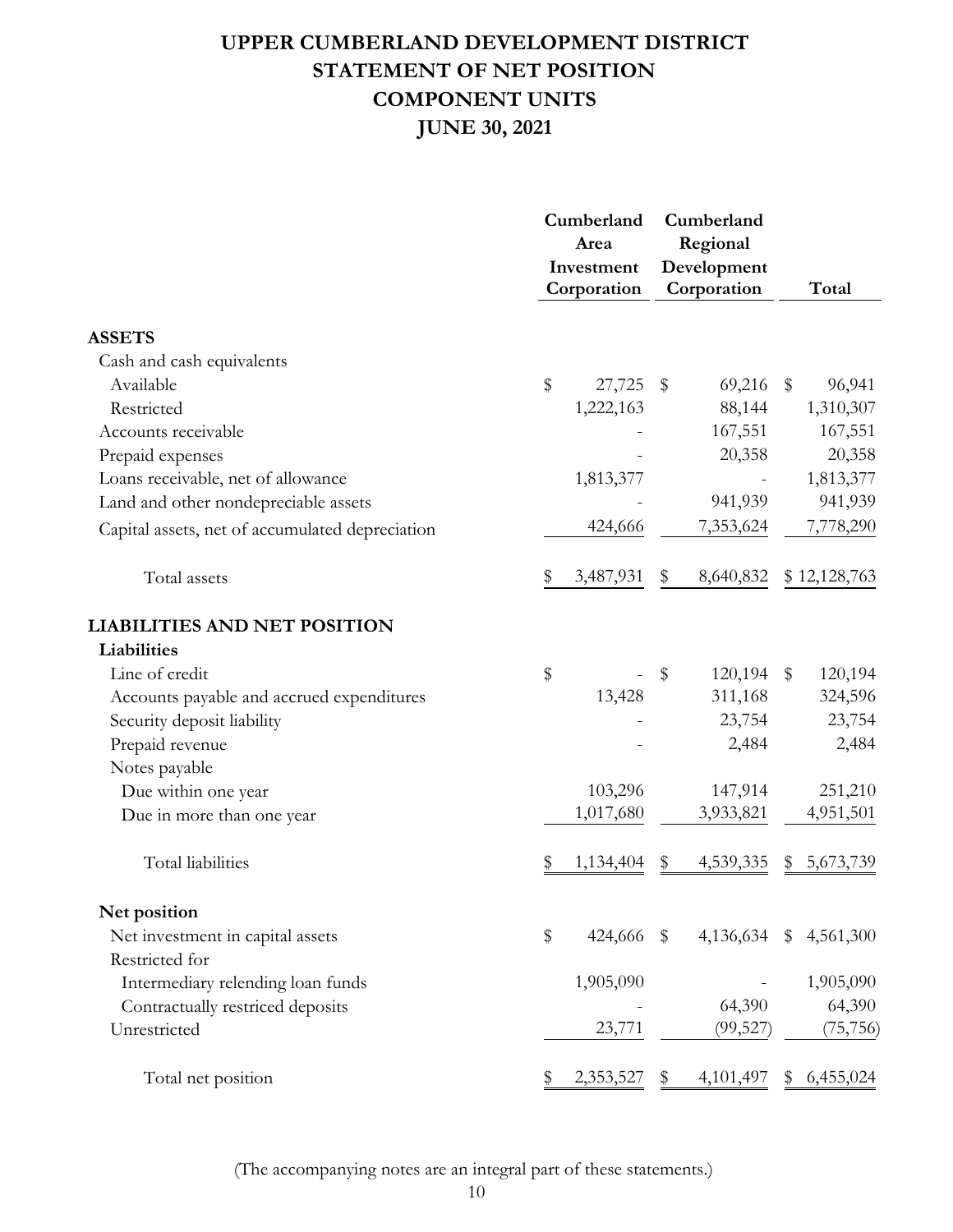# **UPPER CUMBERLAND DEVELOPMENT DISTRICT STATEMENT OF ACTIVITIES COMPONENT UNITS YEAR ENDED JUNE 30, 2021**

|                                                       |    |                         |  | <b>Program Revenues</b>          |   |                                          |        | Net (Expense) Revenue and<br><b>Changes in Net Position</b> |                                                      |        |           |  |  |
|-------------------------------------------------------|----|-------------------------|--|----------------------------------|---|------------------------------------------|--------|-------------------------------------------------------------|------------------------------------------------------|--------|-----------|--|--|
| Functions/Programs                                    |    | <b>Expenses</b>         |  | Charges<br>for Service           |   | Operating<br>Grants and<br>Contributions |        | Cumberland<br>Area<br>Investment<br>Corporation             | Cumberland<br>Regional<br>Development<br>Corporation |        | Total     |  |  |
| <b>Cumberland Area Investment Corporation</b>         |    |                         |  |                                  |   |                                          |        |                                                             |                                                      |        |           |  |  |
| CAIC operations                                       | \$ | 132,160 \$              |  | 97,578 \$                        |   |                                          | $-$ \$ | $(34,582)$ \$                                               |                                                      | $-$ \$ | (34, 582) |  |  |
| <b>Cumberland Regional Development</b><br>Corporation |    |                         |  |                                  |   |                                          |        |                                                             |                                                      |        |           |  |  |
| CRDC operations                                       |    | 1,272,094               |  | 1,076,526                        |   | 184,025                                  |        |                                                             | (11, 543)                                            |        | (11, 543) |  |  |
| Total component units                                 |    | 1,404,254               |  | 1,174,104                        | S | 184,025                                  |        | (34, 582)                                                   | (11, 543)                                            |        | (46, 125) |  |  |
|                                                       |    | <b>GENERAL REVENUES</b> |  |                                  |   |                                          |        |                                                             |                                                      |        |           |  |  |
|                                                       |    | Rent income             |  |                                  |   |                                          |        | 48,000                                                      |                                                      |        | 48,000    |  |  |
|                                                       |    |                         |  | Transfers from other governments |   |                                          |        |                                                             |                                                      |        |           |  |  |
|                                                       |    | Interest                |  |                                  |   |                                          |        | 554                                                         |                                                      |        | 554       |  |  |
|                                                       |    | Other                   |  |                                  |   |                                          |        | 5,408                                                       | 3,722                                                |        | 9,130     |  |  |
|                                                       |    |                         |  | Total general revenues           |   |                                          |        | 53,962                                                      | 3,722                                                |        | 57,684    |  |  |
|                                                       |    |                         |  | Change in net position           |   |                                          |        | 19,380                                                      | (7, 821)                                             |        | 11,559    |  |  |
|                                                       |    | <b>NET POSITION</b>     |  |                                  |   |                                          |        |                                                             |                                                      |        |           |  |  |
|                                                       |    | Beginning               |  |                                  |   |                                          |        | 2,334,147                                                   | 4,109,318                                            |        | 6,443,465 |  |  |
|                                                       |    | Ending                  |  |                                  |   |                                          | \$     | 2,353,527                                                   | 4,101,497<br>\$                                      | \$     | 6,455,024 |  |  |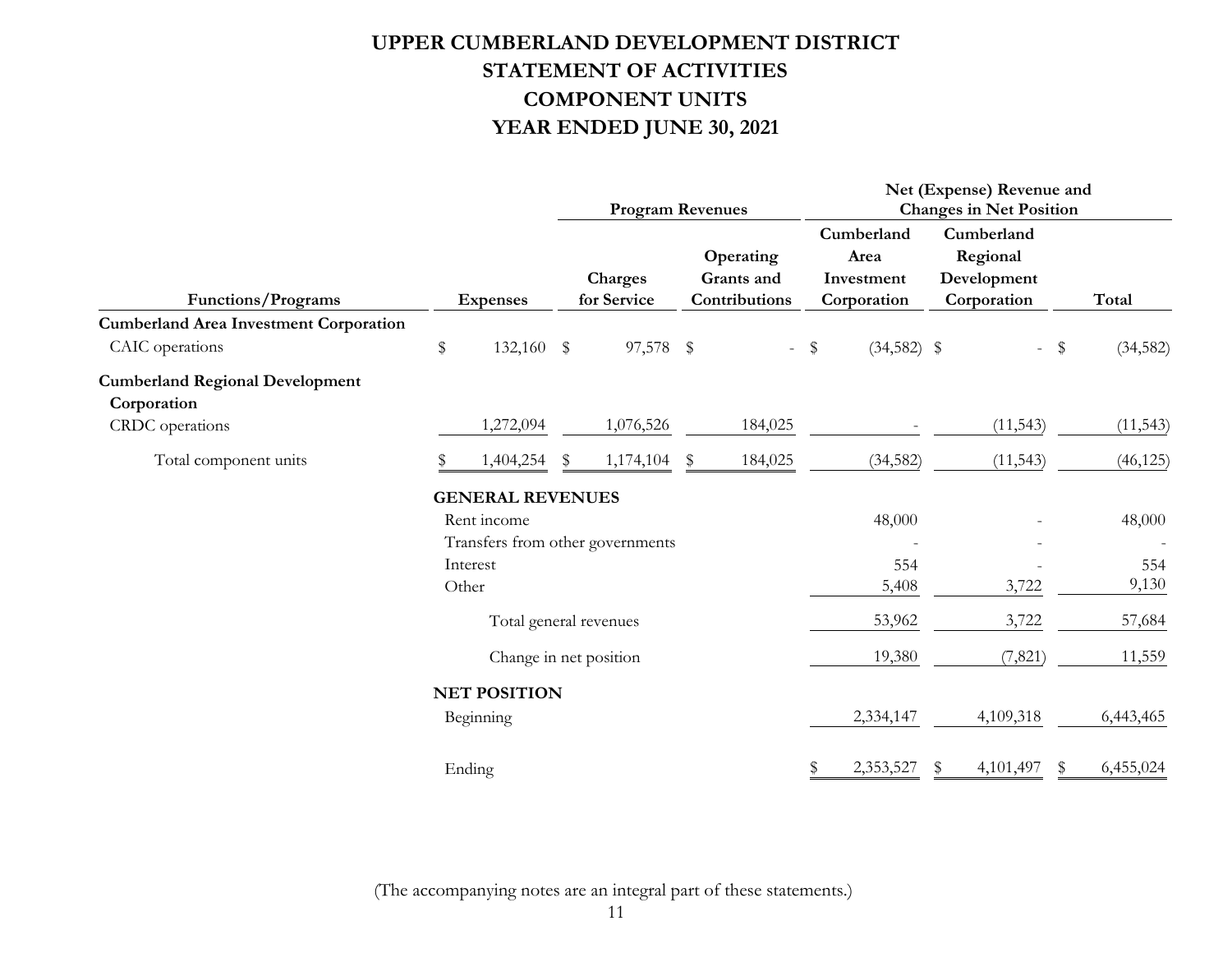## **(1) SUMMARY OF SIGNIFICANT ACCOUNTING POLICIES Organization**

Upper Cumberland Development District (District) is a multi-funded quasi-governmental agency created in accordance with Chapter 241 of the Public Acts of 1965, known as the Development District Act. The District was established in 1969, and serves 14 counties in the Upper Cumberland area. The primary function of the District is to assist the local government agencies in economic development, including the areas of housing, assistance to the elderly, and community development planning. These programs are funded for the most part through federal grants, with matching assistance from the local and state levels.

The governing board consists of:

- County and City Mayors within the established region served by the agency,
- one State Senator and one State Representative whose districts lie wholly or in part within the established region served by the District,
- and one additional member from each county of the region, appointed by the County Mayor.

The accounting policies of the District conform to generally accepted accounting principles applicable to local governments. The more significant accounting policies of the District are summarized below.

## **Reporting entity**

The accompanying financial statements include all funds of Upper Cumberland Development District (the primary government).

The discretely presented component units include organizations which are legally separate from the primary government. They are considered component units because a majority of their boards are appointed by the District or because there is a financial benefit/burden relationship with the District. Discretely presented component units are as follows:

The Cumberland Area Investment Corporation (CAIC) is a government-funded agency established in 1982 by the District as a separate entity to accept and administer federal loan programs. CAIC serves 14 counties in the Upper Cumberland area. The primary function of CAIC is to assist residential and commercial development with its chief goal being the economic development of manufacturing and commercial business by providing long-term financing at available market rates from funds provided by government funding and administered by CAIC. This component unit operates as an enterprise fund.

The Cumberland Regional Development Corporation (CRDC) is a government-funded agency chartered as a Tennessee general corporation pursuant to Section 48-1201 of the Tennessee General Corporation Act. CRDC was established in 1996 and works with HUD, THDA, Federal Home Loan Bank and USDA Rural Development to create low cost affordable housing. CRDC currently has complexes in 12 counties throughout the State of Tennessee. CRDC also administers the Community Development Block Grant and NSP programs to acquire and rehabilitate foreclosed properties in the Upper Cumberland area. This component unit operates as an enterprise fund.

CAIC and CRDC issue separate audited financial statements. Copies of these financial statements may be obtained from the Upper Cumberland Development District. CAIC and CRDC's fiscal year end is June 30.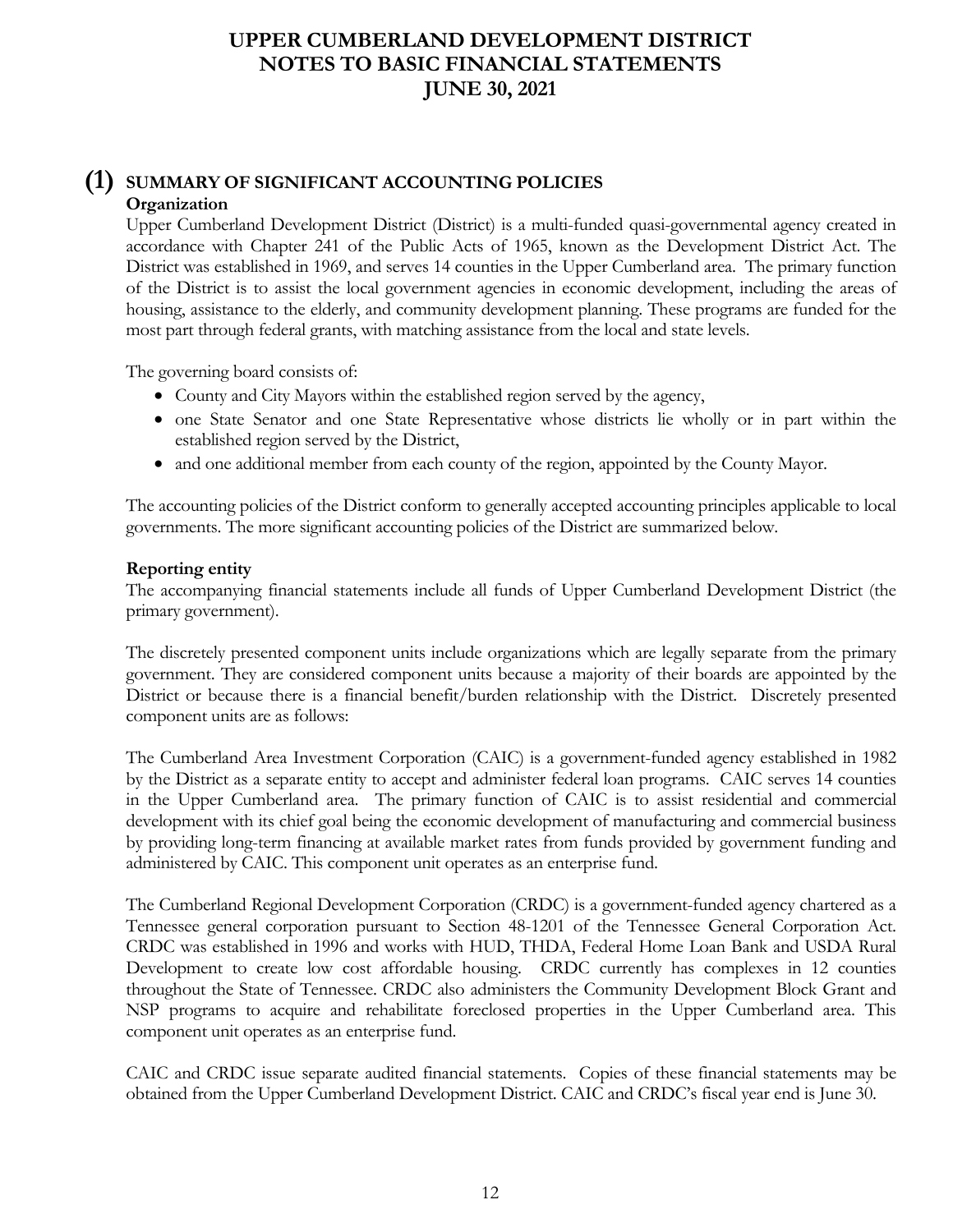## **(1) SUMMARY OF SIGNIFICANT ACCOUNTING POLICIES (continued) Basis of presentation**

The District presents government-wide as well as fund level financial statements with activities categorized as governmental. The government-wide statements of net position and activities have eliminated internal balances and transfers between the activities of the governmental funds, which were presented separately in the fund financial statements. Cash balances held by agency funds for governmental activities of the primary government are eliminated in the government-wide statement of net position and in the fund financial statements.

The government-wide statement of activities reflects both the gross and net cost of functional categories which are otherwise supported by general government revenues. The statement of activities reduces gross expenses (including depreciation) by related program revenues, operating grants, and capital grants. Program revenues are those directly associated with administering the District's programs. Operating and capital grants and contributions are limited to the funding of a specific operating expense or capital acquisition.

At the fund level, major funds are presented separately while non-major funds are combined into a single column. Major funds are determined based on their percentage of assets, liabilities, revenues or expenditures compared to the total of the same for all governmental funds, and on their percentage of the same for the total of all governmental and proprietary funds, as applicable. The general fund is reported as a major governmental fund.

## **Basis of accounting**

The government-wide financial statements, consisting of the statement of net position and the statement of activities, are prepared using the economic resources measurement focus and the accrual basis of accounting. Under this method, revenues are recorded when earned and expenses are recorded when the liability is incurred. The government-wide financial statements report information on all of the non-fiduciary activities of the District as a whole.

The fund-level financial statements of the governmental funds consist of a general fund, use the flow of current financial resources measurement focus and the modified accrual basis of accounting. Under the modified accrual basis, revenues are recognized when they are susceptible to accrual, which is defined as being both measurable, meaning that the amount of the transaction can be determined, and available, meaning collectible within the current period or soon enough thereafter (generally defined as within 60 days) to be used to pay liabilities of the current period. Those revenues susceptible to accrual are federal and state grants, other state funds, interest income and charges for services. Expenditures are generally recognized when the liability is incurred. Exceptions to this general rule include accumulated unpaid vacation which is expected to be liquidated with future resources.

Since the governmental funds statements are presented on a different measurement focus and basis of accounting than the governmental activities column in the government-wide financial statements, a reconciliation is presented on the page following the applicable fund statement which reconciles.

The fiduciary fund is custodial in nature, as it receives and disburses receipts for clients assigned to the Public Guardian program by the courts. The District's fiduciary fund is presented using the economic resources measurement focus and the accrual basis of accounting.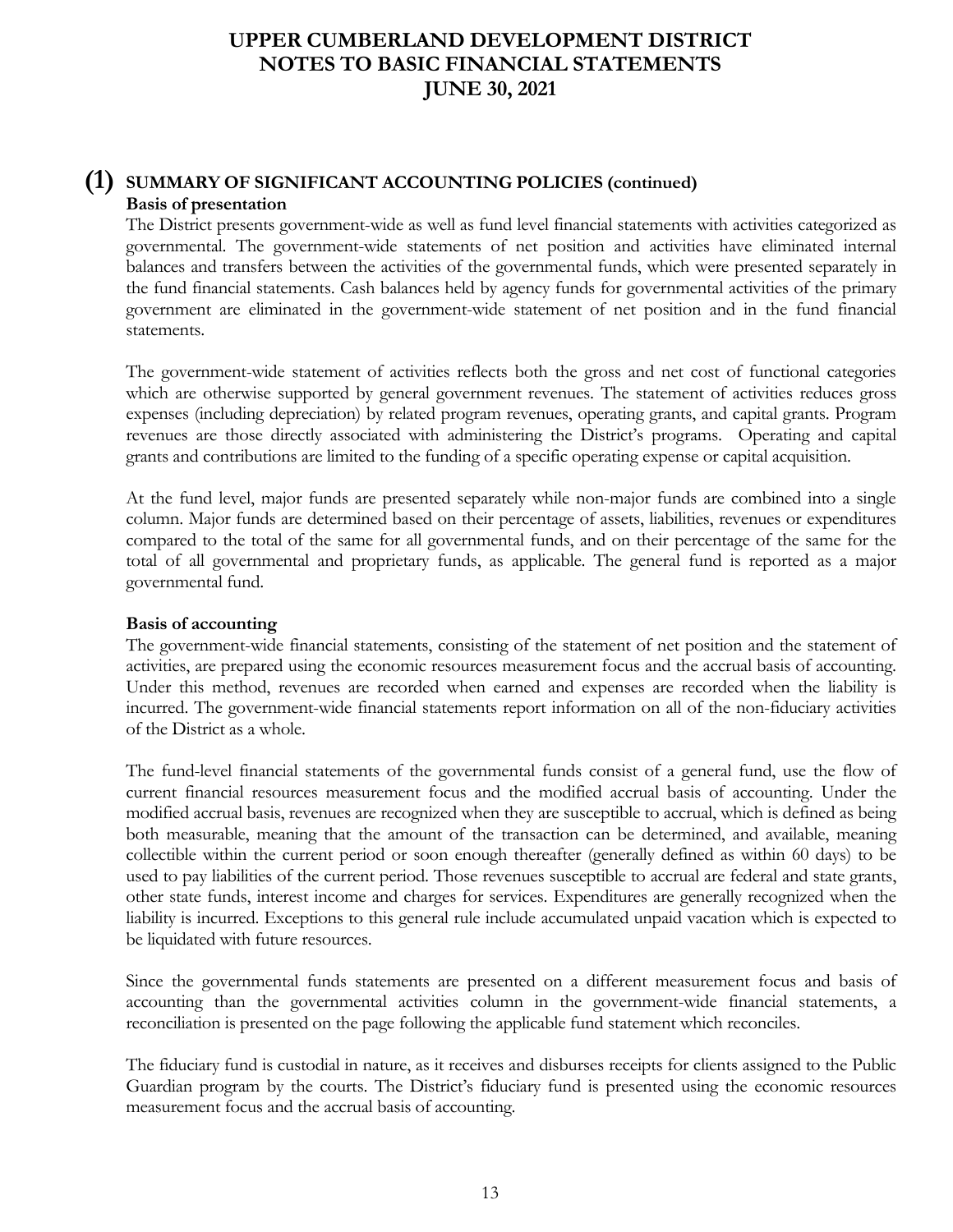## **(1) SUMMARY OF SIGNIFICANT ACCOUNTING POLICIES (continued) Basis of accounting (continued)**

The discretely-presented component units, CAIC and CRDC, use the flow of economic resources measurement focus and the accrual basis of accounting. Under this method, revenues are recognized when earned and expenses are recognized when the liability is incurred.

## **Fund accounting**

The accounts of the District are organized on the basis of funds, which are considered separate accounting entities. The operations of each fund are accounted for with a set of self-balancing accounts that comprise its assets, liabilities, fund equity, revenues and expenditures. Government resources are allocated to and accounted for in individual funds based upon the purposes for which they are to be spent and the means by which spending activities are controlled. Amounts reported in the fund financial statements as due to or due from other funds are eliminated upon preparation of the government-wide statement of net position. The various funds are grouped into fund types as follows:

Governmental Funds - The general fund is the general operating fund of the District. It is used to account for all financial resources except those required to be accounted for in another fund, or those for which it is considered fiscally responsible to be accounted for in a separate fund.

Proprietary Funds - Enterprise funds are used to account for operations that are financed and operated in a manner similar to private business enterprises and therefore funded primarily through user charges.

Fiduciary Fund - Trust and agency funds are used to account for assets held by the District in a trustee capacity or as an agent for individuals in the Public Guardian program assigned by the courts.

Non-current governmental assets/liabilities - The District eliminates the presentation of account groups, but provides for these records to be maintained and incorporated into the governmental activities section of the government-wide financial statements.

## **Fund equity**

Fund equity at the governmental fund level is classified as "fund balance." Fund equity for all other reporting is classified as "net position."

Fund balance – Generally, fund balance represents the difference between assets and liabilities. In the fund financial statements, governmental funds report fund classifications that comprise a hierarchy based primarily on the extent to which the District is bound to honor constraints on the specific purposes for which amounts in those funds can be spent. Fund balances are classified as follows:

Non-spendable – Fund balances are reported as non-spendable when amounts cannot be spent because they are either (a) not in spendable form (i.e., items that are not expected to be converted to cash) or (b) legally or contractually required to be maintained intact.

Restricted – Fund balances are reported as restricted when there are limitations imposed on their use either through the enabling legislation adopted by the District or through external restrictions imposed by creditors, grantors or laws or regulations of other governments.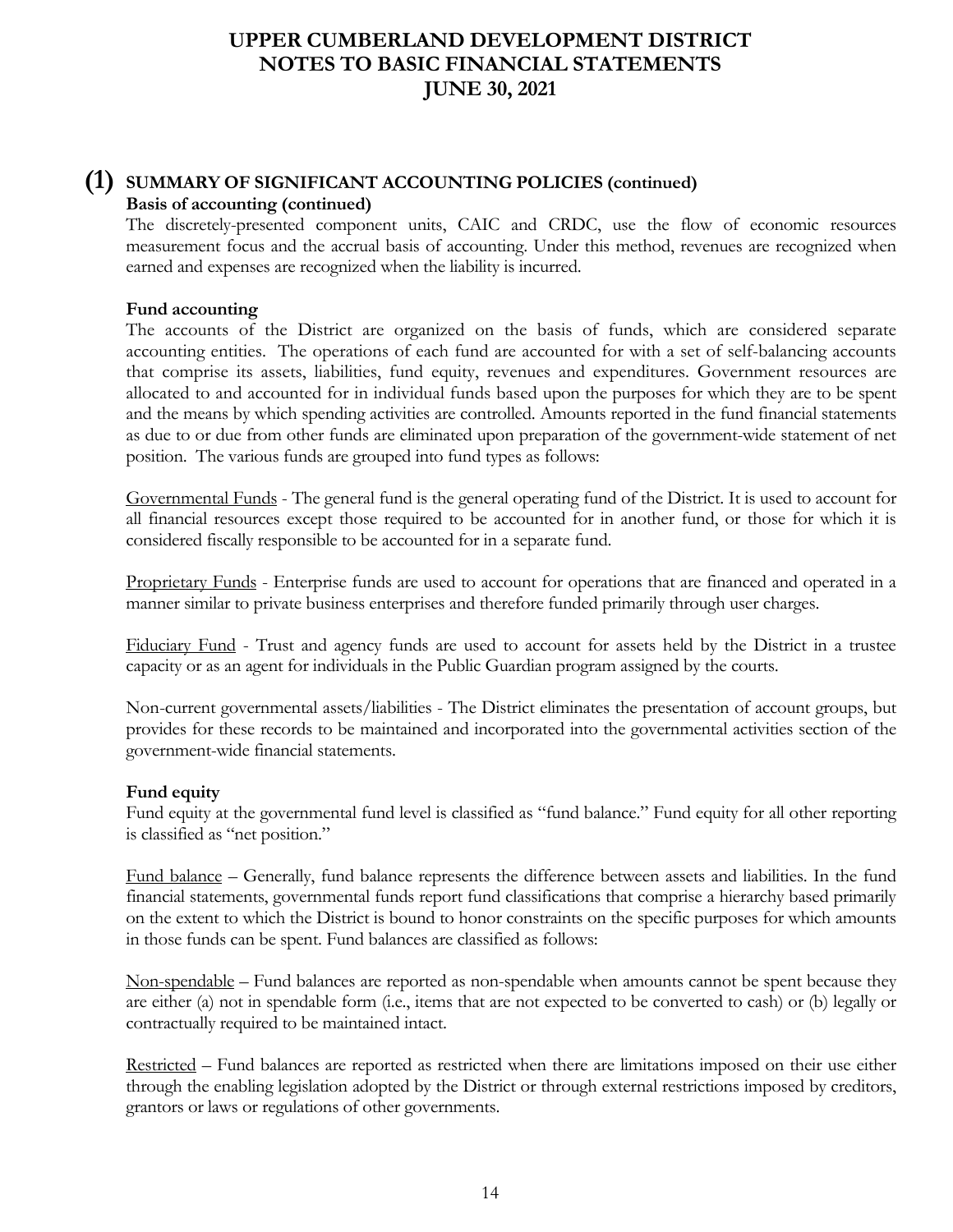## **(1) SUMMARY OF SIGNIFICANT ACCOUNTING POLICIES (continued) Fund equity (continued)**

Committed – Fund balances are reported as committed when they can be used only for specific purposes pursuant to constraints imposed by formal action of the District's Board of Directors through the adoption of a resolution. The Board also may modify or rescind the commitment.

Assigned – Fund balances are reported as assigned when amounts are constrained by Board action to be used for specific purposes, but are neither restricted or committed.

Unassigned – Fund balances are reported as unassigned when the residual amount does not meet any of the above criteria. The District reports positive unassigned fund balance only in the general fund. Negative unassigned fund balances may be reported in all funds.

When both restricted and unrestricted amounts of fund balance are available for expenditure, it is the District's policy to use restricted amounts first and then unrestricted amounts as they are needed. For unrestricted amounts of fund balance, it is the District's policy to use fund balances in the following order: committed, assigned, unassigned.

Net position – Net position represents the difference between assets and liabilities. Net investment in capital assets, consists of capital assets, net of accumulated depreciation, reduced by the outstanding balances of any borrowing used for the acquisition, construction or improvement of those assets. Net position is reported as restricted as described in the fund balances section above. All other net assets are reported as unrestricted.

## **Budget and budgetary control**

The District does not have an annual appropriated budget. The grant documents, service contracts and program projections serve as the financial plans for budgetary purposes.

## **Estimates**

The preparation of financial statements in conformity with accounting principles generally accepted in the United States of America requires management to make estimates and assumptions that affect certain reported amounts and disclosures. Accordingly, actual results could differ from these estimates.

#### **Receivables**

Receivables are reported at the outstanding principal amount. The District uses the direct write-off method to account for bad debts, which produces no material differences from the allowance method. Individual accounts are written off when they are determined to be uncollectible.

#### **Loans receivable and allowance for loan losses**

Loans receivable are stated at unpaid principal balances, less an allowance for loan losses. Interest on loans is recognized over the term of the loan and is calculated using the simple-interest method on principal amounts outstanding.

The allowance for loan losses is increased by charges to income and decreased by charge-offs (net of recoveries). Management's periodic evaluation of the adequacy of the allowance is based on the program's past loan loss experience, known and other risks inherent to the portfolio, specific impaired loans, adverse situations that may affect the borrower's ability to repay, estimated value of any underlying collateral and current economic conditions.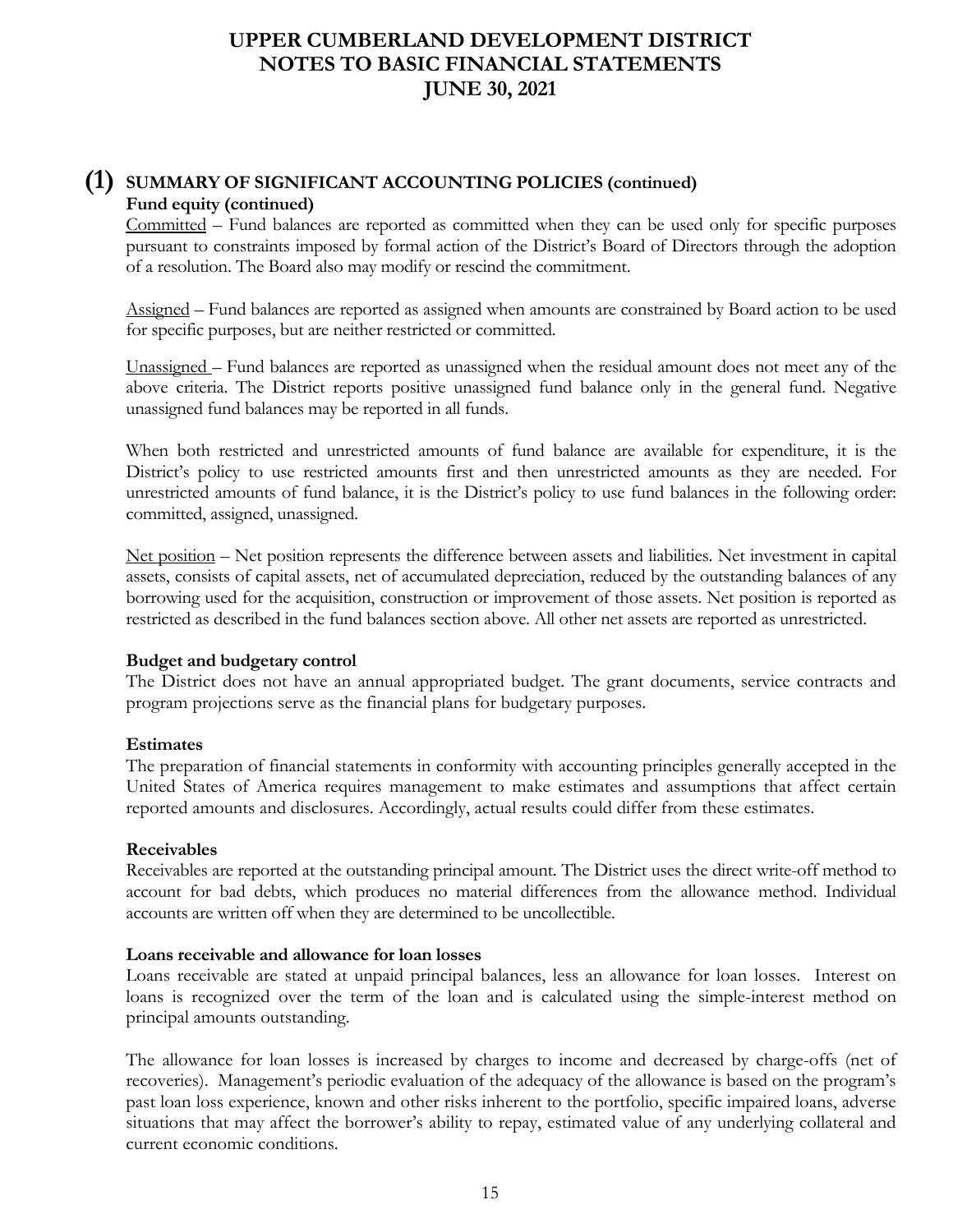## **(1) SUMMARY OF SIGNIFICANT ACCOUNTING POLICIES (continued) Loans receivable and allowance for loan losses (continued)**

Management considers a loan impaired when based on current information factors, it is probable that management will not collect the principal and interest payments according to the loan agreement. Management considers many factors in determining whether a loan is impaired, such as payment history, value of collateral, and changes in employment of the borrower. Impairment is measured on a loan by loan basis by using the fair value of the collateral.

## **Capital assets**

For the fund financial statements, capital assets of governmental funds are recorded as expenditures at the time of purchase. For governmental funds at the government-wide presentation, the District capitalizes long-lived assets with an original cost of \$5,000 or more over their estimated useful lives using the straight-line method. CAIC and CRDC capitalize long-lived assets with an original cost of \$5,000 or more over their estimated useful lives using the straight-line method. Such assets are recorded at cost.

#### **Capital leases payable**

Capital leases payable reported in governmental funds are expected to be liquidated with expendable, available resources.

#### **Cash equivalents**

For purposes of these financial statements, the District considers all highly liquid debt instruments with a maturity of three months or less to be cash equivalents.

#### **Deferred outflows/inflows of resources**

GASB has defined deferred outflows of resources and deferred inflows of resources as follows:

Deferred outflows of resources – a consumption of net position by the government that is applicable to a future reporting period.

Deferred inflows of resources – an acquisition of net position by the government that is applicable to a future reporting period.

As of June 30, 2021, the District did not have any deferred outflows of resources and had \$27,302 of deferred inflows of resources from unearned grantor revenue.



## **(2) CASH AND INVESTMENTS**

The District reports its cash and investments under professional guidance designed to improve financial reporting of deposit and investment risks.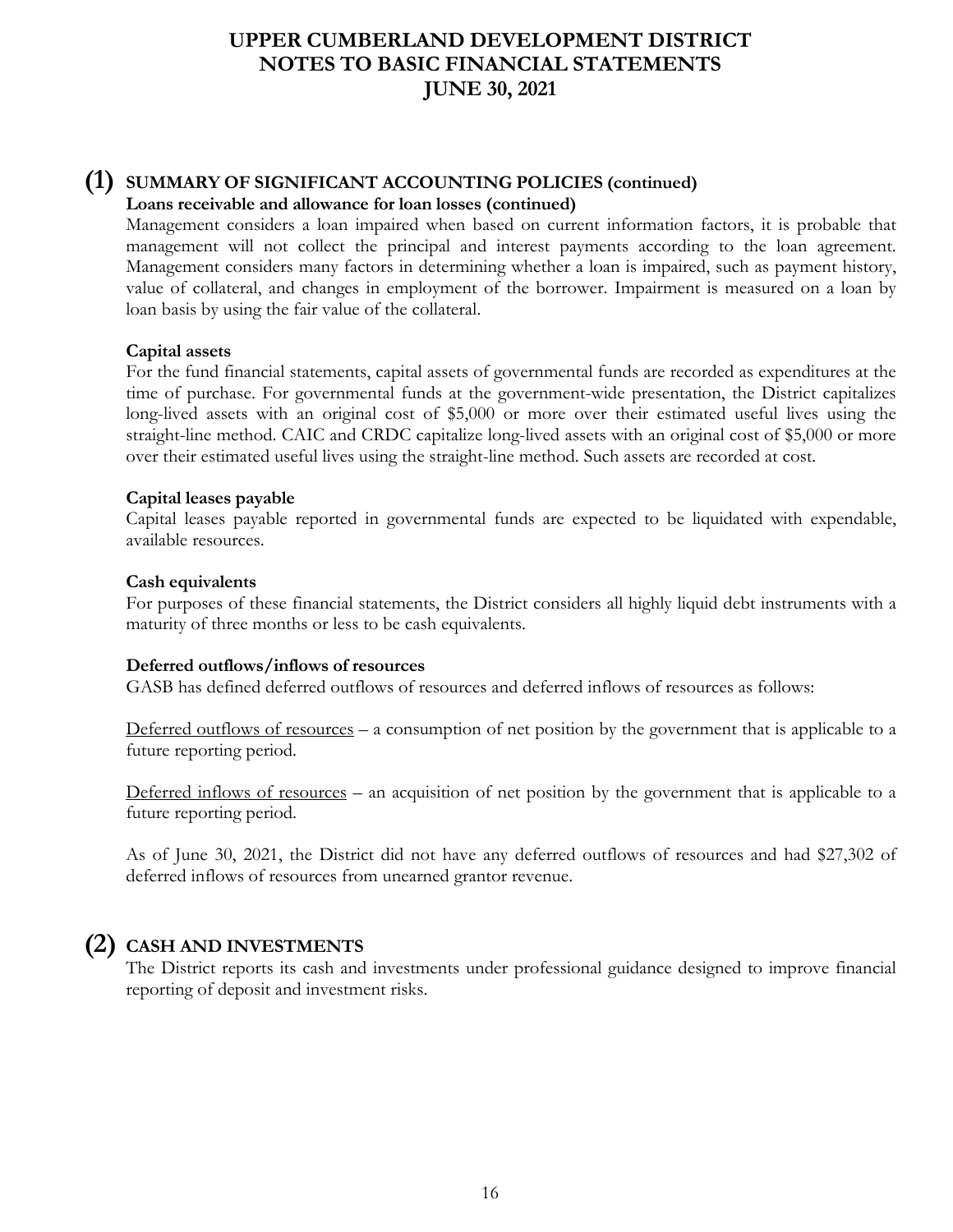## **(2) CASH AND INVESTMENTS (continued)**

At June 30, 2021, the District's cash and investments consist of the following:

|                         | Weighted<br>Average<br>Maturity<br>Fair<br>Value<br>(Years) |  |
|-------------------------|-------------------------------------------------------------|--|
| Checking accounts       | \$2,146,498<br>0.00 <sub>1</sub>                            |  |
| Certificates of deposit | 227,548<br>1.45                                             |  |
|                         | \$2,374,046<br>0.12                                         |  |

Interest Rate Risk – As a means of limiting its exposure to losses resulting from rising interest rates, the District's usual policy is to invest in certificates of three years or less. The exposure to interest rate changes is presented using the weighted average maturity method. Its policy is to limit exposure to interest rate risk by requiring sufficient liquidity in the investment portfolio. The District's investments experienced no significant fluctuations in fair value during the year.

Custodial Credit Risk – The District's policies limit deposits and investments to those instruments allowed by applicable state laws. State statutes require that all deposits with financial institutions must be collateralized by securities whose market value is equal to 105% of the value of the uninsured deposits. The deposits must be covered by federal deposit insurance or the Tennessee Bank Collateral Pool, by collateral held by the District's agent in the District's name, or by Federal Reserve Banks acting as third party agents. State statutes also authorize the types of investments in which the District may participate. The District's policy is to limit its investments to certificates of deposit and savings and money market accounts with local banks. The District could also invest with the State of Tennessee local government pooled investment fund, but has chosen not to do so.

Credit Risk – The District's policies are designed to maximize its earnings, while protecting the security and providing maximum liquidity, in accordance with all applicable state laws.

## **(3) LOANS RECEIVABLE**

UCDD receives funding through Economic Development Agency grants and CAIC receives funding through Department of Agriculture loans to provide financing to local businesses in order to promote economic development and provide jobs in the 14 counties served.

Loans receivable at June 30, 2021, consisted of the following:

| Governmental activities                   |              |
|-------------------------------------------|--------------|
| Economic Development Administration loans | \$8,244,685  |
| Less allowance for loan losses            | 153,265      |
|                                           | \$ 8.091.420 |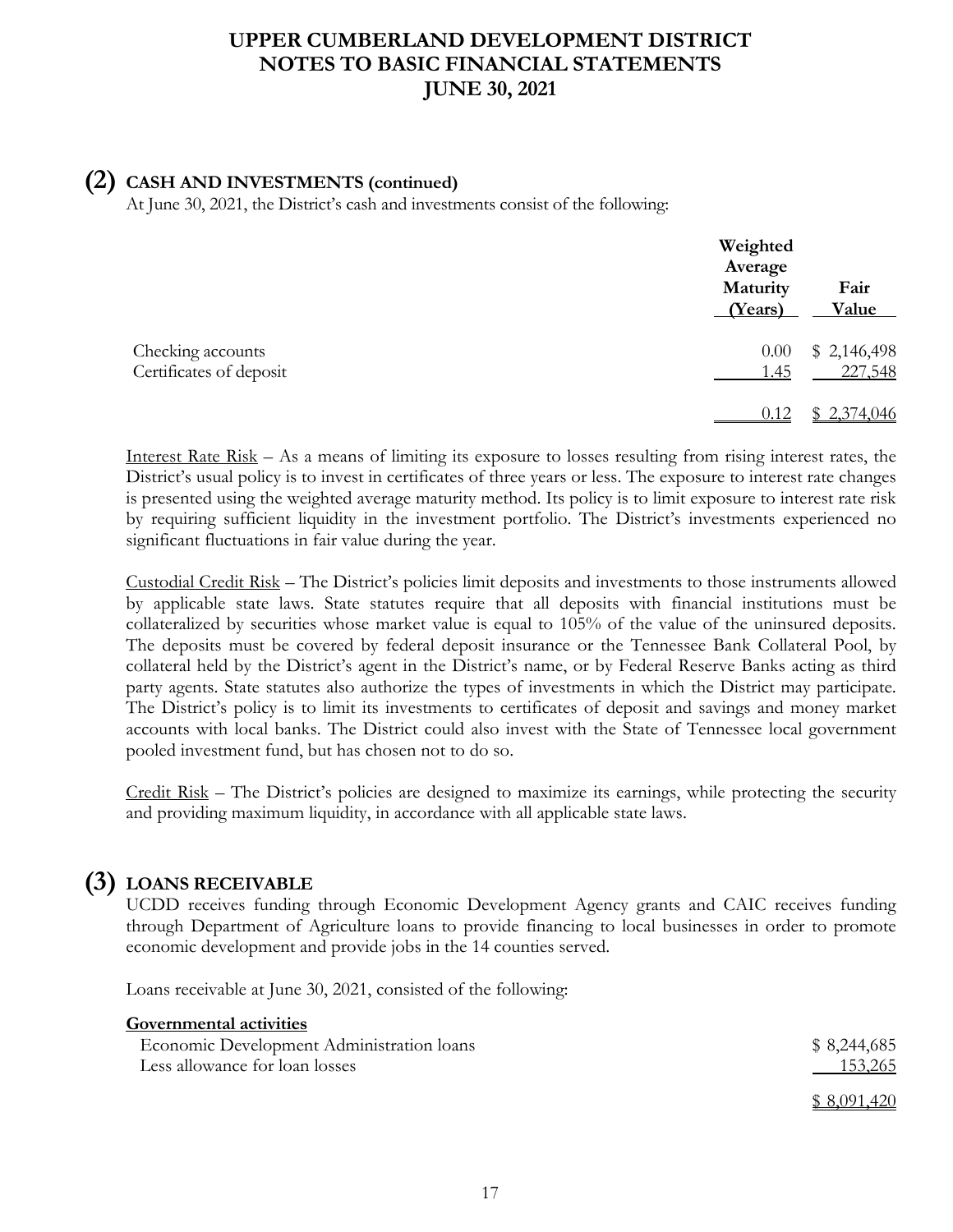# **(3) LOANS RECEIVABLE (continued)**

| <b>Component units</b>            |                    |
|-----------------------------------|--------------------|
| Farmers Home Administration loans | \$1,836,509        |
| Rural Business Enterprise loans   | 71,726             |
| Farm loans                        | 146,347            |
|                                   | 2,054,582          |
| Less: allowance for loan losses   | 241,205            |
|                                   | <u>\$1,813,377</u> |

## **(4) CAPITAL ASSETS**

## **Governmental activities**

A summary of changes in capital assets and accumulated depreciation for governmental activities is as follows:

|              |                  |                                     | Dispositions and<br>reclassifications | Ending      |          |  |
|--------------|------------------|-------------------------------------|---------------------------------------|-------------|----------|--|
|              |                  |                                     |                                       |             |          |  |
| \$           |                  |                                     | \$                                    | \$          | 318,202  |  |
| 179,832      |                  |                                     |                                       |             | 179,832  |  |
| \$           | $\frac{1}{2}$    |                                     | \$                                    | \$          | 498,034  |  |
|              |                  |                                     |                                       |             |          |  |
| \$           |                  |                                     |                                       | \$          | 278,955  |  |
| 168,057      |                  | 4,119                               |                                       |             | 172,176  |  |
| 424,229      |                  | 26,902                              |                                       |             | 451,131  |  |
| \$<br>73,805 | \$               | (26,902)                            | \$                                    | \$          | 46,903   |  |
|              | <b>Beginning</b> | 318,202 \$<br>498,034<br>256,172 \$ | <b>Additions</b>                      | $22,783$ \$ | $\equiv$ |  |

Depreciation expense for governmental activities is charged to functions as follows: General government  $\qquad$  26,902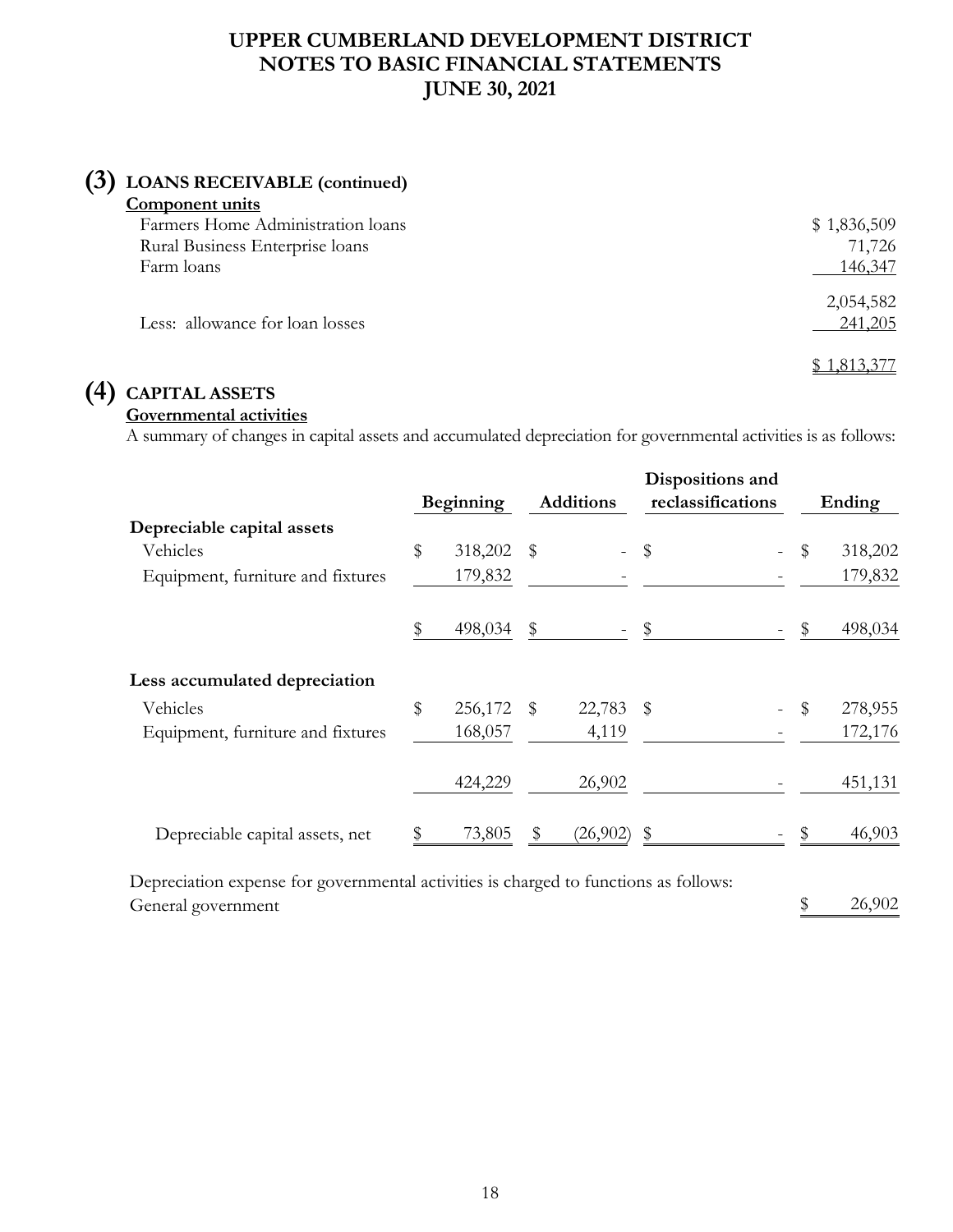# **(4) CAPITAL ASSETS (continued)**

## **Component units**

A summary of changes in capital assets and accumulated depreciation for the CAIC and CRDC is as follows:

|                                                      | <b>Beginning</b> |               | <b>Additions</b> | Dispositions and<br>reclassifications | Ending          |
|------------------------------------------------------|------------------|---------------|------------------|---------------------------------------|-----------------|
| Non-depreciable capital assets                       |                  |               |                  |                                       |                 |
| Land                                                 | \$<br>780,766    | \$            | 40,000           | \$                                    | \$<br>820,766   |
| Construction in process                              | 11,190           |               | 109,983          |                                       | 121,173         |
| Total non-depreciable                                |                  |               |                  |                                       |                 |
| capital assets                                       | \$<br>791,956    | $\frac{1}{2}$ | 149,983          | \$                                    | \$<br>941,939   |
| Depreciable capital assets                           |                  |               |                  |                                       |                 |
| Building and improvements                            | \$<br>9,553,793  | \$            | 50,586           | \$                                    | \$<br>9,604,379 |
| Vehicles                                             | 17,675           |               |                  |                                       | 17,675          |
| Equipment, furniture and fixtures                    | 280,585          |               |                  |                                       | 280,585         |
|                                                      | 9,852,053        |               | 50,586           |                                       | 9,902,639       |
| Less accumulated depreciation                        |                  |               |                  |                                       |                 |
| Building and improvements                            | 1,758,507        |               | 250,125          |                                       | 2,008,632       |
| Vehicles                                             | 17,675           |               |                  |                                       | 17,675          |
| Equipment, furniture and fixtures                    | 62,180           |               | 35,862           |                                       | 98,042          |
|                                                      | 1,838,362        |               | 285,987          |                                       | 2,124,349       |
| Depreciable capital assets, net                      | \$<br>8,013,691  | \$            | (235, 401)       | \$                                    | 7,778,290       |
| Depreciation expense for the component units totaled |                  |               |                  |                                       | \$<br>285,987   |

On June 1, 2021, CRDC renewed the operating lease for a portion of the building to the Upper Cumberland Development District under a one year lease expiring June 1, 2022. The lease requires monthly installments of \$16,300.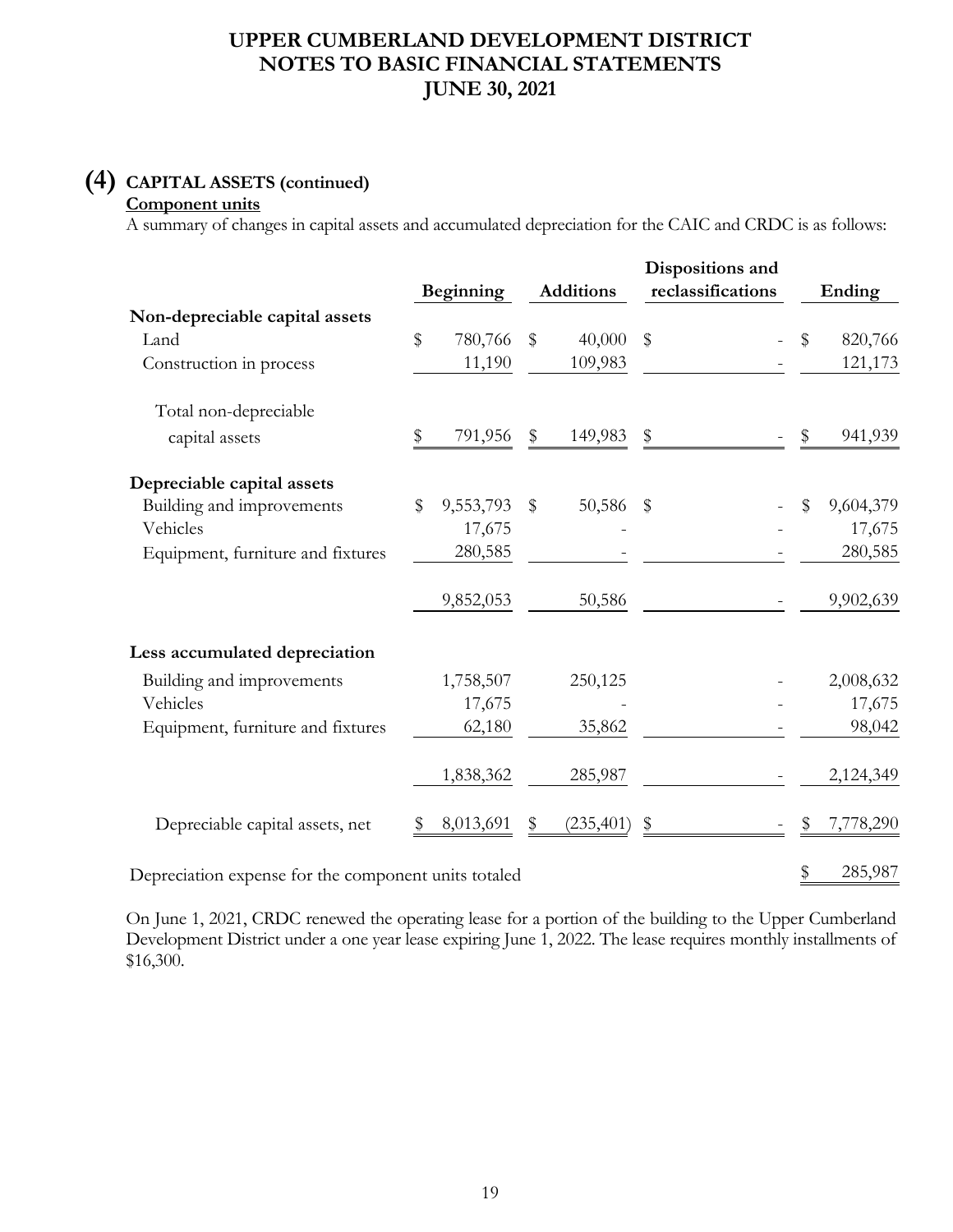# **(5) LONG-TERM DEBT**

## **Governmental activities**

Debt for governmental activities reported in the government-wide statement of net position represents amounts not expected to be paid with expendable, available resources, and consists of capital lease obligations.

A summary of changes in long-term debt for governmental activities is as follows:

|                           |  | <b>Beginning</b><br><b>Balance</b> |  | Adjustments<br>and<br><b>Additions</b> |  | Adjustments<br>and<br><b>Retirements</b> |  | Ending<br><b>Balance</b> |  |
|---------------------------|--|------------------------------------|--|----------------------------------------|--|------------------------------------------|--|--------------------------|--|
| Capital lease obligations |  | 28,453                             |  | $\overline{\phantom{0}}$               |  | (13,745)                                 |  | 708                      |  |

Presentation of long-term debt of governmental activities in the government-wide statement of net position is as follows:

| Due within one year       | <sup>S</sup>  | 14,708 |
|---------------------------|---------------|--------|
| Due in more than one year |               |        |
|                           | <sup>\$</sup> | 14,708 |

## **Component units**

Notes payable of CAIC and CRDC consist of the following:

| Note to Farmers Home Administration Intermediary Relending Program, payable in annual<br>installments of \$42,500, including interest at 1.0% due March 2025, secured by bank accounts                                                                                                                                                                                                       | Ж | 153,678   |
|----------------------------------------------------------------------------------------------------------------------------------------------------------------------------------------------------------------------------------------------------------------------------------------------------------------------------------------------------------------------------------------------|---|-----------|
| Note to Farmers Home Administration Intermediary Relending Program, payable in annual<br>installments of \$22,250, including interest at $1.0\%$ due September 2038, secured by bank<br>accounts                                                                                                                                                                                             |   | 521,487   |
| Note to Farmers Home Administration Intermediary Relending Program, payable in annual<br>installments of \$31,838, including interest at 1.0%, due June 2043, secured by bank accounts                                                                                                                                                                                                       |   | 445,811   |
| Mortgage payable to Wilson Bank & Trust at a calculated payment of \$1,016 including principal<br>and interest at a rate of 2.0%, through June 2030, then variable interest adjusted annually to a<br>fixed rate calculated at New York Prime minus 3% with a floor of 1.85% through May 2045.<br>The mortgage is collateralized by both Cookeville office buildings and guarantees of UCDD, |   |           |
| CAIC and CRDC.                                                                                                                                                                                                                                                                                                                                                                               |   | 2,483,530 |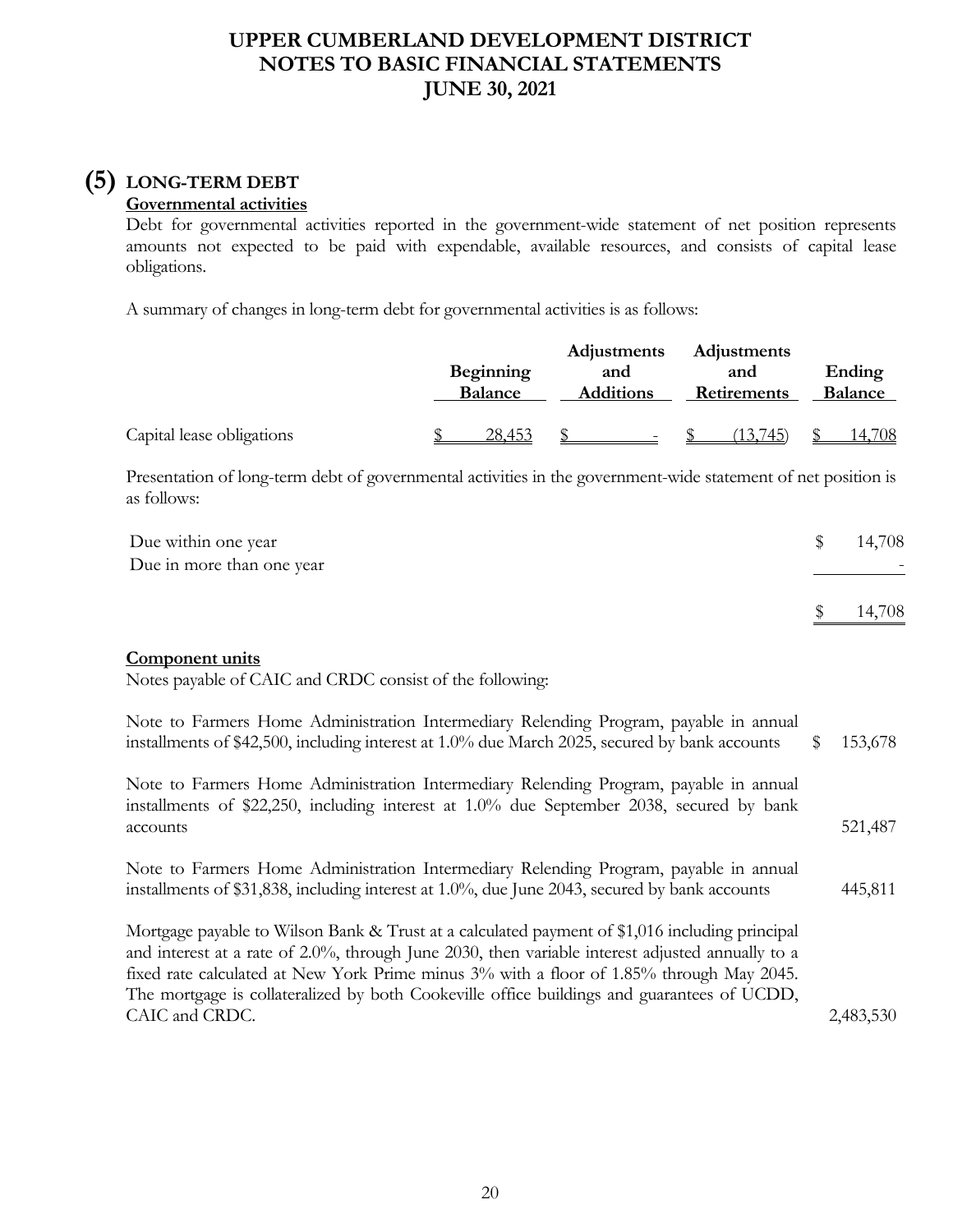## **(5) LONG-TERM DEBT (continued) Component units (continued)**

| Mortgage payable to Wilson Bank & Trust at a calculated payment of \$5,268 including principal<br>and interest at a rate of 3.98%, through June 2030, then payments of \$5,186 including principal<br>and interest at a variable interest rate at New York Prime plus 0.50%, through May 2045. The<br>mortgage is secured by all real estate and guarantees of UCDD, CAIC and CRDC. | \$<br>974,638       |
|-------------------------------------------------------------------------------------------------------------------------------------------------------------------------------------------------------------------------------------------------------------------------------------------------------------------------------------------------------------------------------------|---------------------|
| Mortgage payable to Progressive Savings Bank at a calculated payment of \$1,272 including<br>principal and interest at a rate of 4.5%, through July 2036. The mortgage is secured by all real<br>estate and the assignment of rents and profits                                                                                                                                     | 166,867             |
| Mortgage payable to the U.S. Department of Agriculture at a calculated payment of \$2,253<br>including principal and interest at a rate of 1%, through May 2038. The mortgage is secured by<br>all real estate and the assignment of all rents and profits                                                                                                                          | 420,510             |
| Mortgage payable to the U.S. Department of Agriculture at a calculated payment of \$464,<br>including principal and interest at a rate of 1%, through May 2038. The mortgage is secured by<br>the assignment of all rents and profits                                                                                                                                               | 86,581              |
| Less unamortized deferred financing costs                                                                                                                                                                                                                                                                                                                                           | 5,253,102<br>50,391 |
|                                                                                                                                                                                                                                                                                                                                                                                     | \$ 5,202,711        |

Future maturities are as follows:

|                      | Gross         |               |                 |
|----------------------|---------------|---------------|-----------------|
|                      | Payment       | Interest      | Principal       |
| For the year ending: |               |               |                 |
| June 30, 2022        | \$<br>361,882 | 110,671<br>\$ | 251,211<br>S    |
| June 30, 2023        | 339,808       | 106,382       | 233,426         |
| June 30, 2024        | 339,807       | 102,332       | 237,475         |
| June 30, 2025        | 327,318       | 97,698        | 229,620         |
| June 30, 2026        | 297,358       | 93,312        | 204,046         |
| 2027-2031            | 1,482,894     | 401,582       | 1,081,312       |
| 2032-2036            | 1,468,826     | 283,223       | 1,185,603       |
| 2037-2041            | 1,228,776     | 159,165       | 1,069,611       |
| 2042-2045            | 802,149       | 41,351        | 760,798         |
|                      |               |               |                 |
|                      | \$6,648,818   | \$1,395,716   | 5,253,102<br>S. |

A summary of changes in long-term debt for component units is as follows:

|               | <b>Beginning</b> | Adjustments<br>and additions |       | Adjustments<br>and retirements | Ending |                          |  |
|---------------|------------------|------------------------------|-------|--------------------------------|--------|--------------------------|--|
| Notes payable | 5,542,752 \$     |                              | $-$ S |                                |        | $(289,650)$ \$ 5,253,102 |  |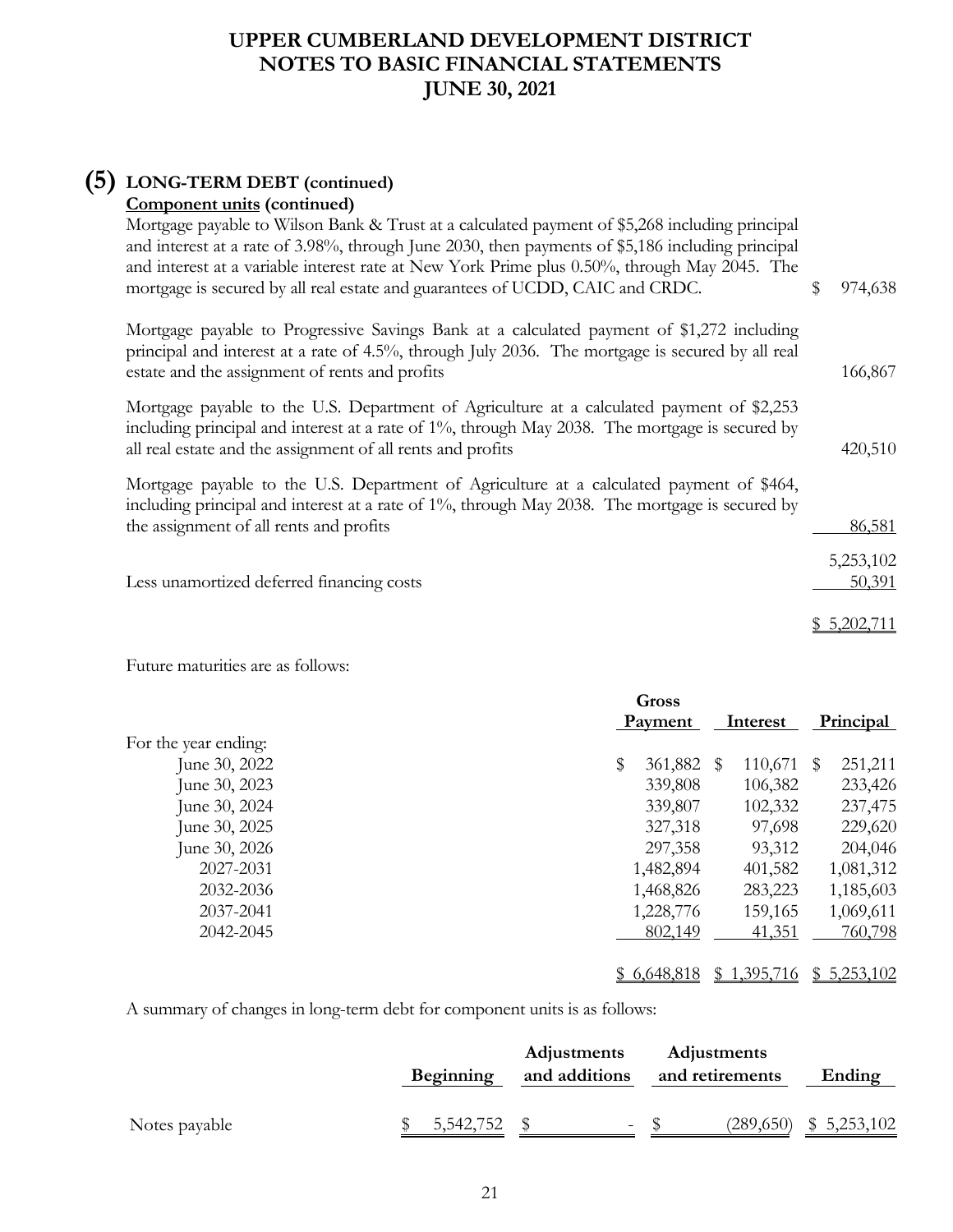# **(5) LONG-TERM DEBT (continued)**

| Component units (continued)                                   |               |
|---------------------------------------------------------------|---------------|
| Notes payable, net of deferred financing costs                |               |
| Due within one year                                           | \$<br>251,210 |
| Due within more than one year                                 | 4,951,501     |
|                                                               | \$5,202,711   |
| Deferred financing costs as of June 30, 2021, are as follows: |               |
| Deferred financing costs                                      | \$<br>52,857  |
| Less accumulated amortization                                 | 2,466         |
| Deferred financing costs, net                                 | 50.391        |

Amortization included in interest expense for the year ended June 30, 2021, was \$2,114. Estimated amortization expense for the next five fiscal years are as follows:

| Year ending June 30, 2022 | \$<br>2,114 |
|---------------------------|-------------|
| 2023                      | 2,114       |
| 2024                      | 2,114       |
| 2025                      | 2,114       |
| 2026                      | 2,114       |
| Thereafter                | 39,821      |
|                           | 50,391      |

## **(6) LINE OF CREDIT**

#### **Component units**

Line of credit consists of the following:

CRDC maintains a line of credit with First National Bank of Tennessee. The line provides for borrowings of up to \$200,000 including interest, and maturing June 2022. The line is secured by UCDD CD's. As of June 30, 2021, there was an outstanding balance of \$120,194 on this line.

A summary of changes in line of credit is as follows:

|                | <b>Beginning</b> |        | Adjustments | Adjustments<br>and additions and retirements | Ending  |
|----------------|------------------|--------|-------------|----------------------------------------------|---------|
| Line of credit |                  | 63.000 | 77 194      | (20,000)                                     | 120,194 |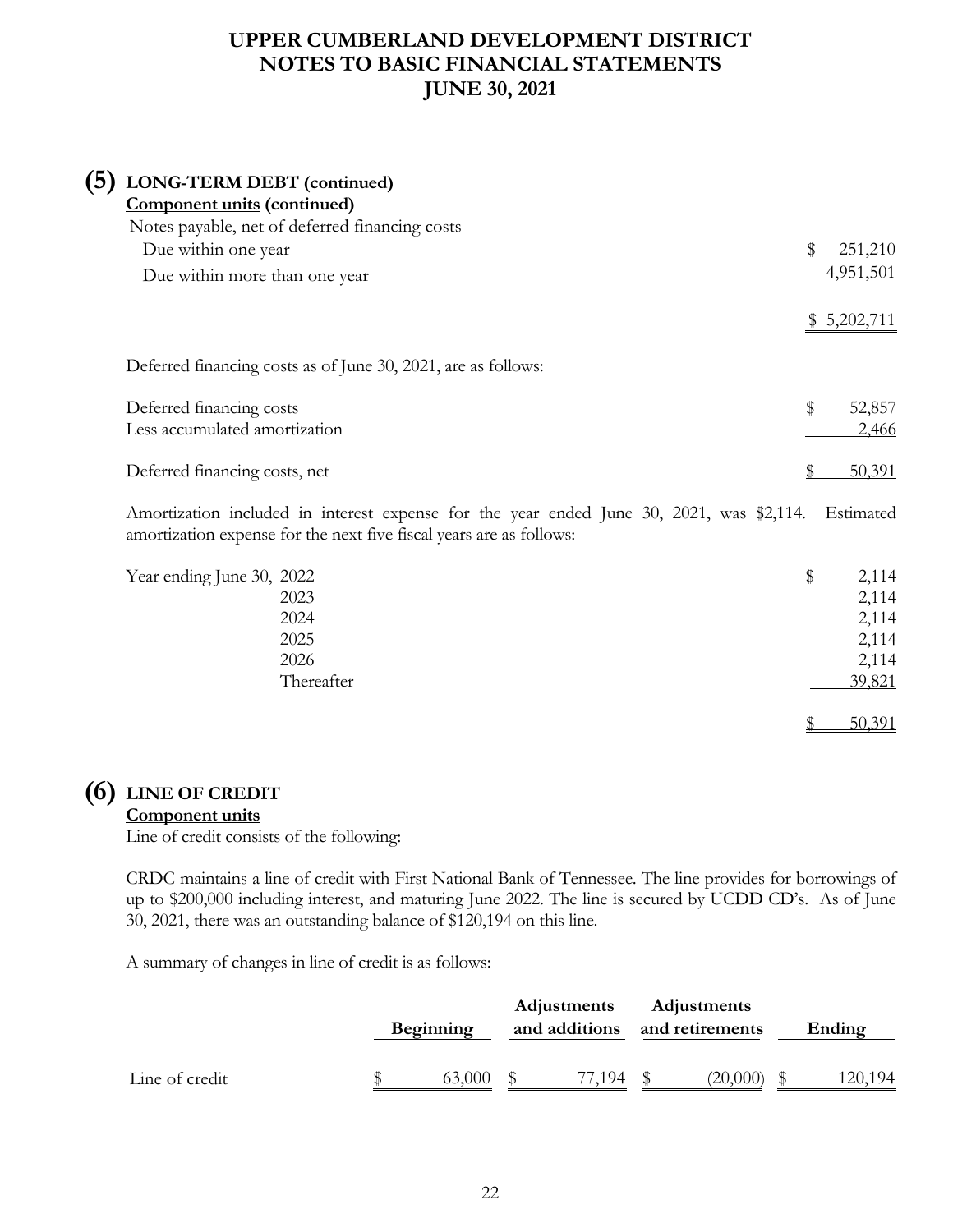# **(7) EMPLOYEE RETIREMENT PLAN**

## **Primary government**

The Upper Cumberland Development District Money Purchase Pension Plan is a defined contribution profit sharing plan established by the District to provide benefits at retirement age to full-time, permanent employees of the District. This plan is administered by trustees appointed by the Board of Directors. Participation in the plan is elective, subject to certain eligibility requirements. Each year the District makes a contribution to the plan equal to 7% of the compensation of all eligible participants plus an additional 3% for those who participate in the 457 Deferred Compensation Plan. Participants vest in employer contributions at 20% per year of service (1,000 hours) until fully vested at five years of service. Forfeitures are used first to pay administrative expenses and any remaining forfeitures are used to reduce District contributions. For the year ended June 30, 2020, District contributions were \$316,587. Plan provisions and contribution requirements are established and may be amended by the Upper Cumberland Development District Board of Directors.

## **(8) RISK MANAGEMENT**

The District is exposed to various risks of loss related to torts, errors and omissions, damages to assets, and injuries to employees. It is the policy of the District to obtain insurance, including general liability, property, casualty, and workers' compensation, to manage these risks. The Agency has joined the Tennessee Municipal League Risk Management Pool (TML), whose membership allows the District to share liability, motor vehicle, and employee injury risks. Other risks are managed through the purchase of commercial insurance.

The TML Risk Management Pool is a governmental entity organized by Tennessee governmental entities as a not-for-profit corporation to provide liability and workers' compensation coverage to Tennessee governmental entities with an emphasis on risk management and controlling losses, as all costs are shared by the Pool member governmental entities.

The District has not compiled a record of the claims paid up to the applicable deductible for the prior or current fiscal year also settlements did not exceed insurance coverage for any of the past three fiscal years. The District is not aware of any claims, for which it is liable (up to the applicable deductible) which were outstanding and unpaid at June 30, 2021. No provision has been made in the financial statements for the year ended June 30, 2021, for any estimate of potential unpaid claims.

## **(9) LITIGATION AND CLAIMS**

District management is not aware of any litigation or claims that would be material to the District's combined financial statements.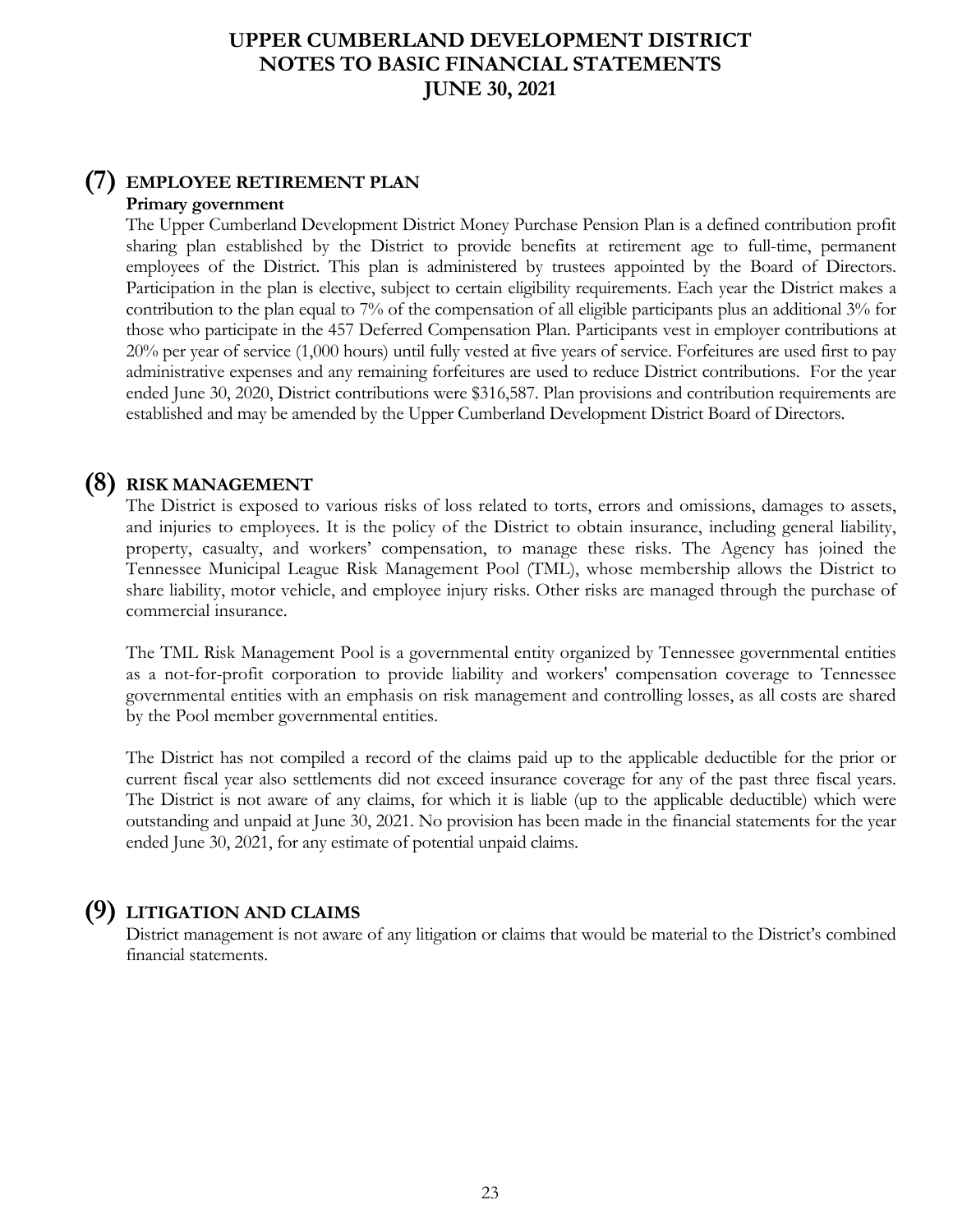## **(10) COMPENSATED ABSENCES**

The District has a policy of compensated annual vacation/personal leave based upon years of service. The leave is cumulative and vesting, to a maximum of 80 hours, and any unused leave is payable upon the employee's termination, resignation, retirement, death, or request.

An estimated liability, in the amount of \$354,081, for unpaid vacation is recorded in the government-wide financial statements. None of the government activities liability is recorded in the fund financial statements, because any payments, even those which would be paid in the next twelve months, if susceptible to a reasonable estimate, are expected to be liquidated with future resources.

|                      | <b>Beginning</b><br><b>Balance</b> |         | Adjustments<br>and<br><b>Additions</b> |         | Adjustments<br>and<br>Retirements |                             | Ending<br><b>Balance</b> |               |
|----------------------|------------------------------------|---------|----------------------------------------|---------|-----------------------------------|-----------------------------|--------------------------|---------------|
| Compensated absences |                                    | 114.730 |                                        | 239.351 |                                   | and the control of the con- |                          | +.081<br>354. |

## **(11) SHARED ADMINISTRATION AND COST POOL AGREEMENT**

On August 21, 2018, the Upper Cumberland Development District and Upper Cumberland Human Resource Agency entered into a shared administration and cost pool agreement. Under this agreement the District and the Agency will share administrative, management and financial operations personnel and create a cost pool for shared operations. The District and the Agency will remain separate organizations in all respects, and shall retain and operate separate and distinct programs which will each remain an exclusive program of the respective entity, serving the citizens of the Upper Cumberland, businesses and industries, and local governments. Included in administrative costs are \$1,511,732 for the Agency as of June 30, 2021.

## **(12) RISKS AND UNCERTAINTIES**

During March 2020, a global pandemic was declared related to the rapidly growing outbreak of a novel strain of coronavirus (COVID-19). The pandemic has significantly impacted the economic conditions across the nation as federal, state and local governments react to the public health crisis, creating significant uncertainties in the economy. This situation is rapidly changing, and additional impacts may arise. While the disruption is currently expected to be temporary, there is uncertainty around its duration. The ultimate future impact, if any, of the pandemic on results of operations, financial position, liquidity or capital resources cannot be reasonably estimated at this time.

## **(13) SUBSEQUENT EVENTS**

Management has evaluated subsequent events through December 15, 2021, the date which these financial statements were available for issue.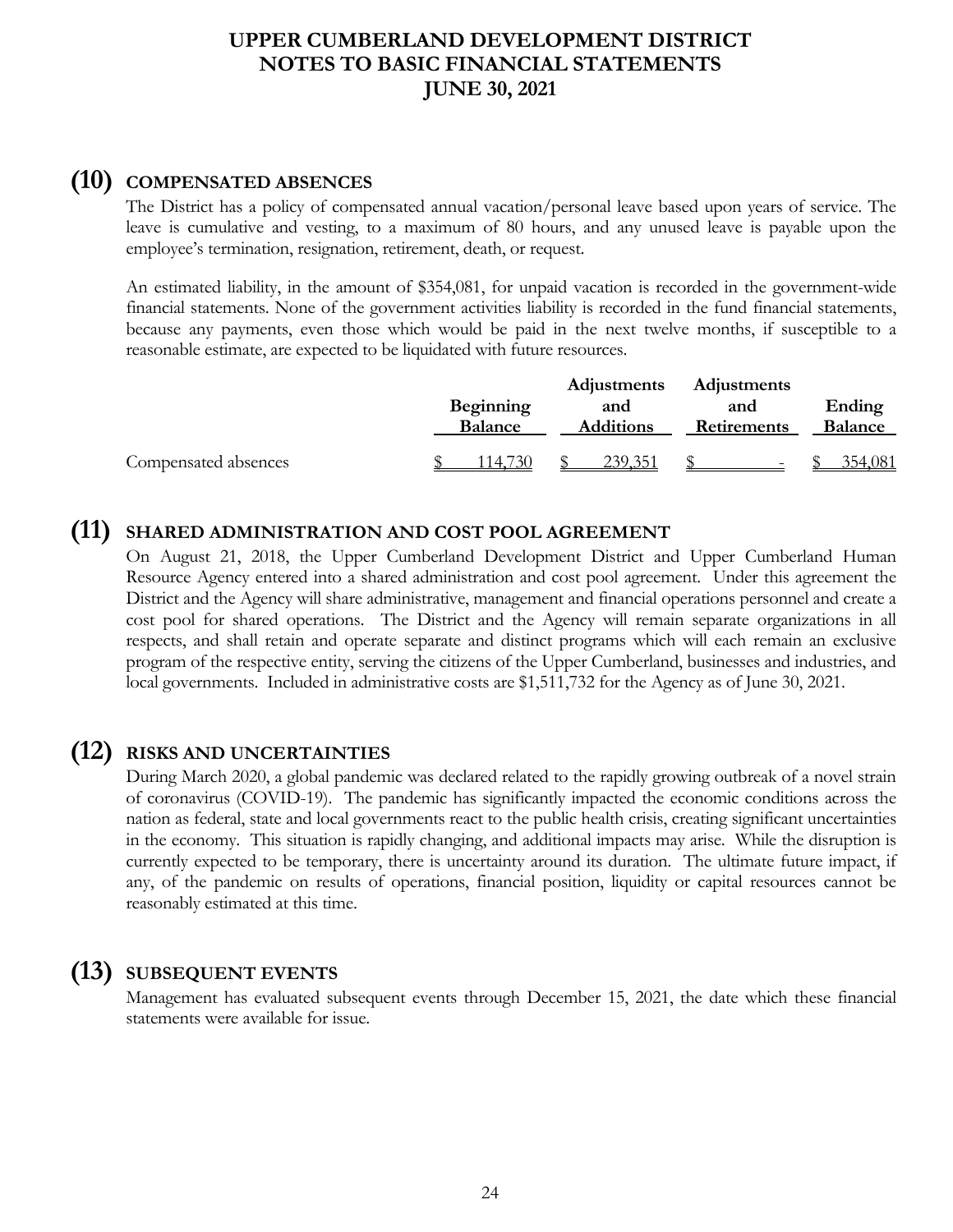**OTHER SUPPLEMENTARY INFORMATION**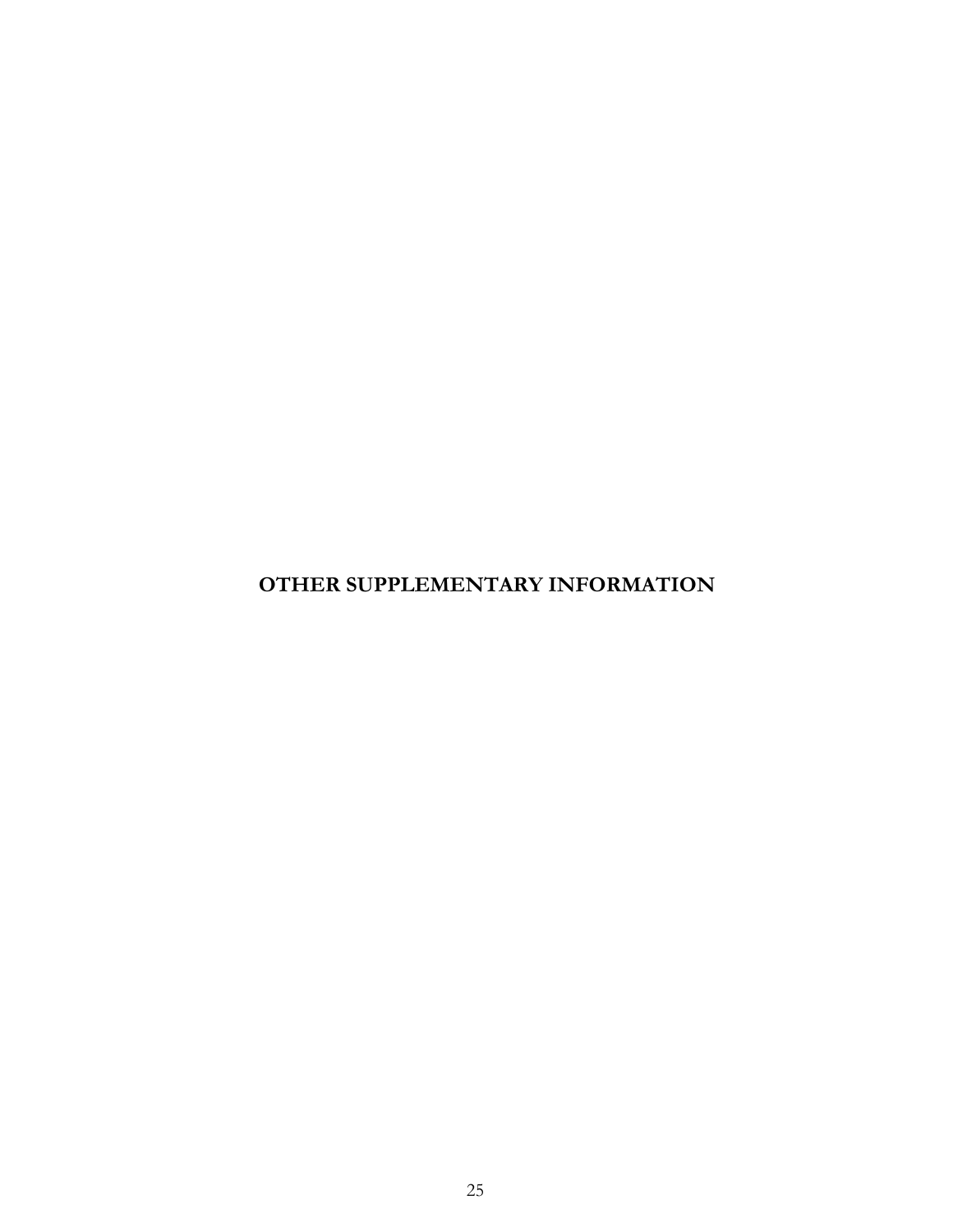# **UPPER CUMBERLAND DEVELOPMENT DISTRICT SCHEDULE OF ADMINISTRATIVE COSTS YEAR ENDED JUNE 30, 2021**

## **ADMINISTRATIVE COSTS**

| Salaries            | \$<br>1,234,779 |
|---------------------|-----------------|
| Contracted services | 868             |
| Fringe benefits     | 356,091         |
| Professional fees   | 103,960         |
| Travel              | 11,776          |
| Communications      | 64,493          |
| Supplies            | 92,631          |
| Occupancy           | 187,319         |
| Miscellaneous       | 453             |
|                     |                 |

Total administrative costs \$ 2,052,370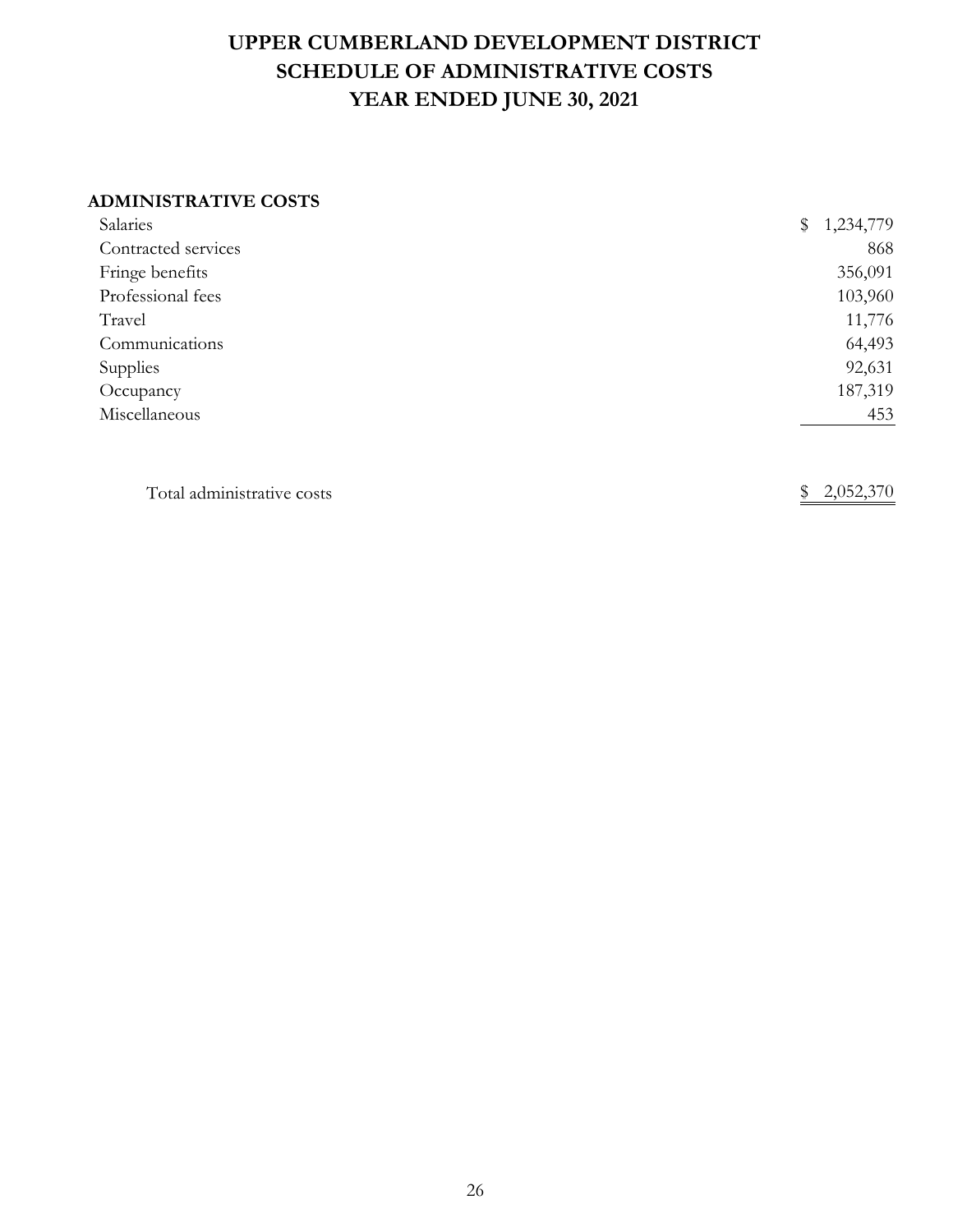#### **UPPER CUMBERLAND DEVELOPMENT DISTRICT SCHEDULE OF GENERAL LONG-TERM DEBT REQUIREMENTS JUNE 30, 2021**

|                                |              | <b>Progressive Savings Bank</b><br>Note Payable | U.S.D.A Loan #1          |             | U.S.D.A. Loan #2 |                | Wilson Bank & Trust<br>Loan $#1$ |              | Wilson Bank & Trust<br>Loan $#2$ |              |  |
|--------------------------------|--------------|-------------------------------------------------|--------------------------|-------------|------------------|----------------|----------------------------------|--------------|----------------------------------|--------------|--|
| <b>Year Ending</b><br>June 30, | Principal    | Interest                                        | Principal                | Interest    | Principal        | Interest       | Principal                        | Interest     | Principal                        | Interest     |  |
|                                |              |                                                 |                          |             |                  |                |                                  |              |                                  |              |  |
| 2022                           | \$<br>8,231  | \$<br>7,039                                     | 22,930<br>$\mathbb{S}$   | \$<br>4,100 | \$<br>4,721      | \$<br>844      | \$<br>85,459                     | \$<br>46,732 | \$<br>26,573                     | \$<br>36,637 |  |
| 2023                           | 8,287        | 6,983                                           | 23,160                   | 3,870       | 4,769            | 797            | 84,965                           | 47,226       | 25,884                           | 37,326       |  |
| 2024                           | 8,650        | 6,620                                           | 23,393                   | 3,637       | 4,816            | 749            | 86,557                           | 45,634       | 26,835                           | 36,375       |  |
| 2025                           | 9,066        | 6,204                                           | 23,579                   | 3,402       | 4,865            | 700            | 88,430                           | 43,761       | 28,025                           | 35,185       |  |
| 2026                           | 9,484        | 5,786                                           | 23,865                   | 3,165       | 4,914            | 652            | 90,217                           | 41,974       | 29,162                           | 34,048       |  |
| 2027                           | 9,920        | 5,350                                           | 24,105                   | 2,925       | 4,963            | 602            | 92,039                           | 40,152       | 30,346                           | 32,864       |  |
| 2028                           | 10,364       | 4,906                                           | 24,347                   | 2,683       | 5,013            | 552            | 93,793                           | 38,397       | 31,491                           | 31,719       |  |
| 2029                           | 10,854       | 4,416                                           | 24,592                   | 2,438       | 5,063            | 502            | 95,793                           | 36,398       | 32,857                           | 30,353       |  |
| 2030                           | 11,354       | 3,916                                           | 24,839                   | 2,191       | 5,114            | 451            | 97,511                           | 34,463       | 34,109                           | 29,019       |  |
| 2031                           | 11,876       | 3,394                                           | 25,088                   | 1,942       | 5,166            | 400            | 97,071                           | 32,517       | 34,569                           | 27,652       |  |
| 2032                           | 12,415       | 2,855                                           | 25,340                   | 1,690       | 5,217            | 348            | 98,949                           | 30,639       | 35,900                           | 26,321       |  |
| 2033                           | 12,994       | 2,276                                           | 25,595                   | 1,435       | 5,270            | 295            | 101,031                          | 28,557       | 37,430                           | 24,791       |  |
| 2034                           | 13,592       | 1,678                                           | 25,852                   | 1,178       | 5,323            | 243            | 103,072                          | 26,516       | 38,949                           | 23,272       |  |
| 2035                           | 14,218       | 1,052                                           | 26,112                   | 918         | 5,376            | 189            | 105,154                          | 24,434       | 40,531                           | 21,690       |  |
| 2036                           | 14,872       | 398                                             | 26,374                   | 656         | 5,430            | 135            | 107,217                          | 22,371       | 42,121                           | 20,100       |  |
| 2037                           | 690          | 582                                             | 26,639                   | 391         | 10,561           | 25             | 109,444                          | 20,144       | 43,887                           | 18,334       |  |
| 2038                           |              | $\blacksquare$                                  | 24,700                   | 112         |                  | $\blacksquare$ | 111,655                          | 17,933       | 45,668                           | 16,553       |  |
| 2039                           |              | $\equiv$                                        | $\overline{\phantom{a}}$ |             |                  | $\blacksquare$ | 113,910                          | 15,678       | 47,522                           | 14,699       |  |
| 2040                           |              |                                                 |                          |             |                  | $\overline{a}$ | 116,176                          | 13,412       | 49,417                           | 12,804       |  |
| 2041                           |              |                                                 |                          |             |                  | $\blacksquare$ | 118,558                          | 11,030       | 51,458                           | 10,763       |  |
| 2042                           |              |                                                 |                          |             |                  | $\blacksquare$ | 120,953                          | 8,635        | 53,547                           | 8,674        |  |
| 2043                           |              |                                                 |                          |             |                  | $\blacksquare$ | 123,396                          | 6,192        | 55,721                           | 6,500        |  |
| 2044                           |              |                                                 |                          |             |                  | $\bar{a}$      | 125,880                          | 3,708        | 57,973                           | 4,248        |  |
| 2045                           |              |                                                 |                          |             |                  |                | 116,300                          | 1,144        | 74,663                           | 1,816        |  |
|                                | 166,867<br>S | \$<br>63,455                                    | \$420,510                | \$36,733    | 86,581<br>\$     | \$7,484        | \$2,483,530                      | \$637,647    | \$974,638                        | \$541,743    |  |

**Cumberland Regional Development Corporation**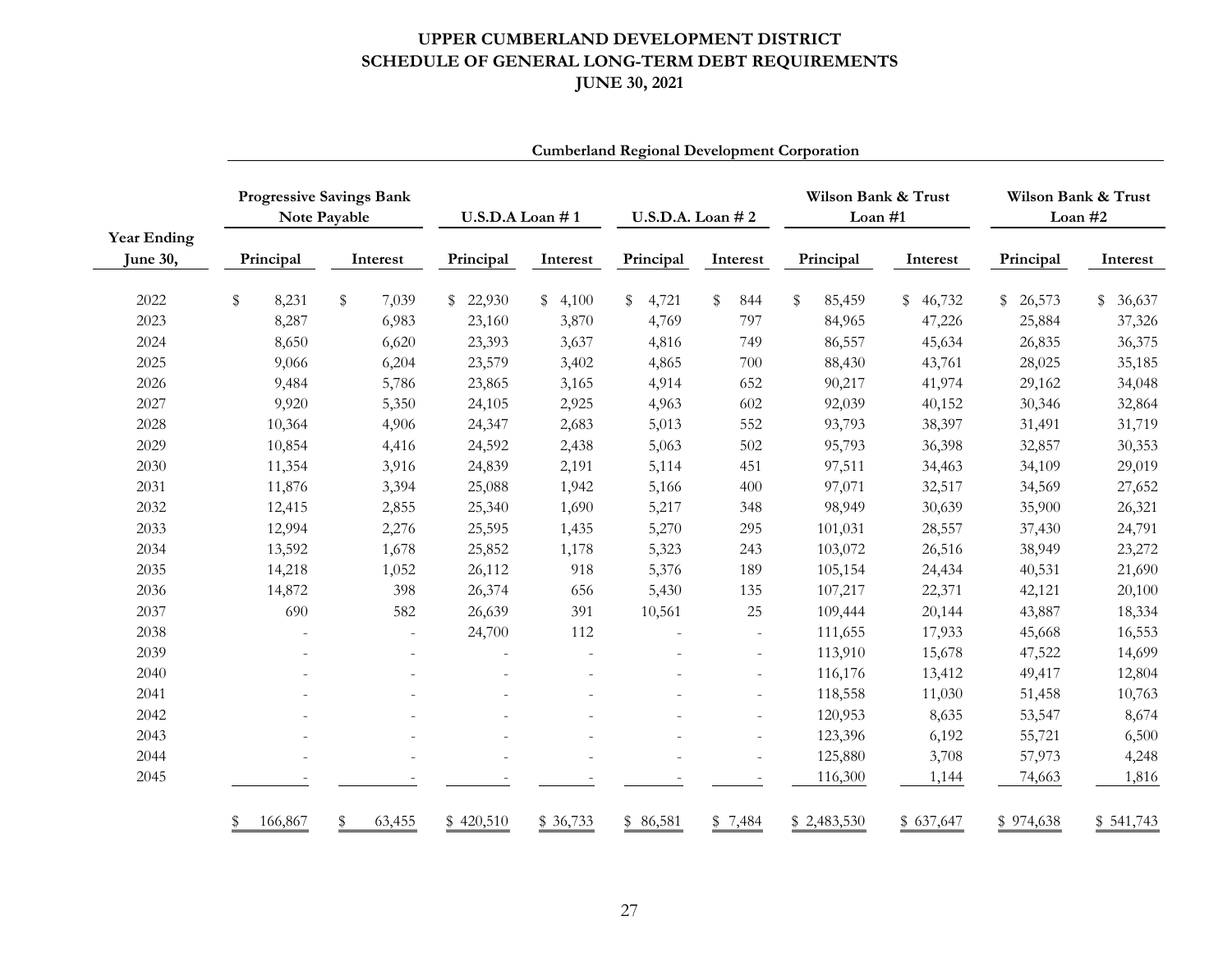## **UPPER CUMBERLAND DEVELOPMENT DISTRICT SCHEDULE OF GENERAL LONG-TERM DEBT REQUIREMENTS JUNE 30, 2021**

|                                | <b>Cumberland Area Investment Corporation</b> |                                                                         |          |       |    |                                                                         |    |           |                                                                         |          |    |           |       |           |       |           |  |          |
|--------------------------------|-----------------------------------------------|-------------------------------------------------------------------------|----------|-------|----|-------------------------------------------------------------------------|----|-----------|-------------------------------------------------------------------------|----------|----|-----------|-------|-----------|-------|-----------|--|----------|
|                                |                                               | <b>Farmers Home</b><br><b>Intermediary Relending</b><br>Program Loan #3 |          |       |    | <b>Farmers Home</b><br><b>Intermediary Relending</b><br>Program Loan #4 |    |           | <b>Farmers Home</b><br><b>Intermediary Relending</b><br>Program Loan #5 |          |    |           | Total |           |       |           |  |          |
| <b>Year Ending</b><br>June 30, | Principal                                     |                                                                         | Interest |       |    |                                                                         |    | Principal |                                                                         | Interest |    | Principal |       | Interest  |       | Principal |  | Interest |
| 2022                           | \$                                            | 40,912                                                                  | \$       | 1,538 | \$ | 26,625                                                                  | \$ | 5,213     | \$                                                                      | 35,760   | \$ | 8,568     | \$    | 103,297   | $\$\$ | 15,319    |  |          |
| 2023                           |                                               | 41,321                                                                  |          | 1,129 |    | 26,891                                                                  |    | 4,947     |                                                                         | 18,149   |    | 4,104     |       | 86,361    |       | 10,180    |  |          |
| 2024                           |                                               | 41,734                                                                  |          | 716   |    | 27,160                                                                  |    | 4,678     |                                                                         | 18,330   |    | 3,923     |       | 87,224    |       | 9,317     |  |          |
| 2025                           |                                               | 29,711                                                                  |          | 299   |    | 27,431                                                                  |    | 4,407     |                                                                         | 18,513   |    | 3,740     |       | 75,655    |       | 8,446     |  |          |
| 2026                           |                                               |                                                                         |          |       |    | 27,706                                                                  |    | 4,132     |                                                                         | 18,698   |    | 3,555     |       | 46,404    |       | 7,687     |  |          |
| 2027                           |                                               |                                                                         |          |       |    | 27,983                                                                  |    | 3,855     |                                                                         | 18,885   |    | 3,368     |       | 46,868    |       | 7,223     |  |          |
| 2028                           |                                               |                                                                         |          |       |    | 28,263                                                                  |    | 3,575     |                                                                         | 19,074   |    | 3,179     |       | 47,337    |       | 6,754     |  |          |
| 2029                           |                                               |                                                                         |          |       |    | 28,545                                                                  |    | 3,293     |                                                                         | 19,265   |    | 2,988     |       | 47,810    |       | 6,281     |  |          |
| 2030                           |                                               |                                                                         |          |       |    | 28,831                                                                  |    | 3,007     |                                                                         | 19,458   |    | 2,795     |       | 48,289    |       | 5,802     |  |          |
| 2031                           |                                               |                                                                         |          |       |    | 29,119                                                                  |    | 2,719     |                                                                         | 19,652   |    | 2,601     |       | 48,771    |       | 5,320     |  |          |
| 2032                           |                                               |                                                                         |          |       |    | 29,410                                                                  |    | 2,428     |                                                                         | 19,849   |    | 2,404     |       | 49,259    |       | 4,832     |  |          |
| 2033                           |                                               |                                                                         |          |       |    | 29,704                                                                  |    | 2,134     |                                                                         | 20,047   |    | 2,206     |       | 49,751    |       | 4,340     |  |          |
| 2034                           |                                               |                                                                         |          |       |    | 30,001                                                                  |    | 1,837     |                                                                         | 20,248   |    | 2,005     |       | 50,249    |       | 3,842     |  |          |
| 2035                           |                                               |                                                                         |          |       |    | 30,301                                                                  |    | 1,537     |                                                                         | 20,450   |    | 1,803     |       | 50,751    |       | 3,340     |  |          |
| 2036                           |                                               |                                                                         |          |       |    | 30,604                                                                  |    | 1,234     |                                                                         | 20,655   |    | 1,598     |       | 51,259    |       | 2,832     |  |          |
| 2037                           |                                               |                                                                         |          |       |    | 30,910                                                                  |    | 928       |                                                                         | 20,861   |    | 1,392     |       | 51,771    |       | 2,320     |  |          |
| 2038                           |                                               |                                                                         |          |       |    | 31,219                                                                  |    | 619       |                                                                         | 21,070   |    | 1,183     |       | 52,289    |       | 1,802     |  |          |
| 2039                           |                                               |                                                                         |          |       |    | 30,784                                                                  |    | 306       |                                                                         | 21,281   |    | 972       |       | 52,065    |       | 1,278     |  |          |
| 2040                           |                                               |                                                                         |          |       |    |                                                                         |    |           |                                                                         | 21,493   |    | 760       |       | 21,493    |       | 760       |  |          |
| 2041                           |                                               |                                                                         |          |       |    |                                                                         |    |           |                                                                         | 21,708   |    | 545       |       | 21,708    |       | 545       |  |          |
| 2042                           |                                               |                                                                         |          |       |    |                                                                         |    |           |                                                                         | 21,925   |    | 328       |       | 21,925    |       | 328       |  |          |
| 2043                           |                                               |                                                                         |          |       |    |                                                                         |    |           |                                                                         | 10,440   |    | 106       |       | 10,440    |       | 106       |  |          |
|                                | \$                                            | 153,678                                                                 | \$       | 3,682 |    | 521,487                                                                 | \$ | 50,849    | \$                                                                      | 445,811  | \$ | 54,123    | ٩     | 1,120,976 |       | 108,654   |  |          |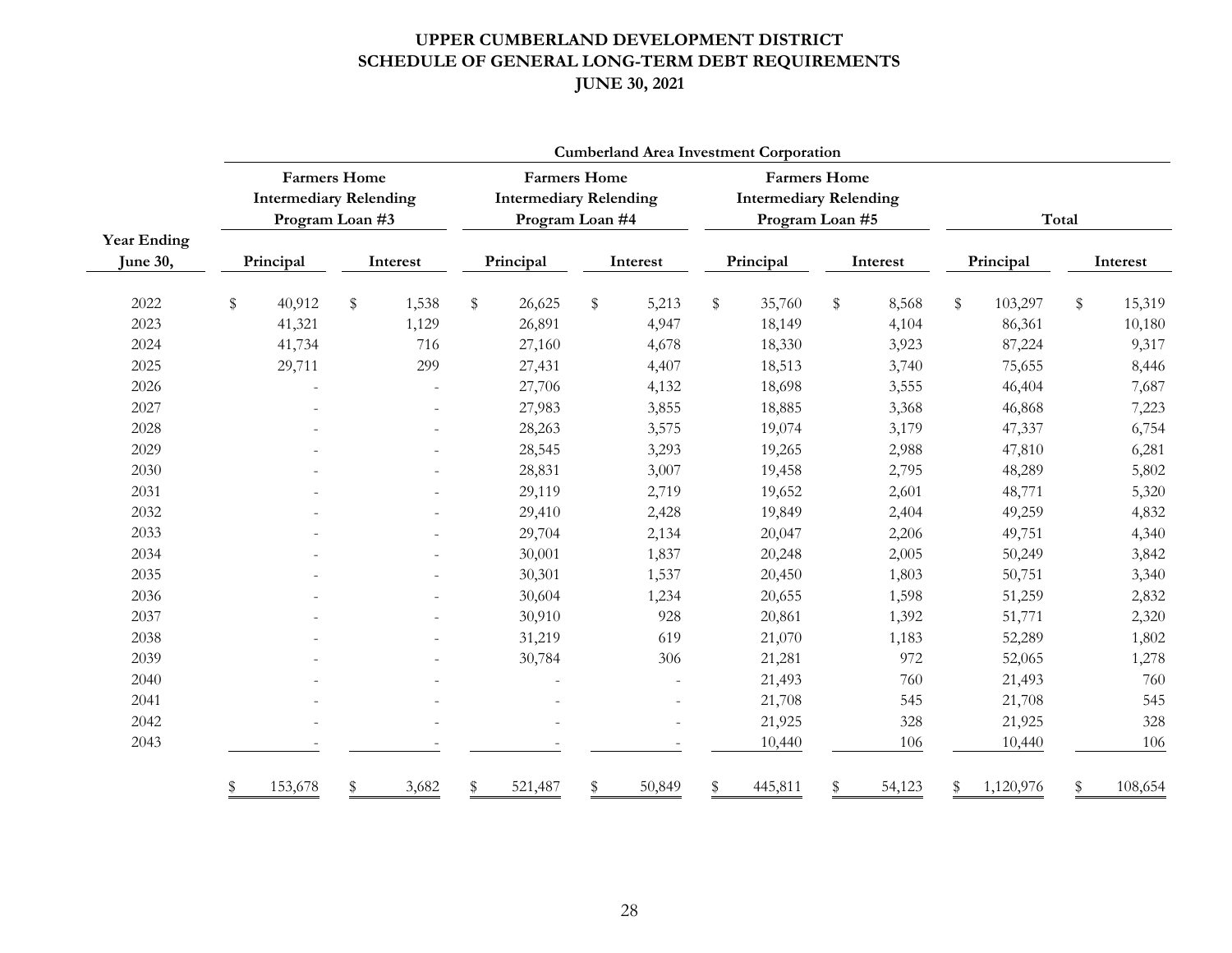## **UPPER CUMBERLAND DEVELOPMENT DISTRICT SCHEDULE OF CHANGES IN LONG-TERM DEBT BY INDIVIDUAL ISSUE YEAR ENDED JUNE 30, 2021**

| Description of loan                                | Original<br>Amount<br>of Issue | Interest<br>Rate | Date<br>of<br><b>Issue</b> | Final<br>Maturity<br>Date | Outstanding<br><b>July 1, 2020</b> | <b>Issued</b><br>During<br>Period | Paid<br>During<br>Period | Outstanding<br><b>June 30, 2021</b> |
|----------------------------------------------------|--------------------------------|------------------|----------------------------|---------------------------|------------------------------------|-----------------------------------|--------------------------|-------------------------------------|
| <b>Primary Government</b>                          |                                |                  |                            |                           |                                    |                                   |                          |                                     |
| <b>Governmental Activities</b>                     |                                |                  |                            |                           |                                    |                                   |                          |                                     |
| Capital Lease                                      |                                |                  |                            |                           |                                    |                                   |                          |                                     |
| Ford Motor Credit                                  | 42,717                         | $6.80\%$         | November 12, 2019          | May 2022                  | 28,453                             |                                   | 13,745                   | 14,708                              |
|                                                    | 42,717                         |                  |                            |                           | \$<br>28,453                       |                                   | 13,745                   | 14,708<br>\$                        |
| <b>Discretely Presented Component Units</b>        |                                |                  |                            |                           |                                    |                                   |                          |                                     |
| <b>Busines-Type Activites</b>                      |                                |                  |                            |                           |                                    |                                   |                          |                                     |
| <b>Cumberland Area Investment Corporation</b>      |                                |                  |                            |                           |                                    |                                   |                          |                                     |
| Notes Payable                                      |                                |                  |                            |                           |                                    |                                   |                          |                                     |
| Farmers Home Intermediary                          |                                |                  |                            |                           |                                    |                                   |                          |                                     |
| Relending Program Loan #1                          | 2,000,000<br>\$                | $1.00\%$         | March 15, 1991             | March 2021                | 83,595<br>\$                       | $\mathbb S$                       | \$<br>83,595             | \$                                  |
| Farmers Home Intermediary                          |                                |                  |                            |                           |                                    |                                   |                          |                                     |
| Relending Program Loan #3                          | 992,500                        | $1.00\%$         | March 29, 1995             | March 2025                | 194,387                            |                                   | 40,709                   | 153,678                             |
| Farmers Home Intermediary                          |                                |                  |                            |                           |                                    |                                   |                          |                                     |
| Relending Program Loan #4                          | 750,000                        | $1.00\%$         | September 5, 2008          | September 2038            | 547,700                            |                                   | 26,213                   | 521,487                             |
| Farmers Home Intermediary                          |                                |                  |                            |                           |                                    |                                   |                          |                                     |
| Relending Program Loan #5                          | 466,406                        | $1.00\%$         | June 27, 2016              | June 2043                 | 445,811                            |                                   |                          | 445,811                             |
| <b>Cumberland Regional Development Corporation</b> |                                |                  |                            |                           |                                    |                                   |                          |                                     |
| Notes Payable                                      |                                |                  |                            |                           |                                    |                                   |                          |                                     |
| Progressive Savings Bank                           | 200,000                        | 4.50%            | April 17, 2017             | <b>July 2036</b>          | 174,951                            |                                   | 8,084                    | 166,867                             |
| U.S.D.A. Loan #1                                   | 627,284                        | $1.00\%$         | December 1, 2011           | May 2038                  | 443,212                            |                                   | 22,702                   | 420,510                             |
| U.S.D.A. Loan #2                                   | 129,154                        | $1.00\%$         | December 1, 2011           | May 2038                  | 91,255                             |                                   | 4,674                    | 86,581                              |
| Wilson Bank & Trust Loan #1                        | 2,570,400                      | $2.00\%$         | May 14, 2020               | May 2045                  | 2,563,729                          |                                   | 80,199                   | 2,483,530                           |
| Wilson Bank & Trust Loan #2                        | 1,000,000                      | 3.98%            | May 14, 2020               | May 2045                  | 998,112                            |                                   | 23,474                   | 974,638                             |
|                                                    | 8,735,744                      |                  |                            |                           | 5,542,752<br>S                     |                                   | 289,650<br>S             | 5,253,102                           |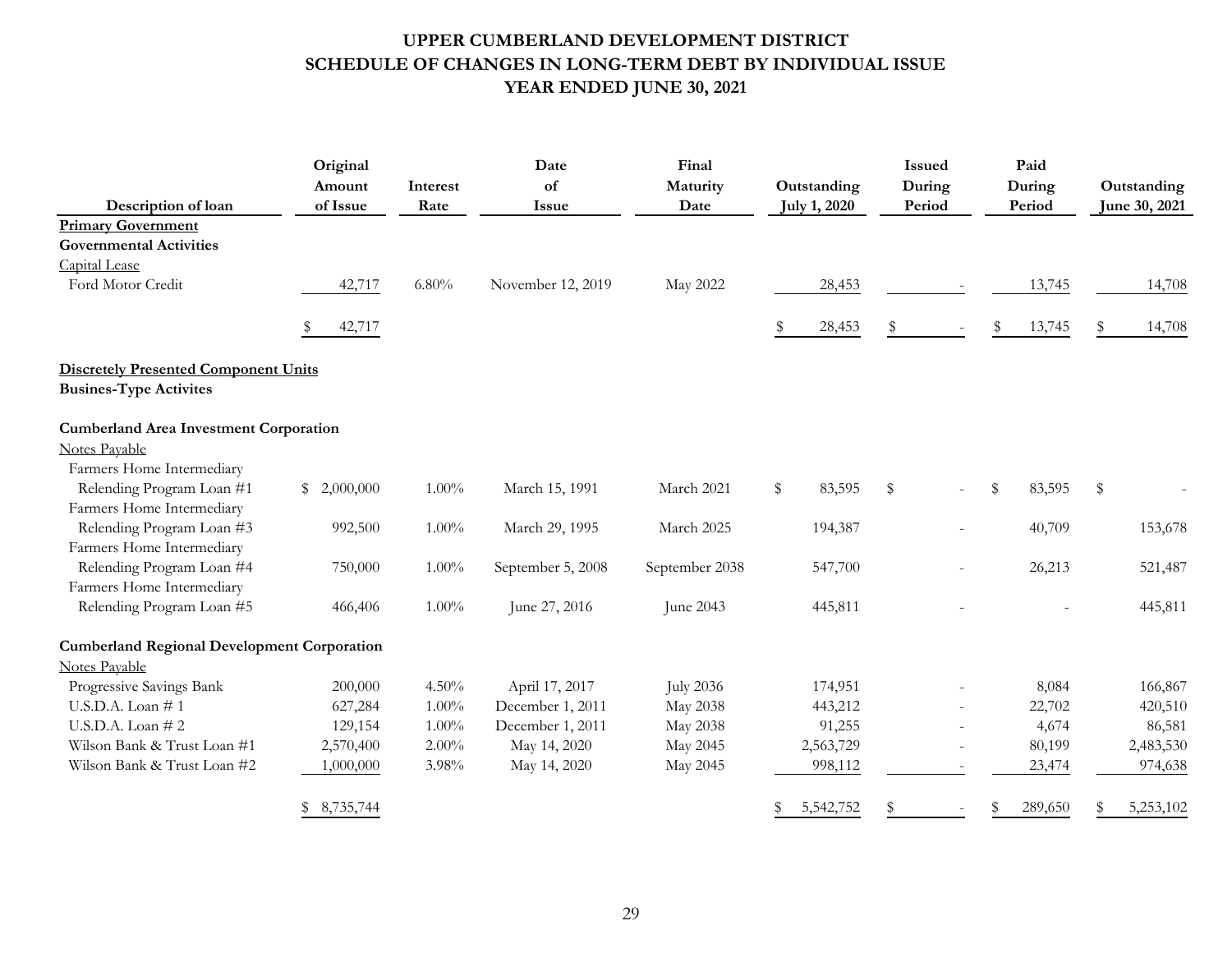## **UPPER CUMBERLAND DEVELOPMENT DISTRICT SCHEDULE OF EXPENDITURES OF FEDERAL AWARDS YEAR ENDED JUNE 30, 2021**

|                                                                                 | <b>CFDA</b><br>Contract |     | Beginning<br>Accrued | Cash     |                 | Ending<br>Accrued | Passed<br>through to | Capital |
|---------------------------------------------------------------------------------|-------------------------|-----|----------------------|----------|-----------------|-------------------|----------------------|---------|
| Grantor/Pass-Through Grantor                                                    | No.                     | No. | (Deferred)           | Receipts | Expenditures    | (Deferred)        | Subrecipients        | Advance |
| <b>Federal Awards</b>                                                           |                         |     |                      |          |                 |                   |                      |         |
| U.S. Department of Commerce                                                     |                         |     |                      |          |                 |                   |                      |         |
| Economic Development Cluster<br>COVID-19 - RLF Economic Adjustment              |                         |     |                      |          |                 |                   |                      |         |
| Assistance                                                                      | 11.307                  |     | \$                   | \$       | \$<br>5,132,901 | 61,166<br>S       | 4,962,750<br>- \$    | -S      |
| Total Economic Development Cluster                                              |                         |     |                      |          | 5,132,901       | 61,166            | 4,962,750            |         |
| COVID-19 - Economic Development for                                             |                         |     |                      |          |                 |                   |                      |         |
| Support for Planning Organizations<br>Economic Development Support for Planning | 11.302                  |     |                      | 69,782   | 121,599         | 51,817            |                      |         |
| Organizations                                                                   | 11.302                  |     |                      | 52,500   | 70,000          | 17,500            |                      |         |
| Total U.S. Dept. of Commerce                                                    |                         |     |                      | 122,282  | 5,324,500       | 130,483           | 4,962,750            |         |
| U.S. Department of Housing and Urban Development                                |                         |     |                      |          |                 |                   |                      |         |
| Community Development Block Grant                                               | 14.228                  |     |                      | 20,463   | 20,463          |                   | 17,463               |         |
| Total U.S. Dept. of Housing and Urban Development                               |                         |     |                      | 20,463   | 20,463          |                   | 17,463               |         |
| U.S. Department of Agriculture                                                  |                         |     |                      |          |                 |                   |                      |         |
| <b>SNAP Cluster</b>                                                             |                         |     |                      |          |                 |                   |                      |         |
| Supplemental Nutrition Assistance Program                                       | 10.561                  |     | 13,130               | 49,898   | 46,409          | 9,641             |                      |         |
| <b>Total SNAP Cluster</b>                                                       |                         |     | 13,130               | 49,898   | 46,409          | 9,641             |                      |         |
| Total U.S. Department of Agriculture                                            |                         |     | 13,130               | 49,898   | 46,409          | 9,641             |                      |         |
| U.S. Department of the Interior                                                 |                         |     |                      |          |                 |                   |                      |         |
| Historic Preservation Fund Grants-In-Aid                                        | 15.904                  |     | 19,141               | 29,960   | 23,956          | 13,137            |                      |         |
| Total U.S. Dept. of the Interior                                                |                         |     | 19,141               | 29,960   | 23,956          | 13,137            |                      |         |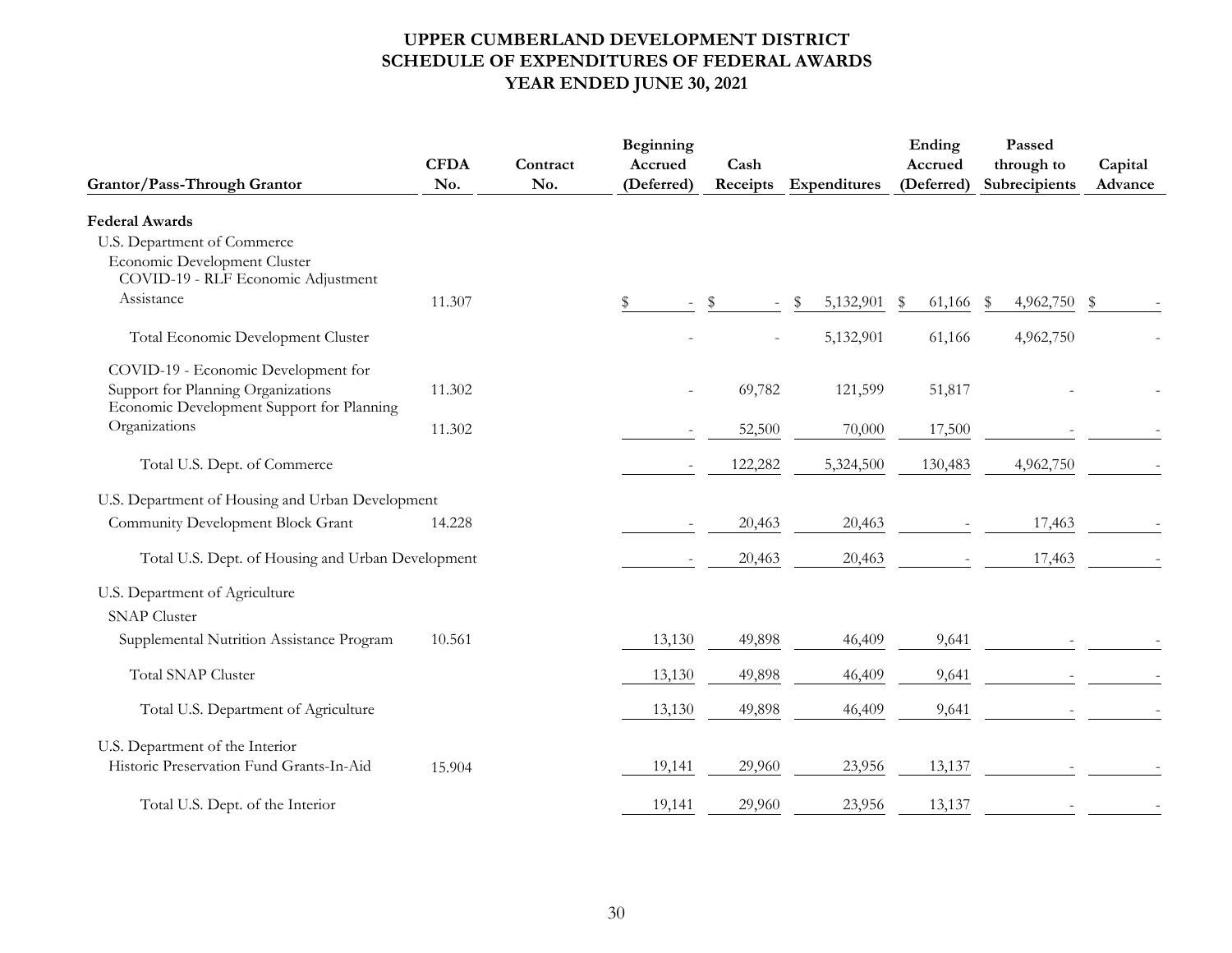## **UPPER CUMBERLAND DEVELOPMENT DISTRICT SCHEDULE OF EXPENDITURES OF FEDERAL AWARDS YEAR ENDED JUNE 30, 2021**

|                                                  | <b>CFDA</b> | Contract | Beginning<br>Accrued | Cash      |              | Ending<br>Accrued | Passed<br>through to | Capital |
|--------------------------------------------------|-------------|----------|----------------------|-----------|--------------|-------------------|----------------------|---------|
| Grantor/Pass-Through Grantor                     | No.         | No.      | (Deferred)           | Receipts  | Expenditures | (Deferred)        | Subrecipients        | Advance |
| <b>Federal Awards (continued)</b>                |             |          |                      |           |              |                   |                      |         |
| U.S. Department of Transportation                |             |          |                      |           |              |                   |                      |         |
| Rural Planning Organization Program              |             |          |                      |           |              |                   |                      |         |
| Highway Planning & Construction Cluster          |             |          |                      |           |              |                   |                      |         |
| Appalachain Development Highway System           | 23.003      |          | 31,041               | 282,164   | 282,164      | 31,041            | 158,000              |         |
| Highway Planning & Construction                  | 20.205      |          | 69,275               | 110,693   | 131,870      | 90,452            |                      |         |
| Total Highway Planing & Construction Cluster     |             |          | 100,316              | 392,857   | 414,034      | 121,493           | 158,000              |         |
| Total U.S. Dept. of Transportation               |             |          | 100,316              | 392,857   | 414,034      | 121,493           | 158,000              |         |
| <b>Environmental Protection Agency</b>           |             |          |                      |           |              |                   |                      |         |
| Water Quality Management Planning                | 66.454      |          | 12,225               | 74,055    | 61,830       |                   | 55,232               |         |
|                                                  |             |          |                      |           |              |                   |                      |         |
| Total Environmental Protection Agency            |             |          | 12,225               | 74,055    | 61,830       |                   | 55,232               |         |
| U.S. Department of Health and Human Services     |             |          |                      |           |              |                   |                      |         |
| Aging Cluster                                    |             |          |                      |           |              |                   |                      |         |
| Special Programs for the Aging - Title III, Part |             |          |                      |           |              |                   |                      |         |
| B-Grants for Supportive Services and Senior      |             |          |                      |           |              |                   |                      |         |
| Centers                                          | 93.044      |          | 61,391               | 447,360   | 495,436      | 109,467           | 389,639              |         |
| COVID-19 - Special Programs for the Aging -      |             |          |                      |           |              |                   |                      |         |
| Title III, Part B-Grants for Supportive Services |             |          |                      |           |              |                   |                      |         |
| and Senior Centers                               | 93.044      |          |                      | 258,600   | 332,636      | 74,036            |                      |         |
| Special Programs for the Aging - Title III, Part |             |          |                      |           |              |                   |                      |         |
| C - Nutrition Services                           | 93.045      |          | 172,227              | 1,263,816 | 1,341,382    | 249,793           | 1,150,478            |         |
| COVID-19 - Special Programs for the Aging -      |             |          |                      |           |              |                   |                      |         |
| Title III, Part C - Nutrition Services           | 93.045      |          | 12,337               | 550,501   | 657,072      | 118,908           | 265,516              |         |
| Nutrition Services Incentive Program             | 93.053      |          | 18,050               | 114,720   | 116,000      | 19,330            | 116,000              |         |
| Total Aging Cluster                              |             |          | 264,005              | 2,634,997 | 2,942,526    | 571,534           | 1,921,633            |         |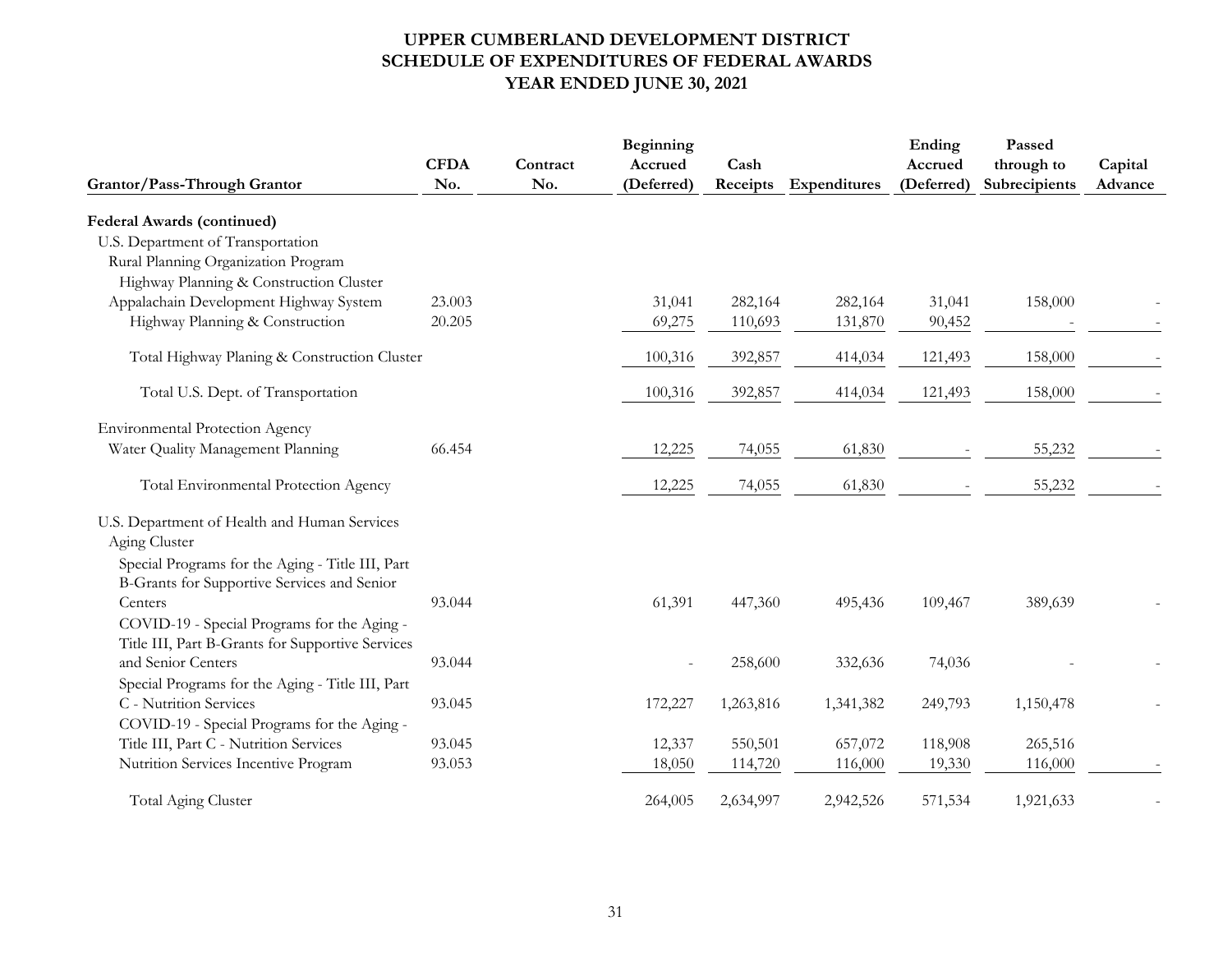## **YEAR ENDED JUNE 30, 2021 UPPER CUMBERLAND DEVELOPMENT DISTRICT SCHEDULE OF EXPENDITURES OF FEDERAL AWARDS**

|                                                          |             |          | Beginning  |           |              | Ending     | Passed        |         |
|----------------------------------------------------------|-------------|----------|------------|-----------|--------------|------------|---------------|---------|
|                                                          | <b>CFDA</b> | Contract | Accrued    | Cash      |              | Accrued    | through to    | Capital |
| Grantor/Pass-Through Grantor                             | No.         | No.      | (Deferred) | Receipts  | Expenditures | (Deferred) | Subrecipients | Advance |
| <b>Federal Awards (continued)</b>                        |             |          |            |           |              |            |               |         |
| U.S. Department of Health and Human Services (continued) |             |          |            |           |              |            |               |         |
| Medicaid Cluster                                         |             |          |            |           |              |            |               |         |
| Medical Assistance Program                               | 93.778      |          | 134,205    | 455,603   | 427,072      | 105,674    | 5,000         |         |
| Total Medicaid Cluster                                   |             |          | 134,205    | 455,603   | 427,072      | 105,674    | 5,000         |         |
| Special Programs for the Aging, Title VII,               |             |          |            |           |              |            |               |         |
| Chapter 3, Programs for Prevention of Elder              |             |          |            |           |              |            |               |         |
| Abuse, Neglect, and Exploitation                         | 93.041      |          | 830        | 5,000     | 5,000        | 830        | 5,000         |         |
| Special Programs for the Aging, Title VII,               |             |          |            |           |              |            |               |         |
| Chapter 2, Long-Term Care Ombudsman                      |             |          |            |           |              |            |               |         |
| Services for Older Individuals                           | 93.042      |          | 4,220      | 25,300    | 25,300       | 4,220      | 25,300        |         |
| Special Programs for the Aging, Title III, Part D,       |             |          |            |           |              |            |               |         |
| Disease Prevention and Health Promotion                  |             |          |            |           |              |            |               |         |
| Services                                                 | 93.043      |          | 27,474     | 51,406    | 51,915       | 27,983     | 17,103        |         |
| Special Programs for the Aging, Title IV, and            |             |          |            |           |              |            |               |         |
| Title II, Discretionary Projects                         | 93.048      |          | 39,403     | 309,905   | 313,642      | 43,140     | 135,658       |         |
| COVID-19 - Special Programs for the Aging,               |             |          |            |           |              |            |               |         |
| Title IV, and Title II, Discretionary Projects           | 93.048      |          |            | 3,917     | 14,371       | 10,454     |               |         |
| National Family Caregiver Support, Title III, Part       |             |          |            |           |              |            |               |         |
| Ε                                                        | 93.052      |          | 48,165     | 311,095   | 343,080      | 80,150     | 218,223       |         |
| COVID-19 - National Family Caregiver Support,            |             |          |            |           |              |            |               |         |
| Title III, Part E                                        | 93.052      |          |            | 96,132    | 219,180      | 123,048    |               |         |
| Alzheimer's Disease Program Initiative                   | 93.470      |          |            | 33,845    | 6,921        | (26, 924)  |               |         |
| Medicare Enrollment Assistance Program                   | 93.071      |          | 25,230     | 78,588    | 66,160       | 12,802     |               |         |
| State Health Insurance Assistance Program                | 93.324      |          | 10,303     | 80,066    | 91,339       | 21,576     |               |         |
| Total U.S. Department of Health and Human Services       |             |          | 553,835    | 4,085,854 | 4,506,506    | 974,487    | 2,327,917     |         |
| U.S. Department of Justice                               |             |          |            |           |              |            |               |         |
| Crime Victim Assistance                                  | 16.575      |          | 32,371     | 149,035   | 149,689      | 33,025     |               |         |
| Total U.S. Department of Justice                         |             |          | 32,371     | 149,035   | 149,689      | 33,025     |               |         |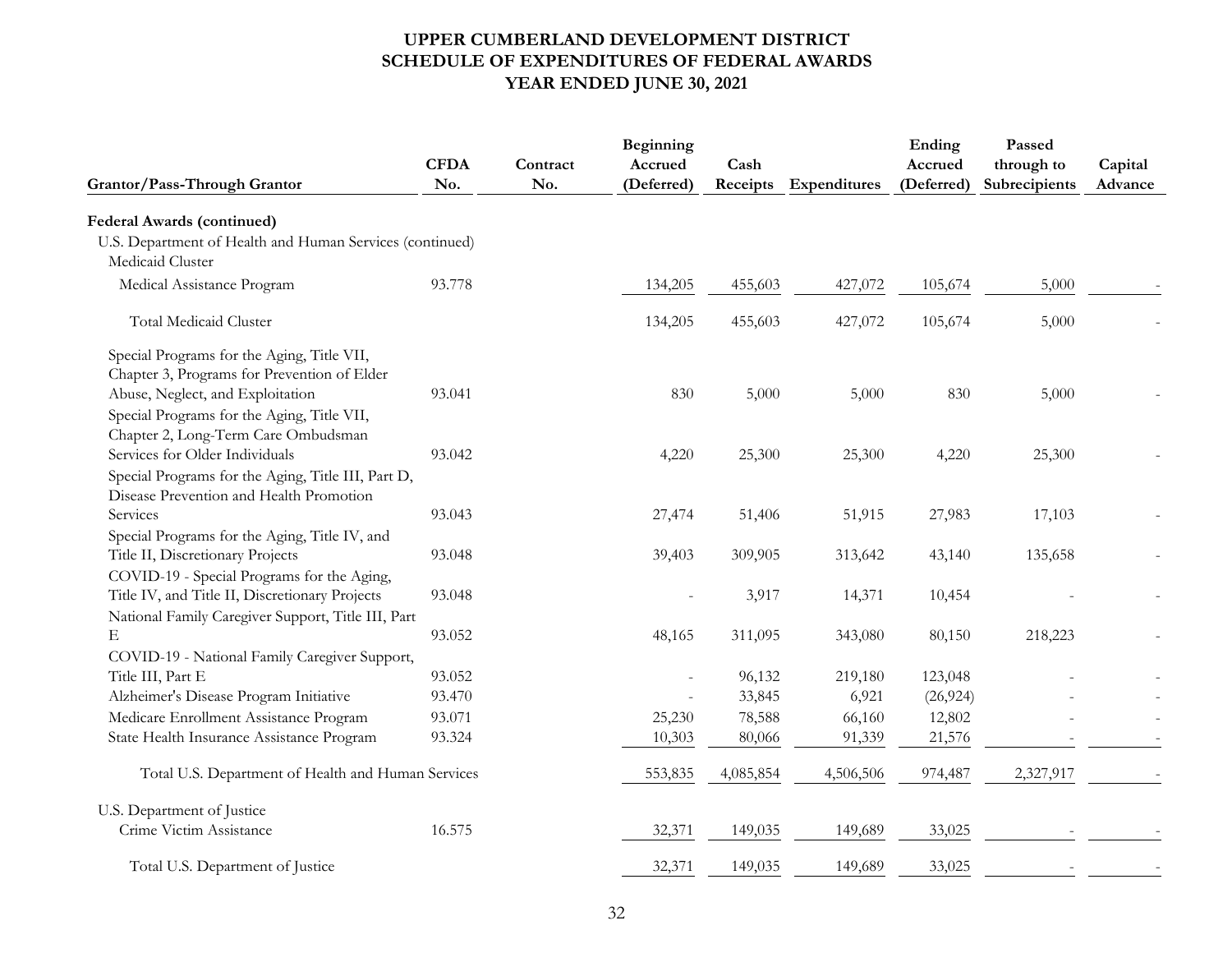## **UPPER CUMBERLAND DEVELOPMENT DISTRICT SCHEDULE OF EXPENDITURES OF FEDERAL AWARDS YEAR ENDED JUNE 30, 2021**

| Grantor/Pass-Through Grantor                                                       | <b>CFDA</b><br>No. | Contract<br>No. | Beginning<br>Accrued<br>(Deferred) | Cash<br>Receipts | <b>Expenditures</b> | Ending<br>Accrued<br>(Deferred) | Passed<br>through to<br><b>Subrecipients</b> | Capital<br>Advance |
|------------------------------------------------------------------------------------|--------------------|-----------------|------------------------------------|------------------|---------------------|---------------------------------|----------------------------------------------|--------------------|
| <b>Federal Awards (continued)</b><br>Small Business Administration                 |                    |                 |                                    |                  |                     |                                 |                                              |                    |
| Passed through Tennessee Technological University                                  |                    |                 |                                    |                  |                     |                                 |                                              |                    |
| <b>Small Business Development Centers</b><br>COVID-19 - Small Business Development | 59.037             |                 | 7,703                              | 122,337          | 128,198             | 13,564                          |                                              |                    |
| Centers                                                                            | 59.037             |                 | (51, 842)                          | 84,682           | 192,574             | 56,050                          |                                              |                    |
| <b>Total Small Business Administration</b>                                         |                    |                 | (44, 139)                          | 207,019          | 320,772             | 69,614                          |                                              |                    |
| <b>Total Expenditures of Federal Awards</b>                                        |                    |                 | 686,879                            | \$5,131,423      | 10,868,159          | \$1,351,880                     | 7,521,362                                    |                    |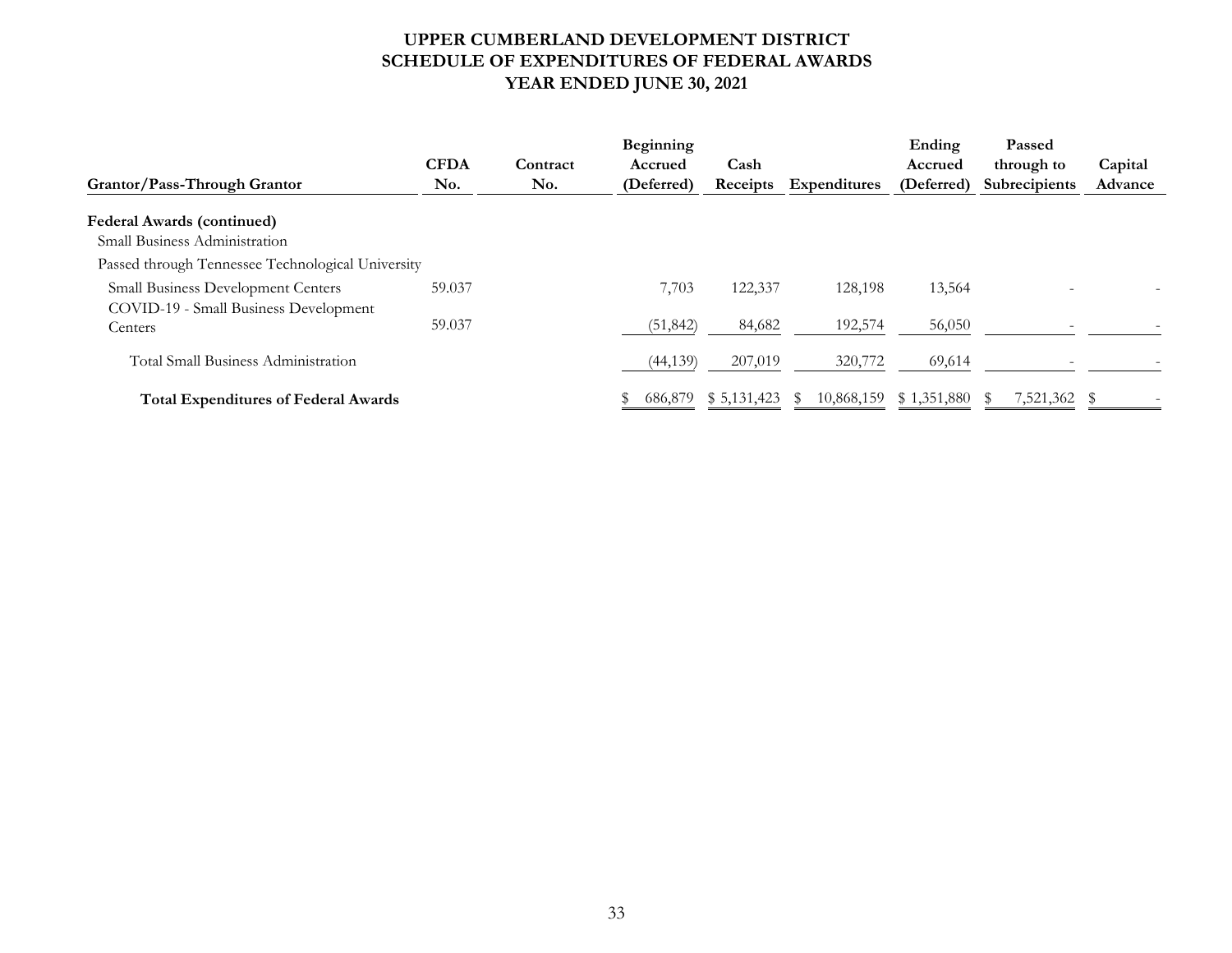## **UPPER CUMBERLAND DEVELOPMENT DISTRICT SCHEDULE OF EXPENDITURES OF STATE AWARDS YEAR ENDED JUNE 30, 2021**

|                                                    |             |          | Beginning  |             |              |   | Ending         |          | Passed        |         |
|----------------------------------------------------|-------------|----------|------------|-------------|--------------|---|----------------|----------|---------------|---------|
|                                                    | <b>CFDA</b> | Contract | Accrued    | Cash        |              |   | Accrued        |          | through to    | Capital |
| Grantor/Pass-Through Grantor                       | No.         | No.      | (Deferred) | Receipts    | Expenditures |   | (Deferred)     |          | Subrecipients | Advance |
| <b>State Awards</b>                                |             |          |            |             |              |   |                |          |               |         |
| Tennessee Arts Commission                          |             |          | 5,603      | \$<br>5,603 | \$<br>18,650 | S | 18,650         | <b>S</b> | 18,650 \$     |         |
| Tennessee Commission on Aging and Disability       |             |          |            |             |              |   |                |          |               |         |
| <b>State Caregiver</b>                             |             |          |            | 32,800      | 32,800       |   |                |          | 32,800        |         |
| Public Guardian                                    |             |          | 80,618     | 256,188     | 249,800      |   | 74,230         |          |               |         |
| Homemaker                                          |             |          |            | 24,600      | 24,600       |   | $\bar{ }$      |          | 24,600        |         |
| Senior Centers                                     |             |          | 18,892     | 116,094     | 129,000      |   | 31,798         |          | 129,000       |         |
| Nutrition                                          |             |          |            | 46,300      | 46,300       |   | $\overline{a}$ |          | 46,300        |         |
| Options                                            |             |          | 164,483    | 708,478     | 685,000      |   | 141,005        |          |               |         |
| Total Tennessee Commission on Aging and Disability |             |          | 263,993    | 1,184,460   | 1,167,500    |   | 247,033        |          | 232,700       |         |
| TennCare                                           |             |          |            |             |              |   |                |          |               |         |
| Waiver Administration                              |             |          | 134,205    | 134,205     |              |   |                |          |               |         |
| Waiver Administration                              |             |          |            | 321,397     | 427,072      |   | 105,675        |          | 5,000         |         |
| Total Tenncare                                     |             |          | 134,205    | 455,602     | 427,072      |   | 105,675        |          | 5,000         |         |
| Tennessee Department of Environment and            |             |          |            |             |              |   |                |          |               |         |
| Conservation                                       |             |          |            |             |              |   |                |          |               |         |
| Solid Waste Management                             |             |          | 28,400     | 28,400      |              |   |                |          |               |         |
| Total Tennessee Department of                      |             |          |            |             |              |   |                |          |               |         |
| <b>Environment</b> and Conservation                |             |          | 28,400     | 28,400      |              |   |                |          |               |         |
| Tennessee Advisory Commission on                   |             |          |            |             |              |   |                |          |               |         |
| Intergovernmental Relations (TACIR)                |             |          |            |             |              |   |                |          |               |         |
| Infrastructure Grant                               |             |          | 11,027     | 11,027      |              |   |                |          |               |         |
| <b>Infrastructure Grant</b>                        |             |          |            |             | 59,629       |   | 59,629         |          |               |         |
| <b>Total TACIR</b>                                 |             |          | 11,027     | 11,027      | 59,629       |   | 59,629         |          |               |         |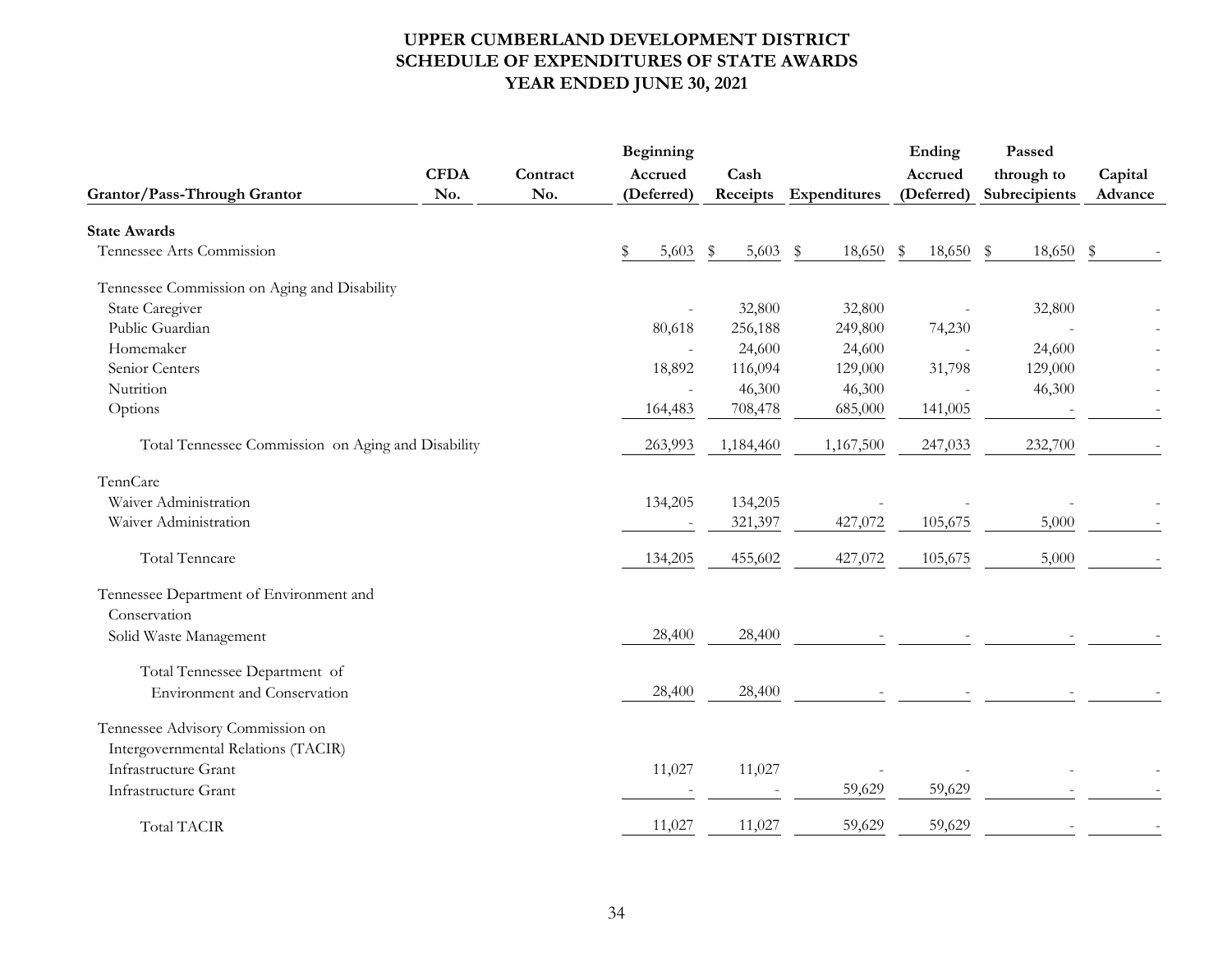## **UPPER CUMBERLAND DEVELOPMENT DISTRICT SCHEDULE OF EXPENDITURES OF STATE AWARDS YEAR ENDED JUNE 30, 2021**

|                                                       |                    |                 | Beginning             |                  |                     | Ending                | Passed                             |                    |
|-------------------------------------------------------|--------------------|-----------------|-----------------------|------------------|---------------------|-----------------------|------------------------------------|--------------------|
| Grantor/Pass-Through Grantor                          | <b>CFDA</b><br>No. | Contract<br>No. | Accrued<br>(Deferred) | Cash<br>Receipts | <b>Expenditures</b> | Accrued<br>(Deferred) | through to<br><b>Subrecipients</b> | Capital<br>Advance |
| <b>State Awards (continued)</b>                       |                    |                 |                       |                  |                     |                       |                                    |                    |
| Tennessee Department of Economic and                  |                    |                 |                       |                  |                     |                       |                                    |                    |
| Community Development                                 |                    |                 |                       |                  |                     |                       |                                    |                    |
| Matching Funds Grant                                  |                    |                 |                       | 230,000          | 230,000             |                       |                                    |                    |
| Tennessee Department of Children's Services           |                    |                 |                       |                  |                     |                       |                                    |                    |
| Relative Caregiver Program                            |                    |                 | 42,007                | 42,007           |                     |                       |                                    |                    |
| Relative Caregiver Program                            |                    |                 |                       | 203,011          | 245,306             | 42,295                |                                    |                    |
| Total Tennessee Department of Children's Services     |                    |                 | 42,007                | 245,018          | 245,306             | 42,295                |                                    |                    |
| Tennessee Developmental Housing Agency                |                    |                 |                       |                  |                     |                       |                                    |                    |
| Emergency Home Repair                                 |                    |                 | 56,219                | 397,226          | 377,772             | 36,765                | 224,000                            |                    |
| Affordable Housing Program                            |                    |                 | 15,478                | 15,478           | 9,522               | 9,522                 |                                    |                    |
| Total Tennessee Developmental Housing Agency          |                    |                 | 71,697                | 412,704          | 387,294             | 46,287                | 224,000                            |                    |
| <b>Total Expenditures of State Awards</b>             |                    |                 | 556,932               | 2,572,814        | 2,535,451           | 519,569               | 480,350                            |                    |
| <b>Total Expenditures of Federal and State Awards</b> |                    |                 | \$1,243,811           | \$7,704,237      | 13,403,610<br>Ж     | \$1,871,449           | 8,001,712                          |                    |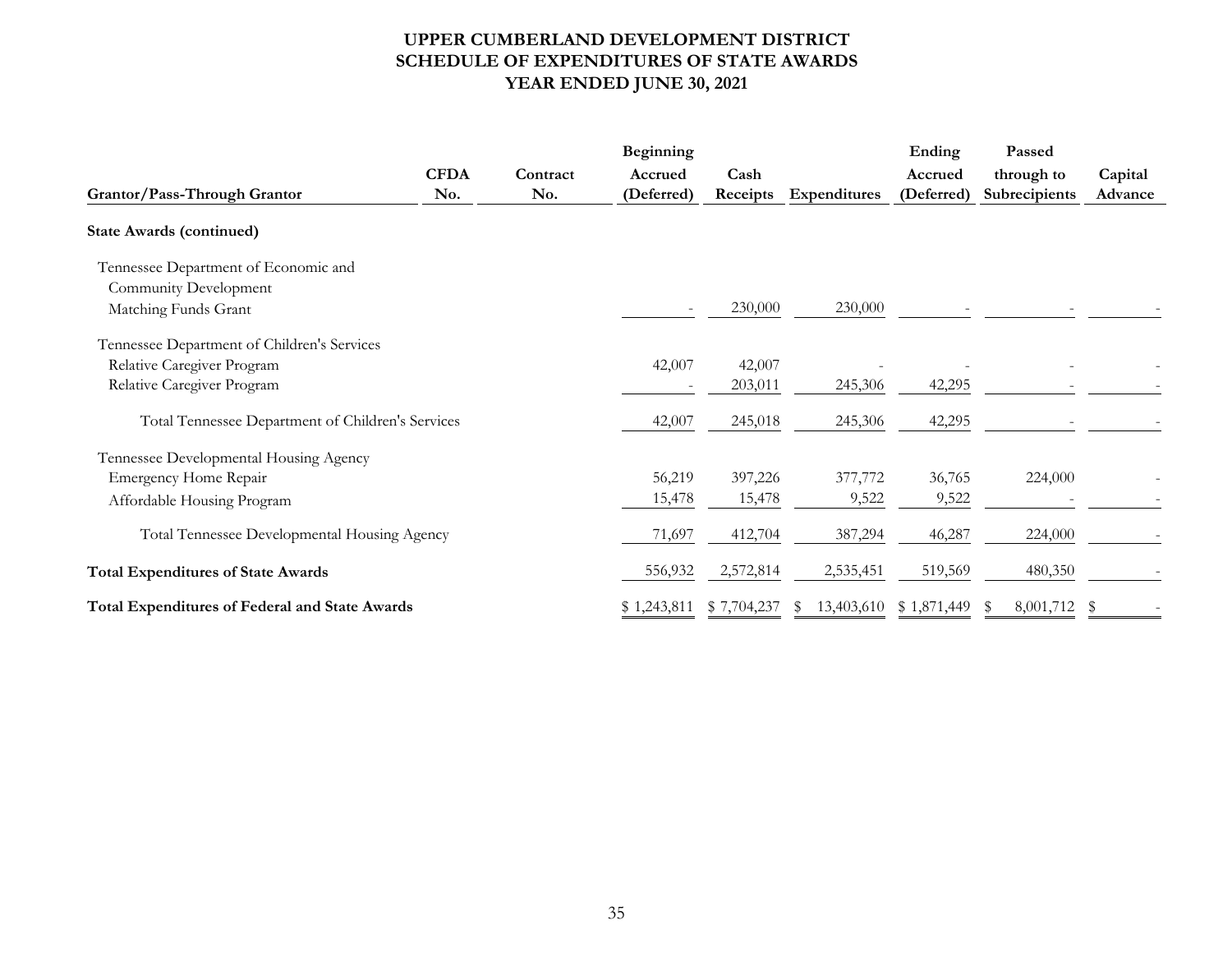## **UPPER CUMBERLAND DEVELOPMENT DISTRICT NOTES TO SCHEDULE OF EXPENDITURES OF FEDERAL AND STATE AWARDS JUNE 30, 2021**

## **(1) BASIS OF PRESENTATION**

The schedule of expenditures of federal and state awards includes the federal and state grant activity for the Upper Cumberland Development District (UCDD) and is presented on the accrual basis of accounting. The information in this schedule is presented in accordance with the requirements of Title 2 U.S. Code of Federal Regulations (CFR) Part 200, *Uniform Administrative Requirements, Cost Principles, and Audit Requirements for Federal Awards* (Uniform Guidance). Therefore, some amounts presented in this schedule may differ from amounts presented in, or used in the preparation of, the basic financial statements.

## **(2) SUMMARY OF SIGNIFICANT ACCOUNTING POLICIES**

Expenditures reported on the schedule are reported on the accrual basis of accounting. Such expenditures are recognized following the cost principles contained in the Uniform Guidance, wherein certain types of expenditures are not allowable or are limited as to reimbursement. UCDD has elected not to use the 10 percent de minimis indirect cost rate allowed under the Uniform Guidance.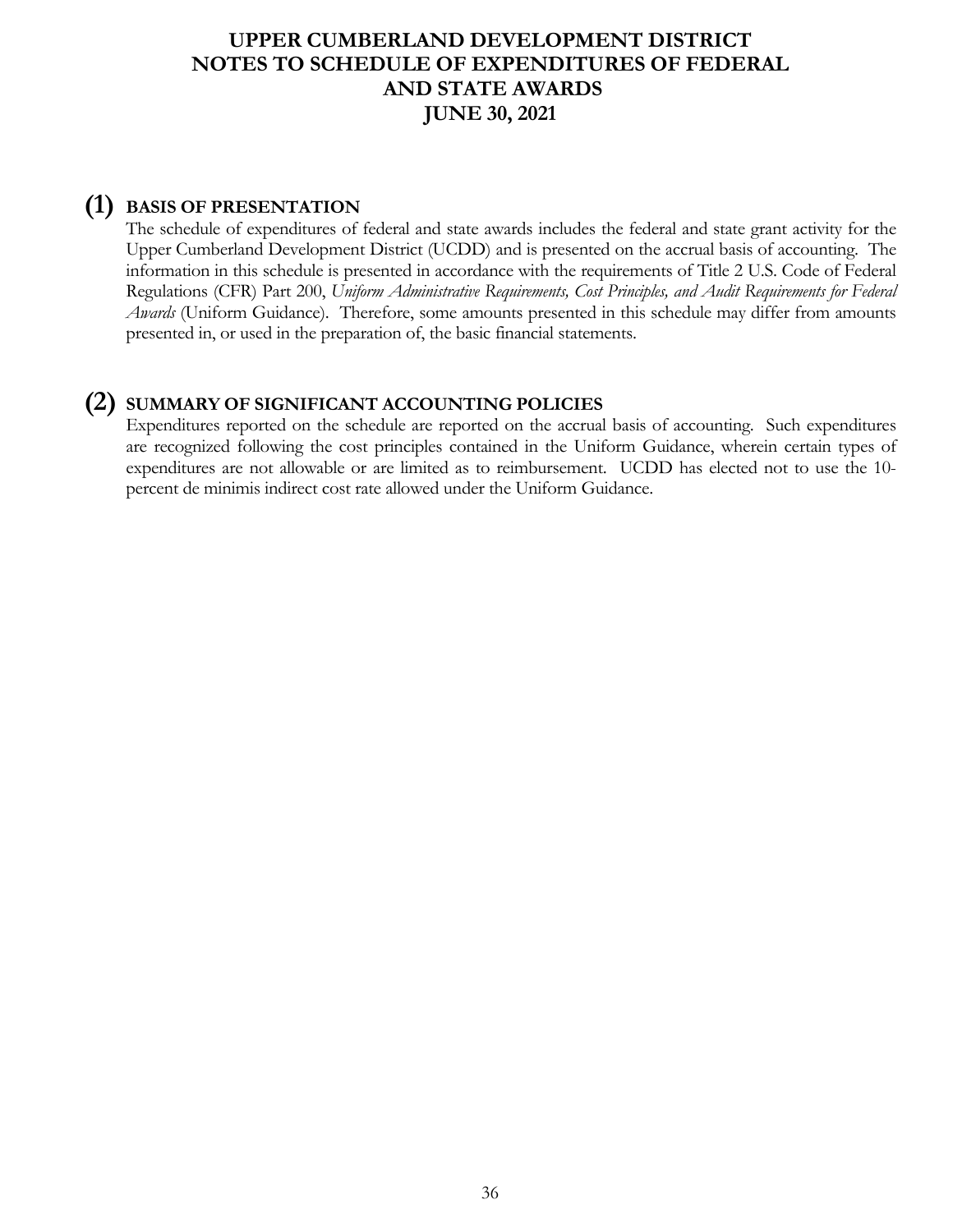

## **INDEPENDENT AUDITORS' REPORT ON INTERNAL CONTROL OVER FINANCIAL REPORTING AND ON COMPLIANCE AND OTHER MATTERS BASED ON AN AUDIT OF FINANCIAL STATEMENTS PERFORMED IN ACCORDANCE WITH GOVERNMENT AUDITING STANDARDS**

## **To the Board of Directors Upper Cumberland Development District**

We have audited, in accordance with the auditing standards generally accepted in the United States of America and the standards applicable to financial audits contained in *Government Auditing Standards* issued by the Comptroller General of the United States, the financial statements of the governmental activities, the aggregate discretely presented component units, each major fund, and the aggregate remaining fund information of Upper Cumberland Development District as of and for the year ended June 30, 2021, and the related notes to the financial statements, which collectively comprise the District's basic financial statements and have issued our report thereon dated December 15, 2021.

## **Internal Control Over Financial Reporting**

In planning and performing our audit of the financial statements, we considered the District's internal control over financial reporting (internal control) as a basis for designing audit procedures that are appropriate in the circumstances for the purpose of expressing our opinions on the financial statements, but not for the purpose of expressing an opinion on the effectiveness of the District's internal control. Accordingly, we do not express an opinion on the effectiveness of the District's internal control.

A *deficiency in internal control* exists when the design or operation of a control does not allow management or employees, in the normal course of performing their assigned functions, to prevent, or detect and correct, misstatements on a timely basis. A *material weakness* is a deficiency, or a combination of deficiencies, in internal control such that there is a reasonable possibility that a material misstatement of the entity's financial statements will not be prevented, or detected and corrected, on a timely basis. A *significant deficiency* is a deficiency, or a combination of deficiencies, in internal control that is less severe than a material weakness, yet important enough to merit attention by those charged with governance.

Our consideration of internal control was for the limited purpose described in the first paragraph of this section and was not designed to identify all deficiencies in internal control that might be material weaknesses or significant deficiencies. Given these limitations, during our audit we did not identify any deficiencies in internal control that we consider to be material weaknesses. However, material weaknesses may exist that have not been identified.

| 2215 Olan Mills Drive  |  | jhmcpa.com $ \bar{n} $ 423 756 0052 t |  |
|------------------------|--|---------------------------------------|--|
| Chattanooga, Tennessee |  | ' 5945 f                              |  |
|                        |  |                                       |  |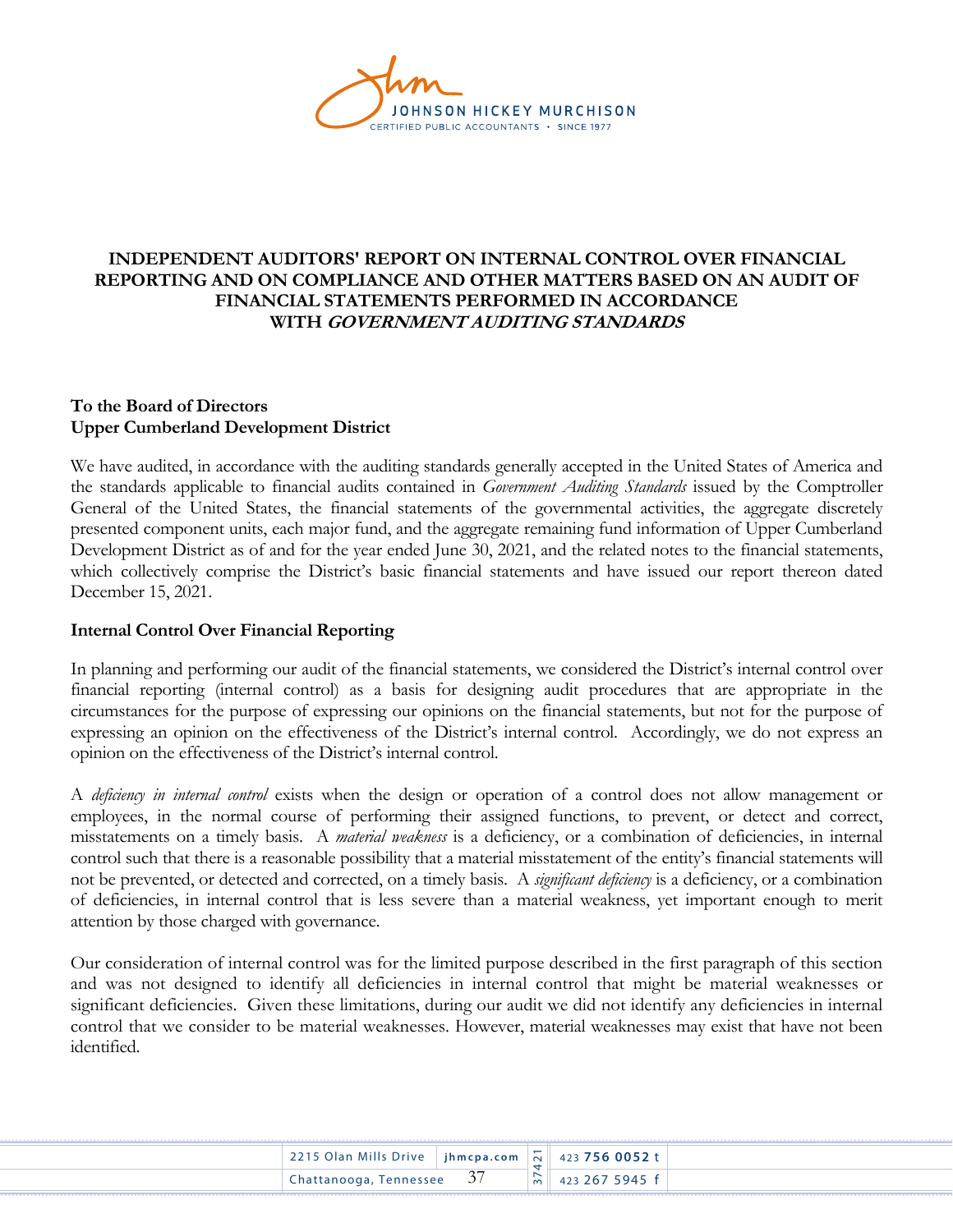#### **Compliance and Other Matters**

As part of obtaining reasonable assurance about whether the District's financial statements are free of material misstatement, we performed tests of its compliance with certain provisions of laws, regulations, contracts, and grant agreements, noncompliance with which could have a direct and material effect on the determination of financial statement amounts. However, providing an opinion on compliance with those provisions was not an objective of our audit, and accordingly, we do not express such an opinion. The results of our tests disclosed no instances of noncompliance or other matters that are required to be reported under *Government Auditing Standards.*

#### **Purpose of this Report**

The purpose of this report is solely to describe the scope of our testing of internal control and compliance and the results of that testing, and not to provide an opinion on the effectiveness of the District's internal control or on compliance. This report is an integral part of an audit performed in accordance with *Government Auditing Standards* in considering the District's internal control and compliance. Accordingly, this communication is not suitable for any other purpose.

Johnson, Nickey & Merchan, P.C.

December 15, 2021 Chattanooga, Tennessee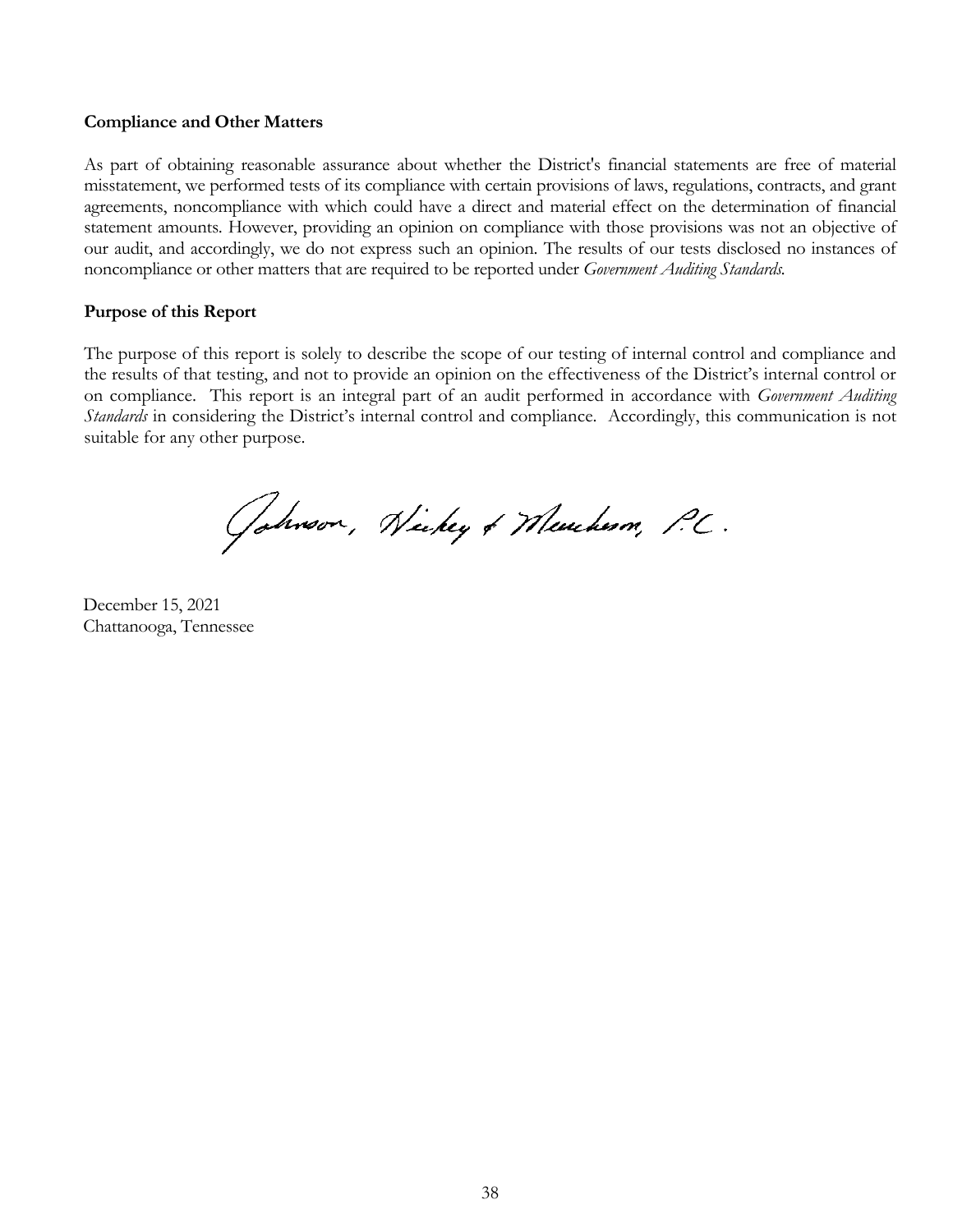

## **INDEPENDENT AUDITORS' REPORT ON COMPLIANCE FOR EACH MAJOR PROGRAM AND ON INTERNAL CONTROL OVER COMPLIANCE IN ACCORDANCE REQUIRED WITH THE UNIFORM GUIDANCE**

## **To the Board of Directors Upper Cumberland Development District**

## **Report on Compliance for Each Major Federal Program**

We have audited Upper Cumberland Development District's compliance with the types of compliance requirements described in the *OMB Compliance Supplement* that could have a direct and material effect on each of the District's major federal programs for the year ended June 30, 2021. The District's major federal programs are identified in the summary of audit results section of the accompanying schedule of findings and questioned costs.

#### **Management's Responsibility**

Management is responsible for compliance with federal statutes, regulations, and the terms and conditions of its federal awards applicable to its federal programs.

## **Auditors' Responsibility**

Our responsibility is to express an opinion on compliance for each of the District's major federal programs based on our audit of the types of compliance requirements referred to above. We conducted our audit of compliance in accordance with auditing standards generally accepted in the United States of America; the standards applicable to financial audits contained in *Government Auditing Standards*, issued by the Comptroller General of the United States; and the audit requirements of Title 2 U.S. *Code of Federal Regulations* Part 200, *Uniform Administrative Requirements, Cost Principles, and Audit Requirements for Federal Awards* (Uniform Guidance). Those standards and Uniform Guidance require that we plan and perform the audit to obtain reasonable assurance about whether noncompliance with the types of compliance requirements referred to above that could have a direct and material effect on a major federal program occurred. An audit includes examining, on a test basis, evidence about the District's compliance with those requirements and performing such other procedures as we considered necessary in the circumstances.

We believe that our audit provides a reasonable basis for our opinion on compliance for each major federal program. However, our audit does not provide a legal determination of the District's compliance.

| 2215 Olan Mills Drive  |    | jhmcpa.com $\lVert \ddot{\bm{\sim}} \rVert$ 423 756 0052 t |  |
|------------------------|----|------------------------------------------------------------|--|
| Chattanooga, Tennessee | 30 | $\sqrt{m}$ 423 267 5945 f                                  |  |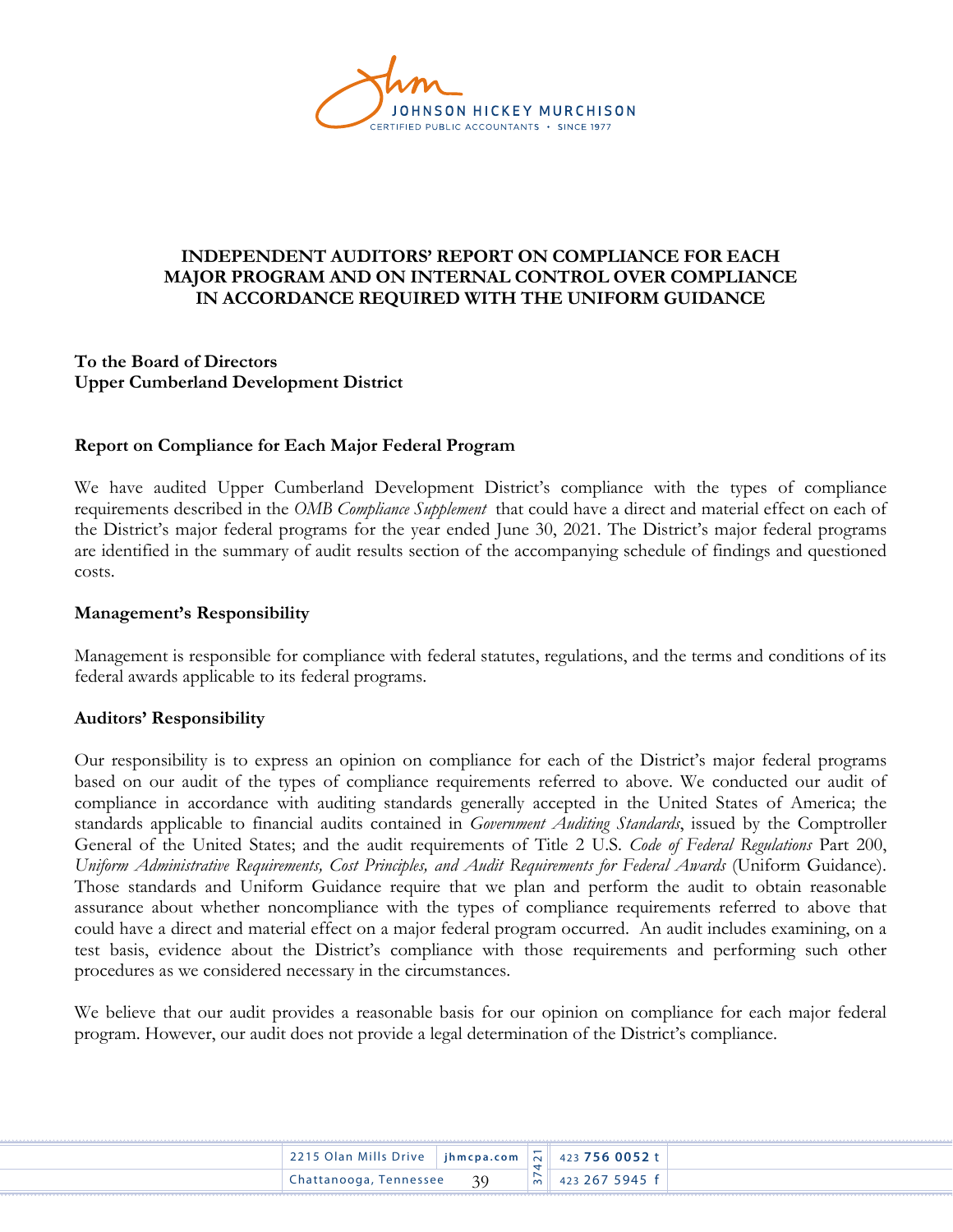#### **Opinion on Each Major Federal Program**

In our opinion, Upper Cumberland Development District, complied, in all material respects, with the types of compliance requirements referred to above that could have a direct and material effect on each of its major federal programs for the year ended June 30, 2021.

#### **Report on Internal Control Over Compliance**

Management of the District is responsible for establishing and maintaining effective internal control over compliance with the types of compliance requirements referred to above. In planning and performing our audit of compliance, we considered the District's internal control over compliance with the types of requirements that could have a direct and material effect on each major federal program to determine the auditing procedures that are appropriate in the circumstances for the purpose of expressing an opinion on compliance for each major federal program and to test and report on internal control over compliance in accordance with Uniform Guidance, but not for the purpose of expressing an opinion on the effectiveness of internal control over compliance. Accordingly, we do not express an opinion on the effectiveness of the District's internal control over compliance.

A *deficiency in internal control over compliance* exists when the design or operation of a control over compliance does not allow management or employees, in the normal course of performing their assigned functions, to prevent, or detect and correct, noncompliance with a type of compliance requirement of a federal program on a timely basis. A *material weakness in internal control over compliance* is a deficiency, or combination of deficiencies, in internal control over compliance, such that there is a reasonable possibility that material noncompliance with a type of compliance requirement of a federal program will not be prevented, or detected and corrected, on a timely basis. A *significant deficiency in internal control over compliance* is a deficiency, or a combination of deficiencies, in internal control over compliance with a type of compliance requirement of a federal program that is less severe than a material weakness in internal control over compliance, yet important enough to merit attention by those charged with governance.

Our consideration of internal control over compliance was for the limited purpose described in the first paragraph of this section and was not designed to identify all deficiencies in internal control over compliance that might be material weaknesses or significant deficiencies. We did not identify any deficiencies in internal control over compliance that we consider to be material weaknesses. However, material weaknesses may exist that have not been identified.

The purpose of this report on internal control over compliance is solely to describe the scope of our testing of internal control over compliance and the results of that testing based on the requirements of Uniform Guidance. Accordingly, this report is not suitable for any other purpose.

Johnson, Nickey & Memberson, P.C.

December 15, 2021 Chattanooga, Tennessee